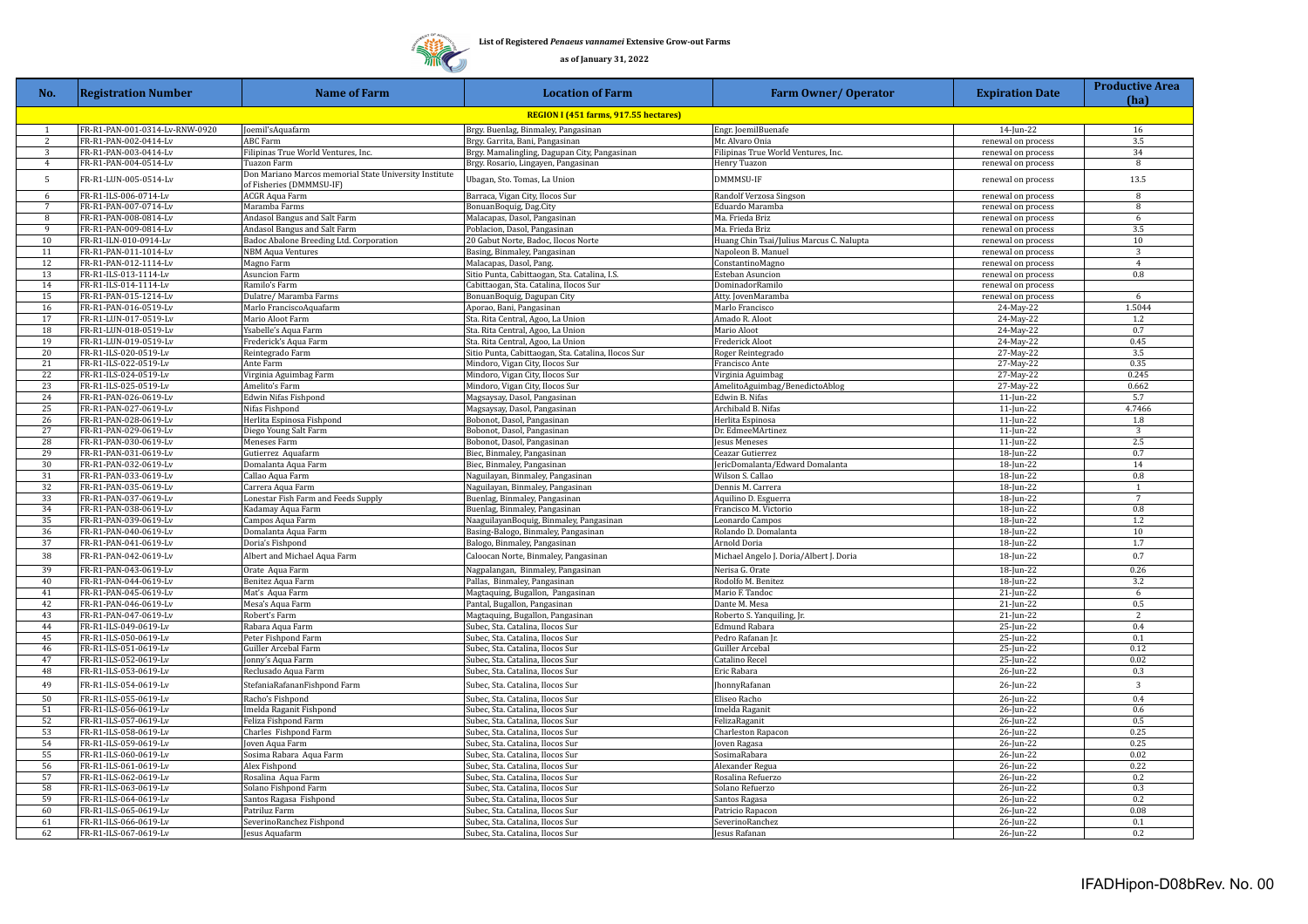| 63              | FR-R1-ILS-068-0619-Lv                          | PaulinoRaganit Sr. Fishpond       | Subec, Sta. Catalina, Ilocos Sur                                 | PaulinoRaganit Sr.                   | 26-Jun-22              | 0.907          |
|-----------------|------------------------------------------------|-----------------------------------|------------------------------------------------------------------|--------------------------------------|------------------------|----------------|
| 64              | FR-R1-ILS-069-0619-Lv                          | Catherine Fishpond                | Subec, Sta. Catalina, Ilocos Sur                                 | Catalina Racadio                     | 26-Jun-22              | 0.55           |
| 65              | FR-R1-ILS-070-0619-Lv                          | Mauro's Aquafarm                  | Subec, Sta. Catalina, Ilocos Sur                                 | Mauro Rapacon                        | 26-Jun-22              | 0.6            |
| 66              | FR-R1-ILS-071-0619-Lv                          | Roberto Aquafarm                  | Subec, Sta, Catalina, Ilocos Sur                                 | Roberto Realista                     | 26-Jun-22              | 0.3            |
| 67              | FR-R1-ILS-072-0619-Lv                          | Marciano Aquafarm                 | Subec, Sta. Catalina, Ilocos Sur                                 | Marciano Ragunjan                    | 26-Jun-22              | 0.03           |
| 68              | FR-R1-ILS-073-0619-Lv                          | Edward Aquafarm                   | Subec, Sta. Catalina, Ilocos Sur                                 | Edward Rafanan                       | 26-Jun-22              | 0.25           |
| 69              | FR-R1-ILS-074-0619-Lv                          | Antero Raguindin Fishpond         | Sitio Punta, Cabittaogan, Sta. Catalina, Ilocos Sur              | Antero Raguindin                     | 26-Jun-22              | 0.9            |
| 70              | FR-R1-ILS-075-0619-Lv                          | Roberto Aquafarm                  | Sitio Punta, Cabittaogan, Sta. Catalina, Ilocos Sur              | Roberto Reintegrado                  | 26-Jun-22              | 0.2            |
| 71              | FR-R1-ILS-076-0619-Lv                          | Abe's Fish Farm                   | Sitio Punta, Cabittaogan, Sta. Catalina, Ilocos Sur              | Angel Rafanan                        | 26-Jun-22              | 0.4            |
| 72              | FR-R1-ILS-077-0619-Lv                          | <b>IC's Farm</b>                  | Sitio Punta, Cabittaogan, Sta. Catalina, Ilocos Sur              | John Christian Raqueño               | 26-Jun-22              | 0.8            |
| 73              | FR-R1-ILS-078-0619-Lv                          | Racadio Aqua Farm                 | Sitio Punta, Cabittaogan, Sta. Catalina, Ilocos Sur              | CharitoRacadio                       | 26-Jun-22              | $\overline{1}$ |
| 74              | FR-R1-ILS-079-0619-Lv                          | Danny Farm                        | Sitio Punta, Cabittaogan, Sta. Catalina, Ilocos Sur              | Danny Alay-ay                        | 26-Jun-22              | $\mathbf{1}$   |
|                 |                                                |                                   |                                                                  |                                      |                        |                |
| $\overline{75}$ | FR-R1-ILS-080-0619-Lv                          | Raguindin Farm                    | Sitio Punta, Cabittaogan, Sta. Catalina, Ilocos Sur              | Manuel Viaje                         | 26-Jun-22              | 0.3            |
| 76              | FR-R1-PAN-081-0619-Lv                          | Jimnancy Farm                     | Ambabaay, Bani, Pangasinan                                       | Omar Cortez                          | 27-Jun-22              | 9.7            |
| 77              | FR-R1-PAN-082-0619-Lv                          | FreidaEstallo Farm                | Ambabaay, Bani, Pangasinan                                       | FreidaEstallo                        | 27-Jun-22              | 2.7            |
| 78              | FR-R1-PAN-083-0619-Lv                          | Finez Farm                        | Ambabaay, Bani, Pangasinan                                       | Nancy G. Finez                       | 27-Jun-22              | 2.7            |
| 79              | FR-R1-PAN-084-0619-Lv                          | Gutay Aqua Farm                   | SitioTondaligan, Caloocan Norte, Binmaley, Pangasinan            | Sonny T. Gutay, Sr.                  | 26-Jun-22              | 3              |
| 80              | FR-R1-PAN-087-0619-Lv                          | Fabia Farm                        | Biec West, Binmaley, Pangasinan                                  | Apolinario S. Fabia                  | 26-Jun-22              | 20             |
| 81              | FR-R1-PAN-088-0619-Lv                          | Fabia Farm                        | Poblacion, Binmaley, Pangasinan                                  | Apolinario S. Fabia                  | 26-Jun-22              | 5              |
| 82              | FR-R1-PAN-089-0619-Lv                          | Fabia Farm                        | Tombor, Binmaley, Pangasinan                                     | Apolinario S. Fabia                  | 26-Jun-22              | 6              |
| 83              | FR-R1-PAN-090-0619-Lv                          | Fabia Farm                        | Linoc, Binmaley, Pangasinan                                      | Apolinario S. Fabia                  | 26-Jun-22              | 5              |
| 84              | FR-R1-PAN-091-0619-Lv                          | Fabia Farm                        | Nagpalangan, Binmaley, Pangasinan                                | Apolinario S. Fabia                  | 26-Jun-22              | 30             |
| 85              | FR-R1-PAN-092-0619-Lv                          | Fabia Farm                        | Lomboy, Binmaley, Pangasinan                                     | Apolinario S. Fabia                  | 26-Jun-22              | 8              |
| 86              | FR-R1-PAN-093-0619-Lv                          | Fabia Farm                        | Manat, Binmaley, Pangasinan                                      | Apolinario S. Fabia                  | 26-Jun-22              | 22             |
| 87              | FR-R1-PAN-094-0619-Lv                          | Fabia Farm                        | Baay, Lingayen, Pangasinan                                       | Apolinario S. Fabia                  | 26-Jun-22              | $\overline{3}$ |
|                 |                                                |                                   |                                                                  |                                      |                        | $\overline{2}$ |
| 88<br>89        | FR-R1-PAN-095-0619-Lv                          | Fabia Farm                        | Namolan, Lingayen, Pangasinan                                    | Apolinario S. Fabia                  | 26-Jun-22              | 0.3            |
|                 | FR-R1-PAN-096-0619-Lv                          | Carrera Farm                      | Salapingao, Binmaley, Pangasinan                                 | Dan T. Carrera                       | 28-Jun-22              |                |
| 90              | FR-R1-PAN-097-0619-Lv                          | Gene Jimenez Farm                 | Sabangan, Binmaley, Pangasinan                                   | Gene Jimenez                         | 28-Jun-22              | 0.19           |
| 91              | FR-R1-PAN-098-0619-Lv                          | Francisco Aqua Farm               | Sabangan, Binmaley, Pangasinan                                   | Cesar D. Francisco                   | 28-Jun-22              | 1.5.           |
| 92              | FR-R1-PAN-099-0619-Lv                          | Dela Cruz Aqua Farm               | Caloocan Sur, Binmaley, Pangasinan                               | Rafael M. Dela Cruz                  | $28$ -Jun-22           | 10             |
| 93              | FR-R1-PAN-0100-0619-Lv                         | Perez Aqua Farm                   | Caloocan Sur, Binmaley, Pangasinan                               | Roque Rosario                        | 28-Jun-22              | $\overline{1}$ |
| 94              | FR-R1-PAN-102-0719-Lv                          | Mejia's Farm                      | Pantal, Bugallon Pangasinan                                      | William Mejia                        | 10-Jul-22              | 2.8            |
| 95              | FR-R1-PAN-103-0719-Lv                          | De Guzman Farm                    |                                                                  |                                      |                        | 2.3            |
|                 |                                                |                                   | Salasa, Bugallon Pangasinan                                      | Salvador de Guzman                   | 10-Jul-22              |                |
| 96              | FR-R1-PAN-104-0719-Lv                          | Consisa Andrade Santos Farm       | Salasa, Bugallon Pangasinan                                      | Consisa Andrade Santos               | $10$ -Jul-22           | 1.9            |
| 97              | FR-R1-LUN-105-0719-Lv                          | Silverio's Farm                   | San Julian Norte, Agoo, La Union                                 | Silverio Laron                       | $12$ -Jul-22           | 0.4            |
| 98              | FR-R1-LUN-106-0719-Lv                          | Borlongan Aqua Farm               | Banog Norte, Bani, Pangasinan                                    | Alma Veronica Adcede/Ma.Raquel       | 12-Jul-22              | 38             |
|                 |                                                |                                   |                                                                  | Borlongan                            |                        |                |
| 99              | FR-R1-LUN-107-0719-Lv                          | Tagumpay Aqua Farm                | San Miguel, Bani Pangasinan                                      | Christina V. Dizon                   | 12-Jul-22              | 38             |
| 100             | FR-R1-ILN-108-0719-Lv                          | Sioco'sFarm                       | Ablan, Burgos, Ilocos Norte                                      | Augusto E. Sioco, Jr.                | 23-Jul-22              | 0.5            |
| 101             | FR-R1-PAN-114-0719-Lv                          | Jackierie De Leon Farm            | Banaoang, Calasiao, Pangasinan                                   | JackierieS. De Leon                  | 26-Jul-22              | 0.5            |
| 102             | FR-R1-ILS-127-0919-Lv                          | Rabe Aqua Farm                    | Pantay Laud, Vigan City, Ilocos Sur                              | Maria Concepcion C. Rabe             | 12-Sep-22              | 2.6            |
| 103             | FR-R1-ILS-128-0919-Lv                          | Ronnie Arca Jr. Aqua Farm         | Pantay Laud, Vigan City, Ilocos Sur                              | Ronnie Arca Jr.                      | 12-Sep-22              | 0.29           |
| 104             | FR-R1-ILS-129-0919-Lv                          | Antonia Rafanan Farm              | Pantay Laud, Vigan City, Ilocos Sur                              | Antonia Rafanan/LuzvimindaRamilo     | 12-Sep-22              | 0.3            |
| 105             | FR-R1-ILS-130-0919-Lv                          | Virgies Farm                      | Pantay Laud, Vigan City, Ilocos Sur                              | Virginia L. Arce                     | 12-Sep-22              | 0.25           |
| 106             | FR-R1-ILS-131-0919-Lv                          | Quintal Farm                      | Pantay Laud, Vigan City, Ilocos Sur                              | Grace Remolete Quintal               | 12-Sep-22              | 0.55           |
| 107             | FR-R1-ILS-132-0919-Lv                          | RafaelleArca Aqua Farm            | Pantay Laud, Vigan City, Ilocos Sur                              | RafaelleArca                         | 12-Sep-22              | 0.35           |
|                 |                                                |                                   |                                                                  |                                      |                        |                |
| 108             | FR-R1-ILS-134-0919-Lv                          | RR Farm                           | Pantay Laud, Vigan City, Ilocos Sur                              | Eddie R. Ragasa/Jacqueline R. Ragasa | 12-Sep-22              | 0.28           |
| 109             | FR-R1-ILS-135-0919-Lv                          | Teodora's Farm                    | Pantay Laud, Vigan City, Ilocos Sur                              | Teodora Balangue                     | 12-Sep-22              | 0.4            |
| 110             | FR-R1-ILS-136-0919-Lv                          | <b>Balangue Farm</b>              | Pantay Laud, Vigan City, Ilocos Sur                              | Eduardo Balangue                     | 12-Sep-22              | 0.44           |
| 111             | FR-R1-ILS-137-0919-Lv                          | Rafanan Farm                      | Pantay Laud, Vigan City, Ilocos Sur                              | Felimon Rafanan                      | 12-Sep-22              | 0.35           |
| 112             | FR-R1-ILS-138-0919-Lv                          | Remolete Farm                     | Pantay Laud, Vigan City, Ilocos Sur                              | Jovito Remolete                      | 12-Sep-22              | 0.5            |
| 113             | FR-R1-ILS-139-0919-Lv                          | Rommel Arca Farm                  | Pantay Laud, Vigan City, Ilocos Sur                              | Rommel Arca                          | 12-Sep-22              | 0.7723         |
| 114             | FR-R1-ILS-140-0919-Lv                          | Ramirez Farm                      | Pantay Laud, Vigan City, Ilocos Sur                              | Daisy J. Rabilas                     | 12-Sep-22              | 0.1845         |
| 115             | FR-R1-ILS-141-0919-Lv                          | Angel's Farm                      | Pantay Laud, Vigan City, Ilocos Sur                              | Angelito A. Rafanan                  | 12-Sep-22              | 0.0875         |
| 116             | FR-R1-ILS-142-0919-Lv                          | Metring Farm                      | Pantay Laud, Vigan City, Ilocos Sur                              | Diosdado Arca                        | 12-Sep-22              | 0.28           |
| 117             | FR-R1-ILS-143-0919-Lv                          |                                   |                                                                  | Romulo Aninag                        |                        | -1             |
| 118             |                                                | Romulo Aninag Farm                | Pantay Laud, Vigan City, Ilocos Sur                              |                                      | 12-Sep-22              | 0.09           |
|                 | FR-R1-LUN-144-1119-Lv                          | Automo Tira Ko Farm               | San Roque East, Agoo, La Union                                   | Raul C. Larosa                       | 28-Nov-22              |                |
| 119             | FR-R1-LUN-145-1119-Lv                          | Larosa Aqua Farm                  | San Roque East, Agoo, La Union                                   | Conrado D. Larosa                    | 28-Nov-22              | 0.3            |
| 120             | FR-R1-LUN-146-1119-Lv                          | Rico Aqua Farm                    | San Roque East, Agoo, La Union                                   | Francisco C. Ulat                    | 28-Nov-22              | $2.5\,$        |
| 121             | FR-R1-LUN-147-1119-Lv                          | Enrique's Farm                    | San Roque East, Agoo, La Union                                   | <b>Enrique Gagucas</b>               | 28-Nov-22              | 1.8            |
| 122             | FR-R1-LUN-150-1119-Lv                          | Panergo's Fish Farm               | San Roque East, Agoo, La Union                                   | Nimfa Panergo                        | 28-Nov-22              | $\mathbf{1}$   |
| 123             | FR-R1-LUN-154-1119-Lv                          | Pedro's Farm                      | San Roque West, Agoo, La Union                                   | Pedro R. Villanueva                  | 28-Nov-22              | 0.5            |
| 124             | FR-R1-LUN-155-1119-Lv                          | MJM Farm                          | San Julian Norte, Agoo, La Union                                 | Ruben Regacho                        | 28-Nov-22              | 0.12           |
| 125             | FR-R1-LUN-156-1119-Lv                          | De Gracia Fish Farm               | San Julian Norte, Agoo, La Union                                 | Whelym de Gracia                     | 28-Nov-22              | 0.6            |
| 126             | FR-R1-LUN-158-1119-Lv                          | Refuerzo Aqua Farm                | San Julian Norte, Agoo, La Union                                 | Monsano & Cecilia Refuerzo           | 28-Nov-22              | 0.149          |
| 127             | FR-R1-LUN-159-1219-Lv                          | De Guzman Aqua Farm               | San Roque East, Agoo, La Union                                   | Jesus E. De Guzman                   | 3-Dec-22               | 1.2            |
| 128             |                                                |                                   |                                                                  |                                      |                        |                |
|                 |                                                |                                   |                                                                  |                                      |                        |                |
|                 | FR-R1-LUN-160-1219-Lv                          | Galiste Farm                      | San Roque East, Agoo, La Union                                   | Federico Galiste                     | 3-Dec-22               | 5.9            |
| 129             | FR-R1-LUN-164-1219-Lv                          | Arnel Ofiana Miranda Farm         | San Roque East, Agoo, La Union                                   | Arnel O. Miranda                     | 3-Dec-22               | 3              |
| 130             | FR-R1-LUN-165-1219-Lv                          | Florante Aquino Farm              | San Roque West, Agoo, La Union                                   | Florante R. Aquino                   | 3-Dec-22               | 0.75           |
| 131<br>132      | FR-R1-LUN-166-1219-Lv<br>FR-R1-LUN-167-1219-Lv | M. Galiste Jr. Farm<br>Nilda Farm | San Roque West, Agoo, La Union<br>San Roque West, Agoo, La Union | Maximino Galiste, Jr.<br>Nilda Rualo | $3-Dec-22$<br>3-Dec-22 | 2.5<br>0.15    |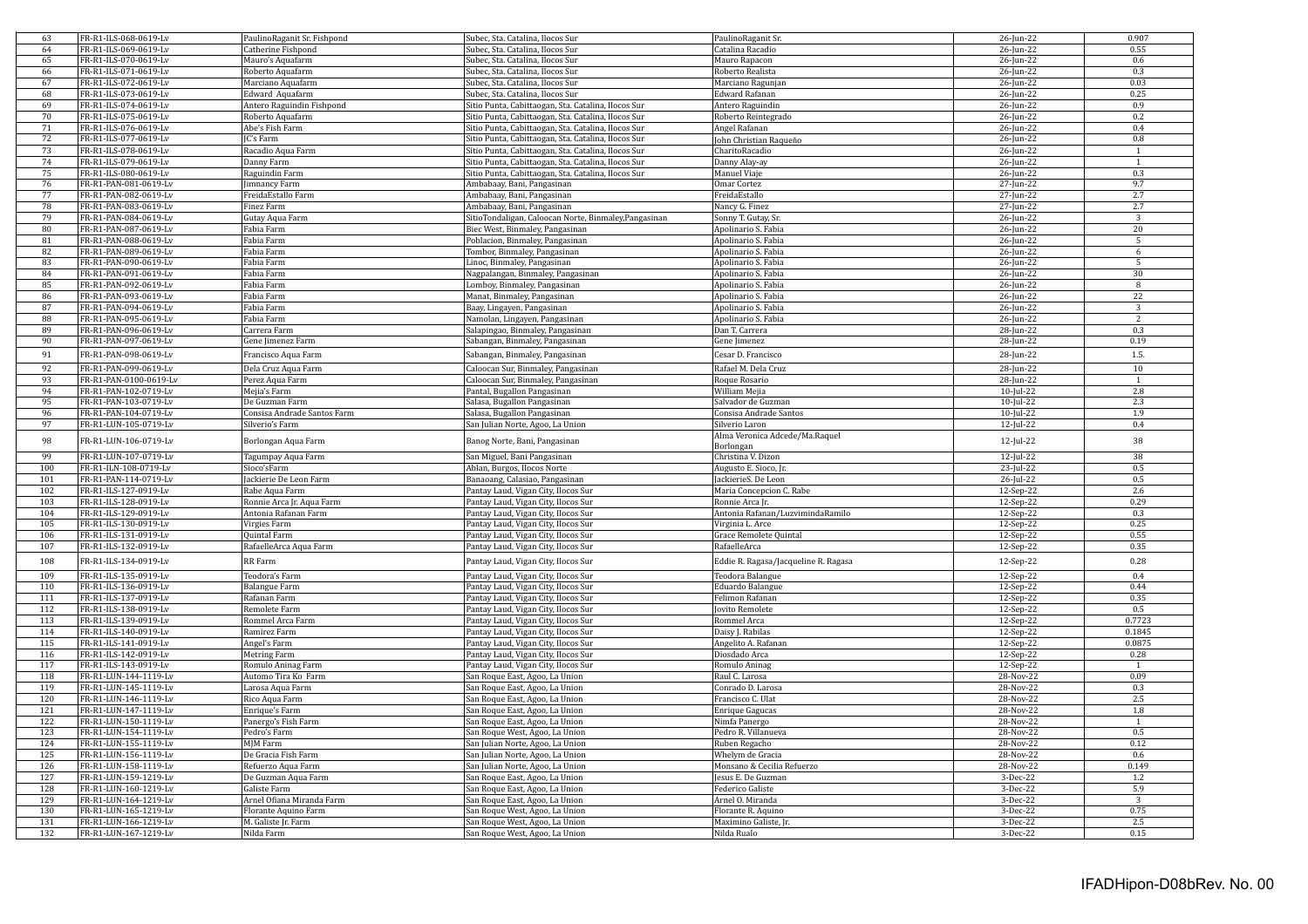| 133        | FR-R1-LUN-168-1219-Lv                          | Francisco Farm                       | San Roque West, Agoo, La Union                               | Francisco Miranda                                       | 3-Dec-22               | $\mathbf{1}$   |
|------------|------------------------------------------------|--------------------------------------|--------------------------------------------------------------|---------------------------------------------------------|------------------------|----------------|
| 134        | FR-R1-LUN-169-1219-Lv                          | Domingo Farm                         | San Roque West, Agoo, La Union                               | Domingo De Guzman                                       | 3-Dec-22               | $\overline{2}$ |
| 135        | FR-R1-LUN-170-1219-Lv                          | Kenneth Sales Farm                   | San Roque West, Agoo, La Union                               | Kenneth Sales                                           | 3-Dec-22               | 0.3            |
|            |                                                |                                      |                                                              |                                                         |                        |                |
| 136        | FR-R1-LUN-171-1219-Lv                          | Norial Farm                          | San Roque West, Agoo, La Union                               | Evelyn Valenzuela                                       | 3-Dec-22               | 0.3659         |
| 137        | FR-R1-LUN-173-1219-Lv                          | Catalan Farm                         | San Roque West, Agoo, La Union                               | Angelito Catalan                                        | 3-Dec-22               | 0.75           |
| 138        | FR-R1-LUN-175-1219-Lv                          | Estacio Farm                         | San Roque West, Agoo, La Union                               | Mario Estacio                                           | 3-Dec-22               | 0.83           |
| 139        | FR-R1-PAN-177-0220-Pv                          |                                      | Estanza, Lingayen, Pangasinan                                | Rodolfo Quimson et. Al/Tirso Navarro                    | 20-Feb-23              | 15             |
|            |                                                | Navarro Aqua Farm                    |                                                              |                                                         |                        |                |
| 140        | FR-R1-PAN-178-0220-Pv                          | Escaño Fish Farm                     | Estanza, Lingayen, Pangasinan                                | Dialita S. Escaño/Flori Caletal                         | 20-Feb-23              | $2.5\,$        |
| 141        | FR-R1-PAN-179-0220-Pv                          | Agido Farm                           | Estanza, Lingayen, Pangasinan                                | Demetrio R. Parangat                                    | 20-Feb-23              | 3.5            |
| 142        | FR-R1-PAN-180-0220-Pv                          | Jaime and Jangco Rosario Farm        | Estanza, Lingayen, Pangasinan                                | Jaime & Jangco Rosario/Albert Escaño                    | 20-Feb-23              | $1.5\,$        |
| 143        | FR-R1-PAN-181-0220-Pv                          | Jesus Daprosa Farm                   | Estanza, Lingayen, Pangasinan                                | Marivic Dadivas/Jesus Daprosa                           | 20-Feb-23              | $\overline{2}$ |
| 144        | FR-R1-PAN-182-0220-Pv                          | Cecilia Pangan Farm                  | Estanza, Lingayen, Pangasinan                                | Cecilia Pangan/Elizabeth Rocaberte                      | 20-Feb-23              | $\mathbf{1}$   |
|            |                                                |                                      |                                                              |                                                         |                        |                |
| 145        | FR-R1-PAN-183-0220-Pv                          | Silvino Aqua Farm                    | Estanza, Lingayen, Pangasinan                                | Claudio Silvino                                         | 20-Feb-23              | $1.5\,$        |
| 146        | FR-R1-PAN-184-0220-Pv                          | Remy M. Sison Farm                   | Estanza, Lingayen, Pangasinan                                | Romulado Villanueva/Remy Sison                          | 20-Feb-23              | $\overline{4}$ |
| 147        | FR-R1-PAN-185-0220-Pv                          | Daprosa/Reyes Fish Farm              | Estanza, Lingayen, Pangasinan                                | Rosemarie Daprosa/Danilo Reyes                          | 20-Feb-23              | $\overline{4}$ |
| 148        | FR-R1-PAN-186-0220-Pv                          | Nida S. Rosario Farm                 | Estanza, Lingayen, Pangasinan                                | Nida S. Rosario                                         | 20-Feb-23              | $\mathbf{1}$   |
| 149        | FR-R1-PAN-187-0220-Pv                          | Santos Soriano Uson Farm             | Estanza, Lingayen, Pangasinan                                | Aurelio Cruz III/Santos Soriano Uson                    | 20-Feb-23              | $\overline{4}$ |
|            |                                                |                                      |                                                              |                                                         |                        |                |
| 150        | FR-R1-PAN-188-0220-Pv                          | Benjamin Escaño Farm                 | Magsaysay, Labrador, Pangasinan                              | Benjamin Escaño                                         | 20-Feb-23              | 2              |
| 151        | FR-R1-PAN-189-0220-Pv                          | Jeymar Chico Rio Farm                | Magsaysay, Labrador, Pangasinan                              | Jeymar Chico Rio                                        | 20-Feb-23              | 0.5            |
| 152        | FR-R1-PAN-190-0220-Pv                          | Adonis-Caballero Farm                | Magsaysay, Labrador, Pangasinan                              | Josefina Caballero                                      | 20-Feb-23              | $1.5\,$        |
| 153        | FR-R1-PAN-191-0220-Pv                          | Layson Fish Farm                     | Magsaysay, Labrador, Pangasinan                              | Rodolfo Layson                                          | 20-Feb-23              | 1.85           |
| 154        | FR-R1-PAN-192-0220-Pv                          | Crusada Fish Farm                    | Magsaysay, Labrador, Pangasinan                              | Serapion Crusada                                        | 20-Feb-23              | 1.9            |
| 155        | FR-R1-PAN-193-0220-Pv                          |                                      |                                                              |                                                         | 20-Feb-23              | 0.5            |
|            |                                                | Noly Ocampo Farm                     | Magsaysay, Labrador, Pangasinan                              | Noli Ocampo                                             |                        |                |
| 156        | FR-R1-PAN-194-0220-Pv                          | Uson Farm                            | Magsaysay, Labrador, Pangasinan                              | Noriel P. Sales                                         | 20-Feb-23              | 2.5            |
| 157        | FR-R1-PAN-195-0220-Pv                          | Marlon Domalanta Farm                | Magsaysay, Labrador, Pangasinan                              | Marlon Domalanta                                        | 20-Feb-23              | 5              |
| 158        | FR-R1-PAN-196-0220-Pv                          | Juanito Fernandez Farm               | Magsaysay, Labrador, Pangasinan                              | Juanito Fernandez                                       | 20-Feb-23              | 0.9            |
| 159        | FR-R1-PAN-197-0220-Pv                          | Socoro Cagampan Farm                 | Magsaysay, Labrador, Pangasinan                              | Socoro Cagampan                                         | 20-Feb-23              | $\overline{1}$ |
| 160        | FR-R1-PAN-198-0220-Pv                          | Jessie Parangat Farm                 | Dulig, Labrador, Pangasinan                                  | Roland Uson/Jessie Parangat                             | 20-Feb-23              | 1.2            |
|            |                                                |                                      |                                                              |                                                         |                        |                |
| 161        | FR-R1-PAN-199-0220-Pv                          | Veloria Fish Farm                    | Dulig, Labrador, Pangasinan                                  | Romanito Silvino                                        | 20-Feb-23              | 2.5            |
| 162        | FR-R1-PAN-200-0220-Pv                          | <b>BOMADUS ARC-MPC Farm</b>          | Dulig, Labrador, Pangasinan                                  | Roberto E. Parangat                                     | 20-Feb-23              | 12             |
| 163        | FR-R1-PAN-201-0220-Pv                          | Silvino Aqua Farm                    | Dulig, Labrador, Pangasinan                                  | Claudio Silvino                                         | 20-Feb-23              | $1.5\,$        |
| 164        | FR-R1-PAN-202-0220-Pv                          | Renante Hernandez Farm               | Dulig, Labrador, Pangasinan                                  | Renante Hernandez                                       | 20-Feb-23              | 2              |
| 165        | FR-R1-PAN-203-0220-Pv                          | Joe Sison Farm                       | Dulig, Labrador, Pangasinan                                  | Joe Sison/Jerrymie Mercado                              | 20-Feb-23              | 0.25           |
| 166        | FR-R1-ILS-204-0320-Pv                          | Rabilas Fish Farm                    | Tamorong, Sta. Catalina, Ilocos Sur                          | Leovino Realin/Josefina Realin                          | 6-Mar-23               | 0.1            |
|            |                                                |                                      |                                                              |                                                         |                        |                |
| 167        | FR-R1-ILS-205-0320-Pv                          | Rapanot Aqua Farm                    | Sitio Calawaan, Tamorong, Sta. Catalina, Ilocos Sur          | Dennis Rapanot                                          | 6-Mar-23               | 0.9            |
| 168        | FR-R1-ILS-206-0320-Pv                          | Gil Realin Farm                      | Sitio Calawaan, Tamorong, Sta. Catalina, Ilocos Sur          | Gil Realin                                              | $6-Mar-23$             | 0.1            |
| 169        | FR-R1-ILS-207-0320-Pv                          | Rafanan Aqua Farm                    | Subec, Sta. Catalina, Ilocos Sur                             | Pedro R. Rafanan Jr.                                    | 6-Mar-23               | $0.1\,$        |
| 170        | FR-R1-LUN-208-0520-Lv                          | Marina Duritan Farm                  | Balaoc, Sto. Tomas, La Union                                 | Marina Duritan                                          | 14-May-23              | 0.6            |
| 171        | FR-R1-LUN-210-0520-Lv                          | Diosdado Niduaza Farm                | Balaoc, Sto. Tomas, La Union                                 | Diosdado Niduaza                                        | 14-May-23              | 0.4            |
|            |                                                |                                      |                                                              |                                                         |                        |                |
| 172        | FR-R1-LUN-211-0520-Lv                          | Rodolfo Llobrera's Farm              | Balaoc, Sto. Tomas, La Union                                 | Rodolfo G. Llobrera                                     | 14-May-23              | 0.05           |
| 173        | FR-R1-LUN-212-0520-Lv                          | Kimberly Rose De Guzman Farm         | Balaoc, Sto. Tomas, La Union                                 | Kimberly Rose De Guzman                                 | 14-May-23              | 2              |
| 174        | FR-R1-LUN-213-0520-Lv                          | Zenaida Posadas Farm                 | Balaoc, Sto. Tomas, La Union                                 | Zenaida Posadas                                         | 14-May-23              | $\overline{2}$ |
| 175        | FR-R1-LUN-214-0520-Lv                          | Isagani de Guzman Farm               | Balaoc, Sto. Tomas, La Union                                 | Isagani V. de Guzman                                    | 14-May-23              | 0.5            |
| 176        | FR-R1-LUN-215-0520-Lv                          | Joseph Padilla Farm                  | Balaoc, Sto. Tomas, La Union                                 | Joseph V. Padilla                                       | 14-May-23              | $\overline{1}$ |
| 177        | FR-R1-LUN-216-0520-Lv                          | Noel Llobrera Farm                   | Balaoc, Sto. Tomas, La Union                                 | Noel R. Llobrera                                        | 14-May-23              | $1.5\,$        |
|            | FR-R1-LUN-217-0520-Lv                          |                                      |                                                              |                                                         |                        |                |
| 178        |                                                | Loreto Llobrera Farm                 | Balaoc, Sto. Tomas, La Union                                 | Loreto S. Llobrera                                      | 14-May-23              | 0.2            |
| 179        | FR-R1-LUN-218-0520-Lv                          | Domingo Garcia Farm                  | Balaoc, Sto. Tomas, La Union                                 | Domingo Ferrer Garcia                                   | 14-May-23              | 0.2            |
| 180        | FR-R1-LUN-219-0520-Lv                          | Virgilio Daz Farm                    | Balaoc, Sto. Tomas, La Union                                 | Virgilio R. Daz                                         | 14-May-23              | 0.9            |
| 181        | FR-R1-LUN-220-0520-Lv                          | Jesus Villanueva Farm                | Balaoc, Sto. Tomas, La Union                                 | Jesus Villanueva                                        | 14-May-23              | 0.5            |
| 182        | FR-R1-LUN-221-0520-Lv                          | Donardo Llobrera Farm                | Balaoc, Sto. Tomas, La Union                                 | Donardo T. Llobrera                                     | 14-May-23              | 0.5            |
| 183        | FR-R1-LUN-222-0520-Lv                          | Federico Baniaga Farm                | Balaoc, Sto. Tomas, La Union                                 | Federico V. Baniaga                                     | 14-May-23              | 0.07           |
| 184        | FR-R1-LUN-223-0520-Lv                          |                                      | Balaoc, Sto. Tomas, La Union                                 | Willie Maala                                            |                        | 0.5            |
|            |                                                | Willie Fishpond                      |                                                              |                                                         | 14-May-23              |                |
| 185        | FR-R1-LUN-224-0520-Lv                          | Villanueva Fishpond                  | Balaoc, Sto. Tomas, La Union                                 | Rufino Villanueva                                       | 14-May-23              | 0.04           |
| 186        | FR-R1-LUN-225-0520-Lv                          | Ramos Fishpond                       | Balaoc, Sto. Tomas, La Union                                 | Romeo Ramos                                             | 14-May-23              | 0.19           |
| 187        | FR-R1-LUN-226-0520-Lv                          | Diosdado Farm                        | Balaoc, Sto. Tomas, La Union                                 | Diosdado Llobrera                                       | 14-May-23              | $\mathbf{1}$   |
| 188        | FR-R1-LUN-227-0520-Lv                          | Roberto Fishpond                     | Balaoc, Sto. Tomas, La Union                                 | Roberto Villanueva                                      | 14-May-23              | 1              |
| 189        | FR-R1-LUN-228-0520-Lv                          | Geneta Farm                          | Balaoc, Sto. Tomas, La Union                                 | Eric Geneta Villanueva                                  | 14-May-23              | $\overline{1}$ |
| 190        |                                                |                                      |                                                              |                                                         |                        | 0.04           |
|            | FR-R1-LUN-229-0520-Lv                          | Rolando Fish Farm                    | Balaoc, Sto. Tomas, La Union                                 | Rolando Nifa Tadeo                                      | 14-May-23              |                |
| 191        | FR-R1-LUN-230-0520-Lv                          | Garcia Farm                          | Balaoc, Sto. Tomas, La Union                                 | Geronimo Paculan                                        | 14-May-23              | 0.025          |
| 192        | FR-R1-LUN-231-0520-Lv                          | RogelioFarm                          | Balaoc, Sto. Tomas, La Union                                 | Rolly Dacanay                                           | 14-May-23              | 0.045          |
| 193        | FR-R1-LUN-232-0520-Lv                          | Benido Fish Farm                     | Balaoc, Sto. Tomas, La Union                                 | Benido Damian                                           | 14-May-23              | 0.13           |
| 194        | FR-R1-LUN-233-0520-Lv                          | Juanito Fish Farm                    | Balaoc, Sto. Tomas, La Union                                 | Juanito Daz                                             | 14-May-23              | 1.6            |
| 195        | FR-R1-LUN-234-0520-Lv                          | Costales & Eisma Farm                | Balaoc, Sto. Tomas, La Union                                 | Adelina Eisma/Wilfredo Costales                         | 14-May-23              | 0.5            |
| 196        |                                                |                                      |                                                              |                                                         |                        |                |
|            | FR-R1-LUN-235-0520-Lv                          | Villanueva Farm                      | Balaoc, Sto. Tomas, La Union                                 | Rufino Villanueva/Arturo Lagao                          | 14-May-23              | 0.9            |
|            |                                                | Lagao Farm                           | Balaoc, Sto. Tomas, La Union                                 | Arturo Lagao                                            | 14-May-23              | 0.25           |
| 197        | FR-R1-LUN-236-0520-Lv                          |                                      |                                                              |                                                         |                        |                |
| 198        | FR-R1-LUN-237-0520-Lv                          | Damian Farm                          | Balaoc, Sto. Tomas, La Union                                 | Esmeralda Damian                                        | 14-May-23              | 0.1            |
| 199        | FR-R1-LUN-238-0520-Lv                          | Llobrera Farm                        | Balaoc, Sto. Tomas, La Union                                 | Bernardo Llobrera                                       | 14-May-23              | 0.25           |
|            |                                                |                                      |                                                              |                                                         |                        |                |
| 200        | FR-R1-LUN-239-0520-Lv                          | Geneta Farm                          | Balaoc, Sto. Tomas, La Union                                 | Arsenio D. Geneta                                       | $14$ -May-23           | 0.07           |
| 201        | FR-R1-LUN-240-0520-Lv                          | Cornelio Villanueva Farm             | Balaoc, Sto. Tomas, La Union                                 | Cornelio Villanueva                                     | 14-May-23              | 0.25           |
| 202<br>203 | FR-R1-LUN-241-0520-Lv<br>FR-R1-LUN-242-0520-Lv | Pagar Farm<br><b>Estonactoc Farm</b> | Balaoc, Sto. Tomas, La Union<br>Balaoc, Sto. Tomas, La Union | Crisostomo Pagar<br>Rosario Estonactoc/Esmeralda Garcia | 14-May-23<br>14-May-23 | 0.5<br>3       |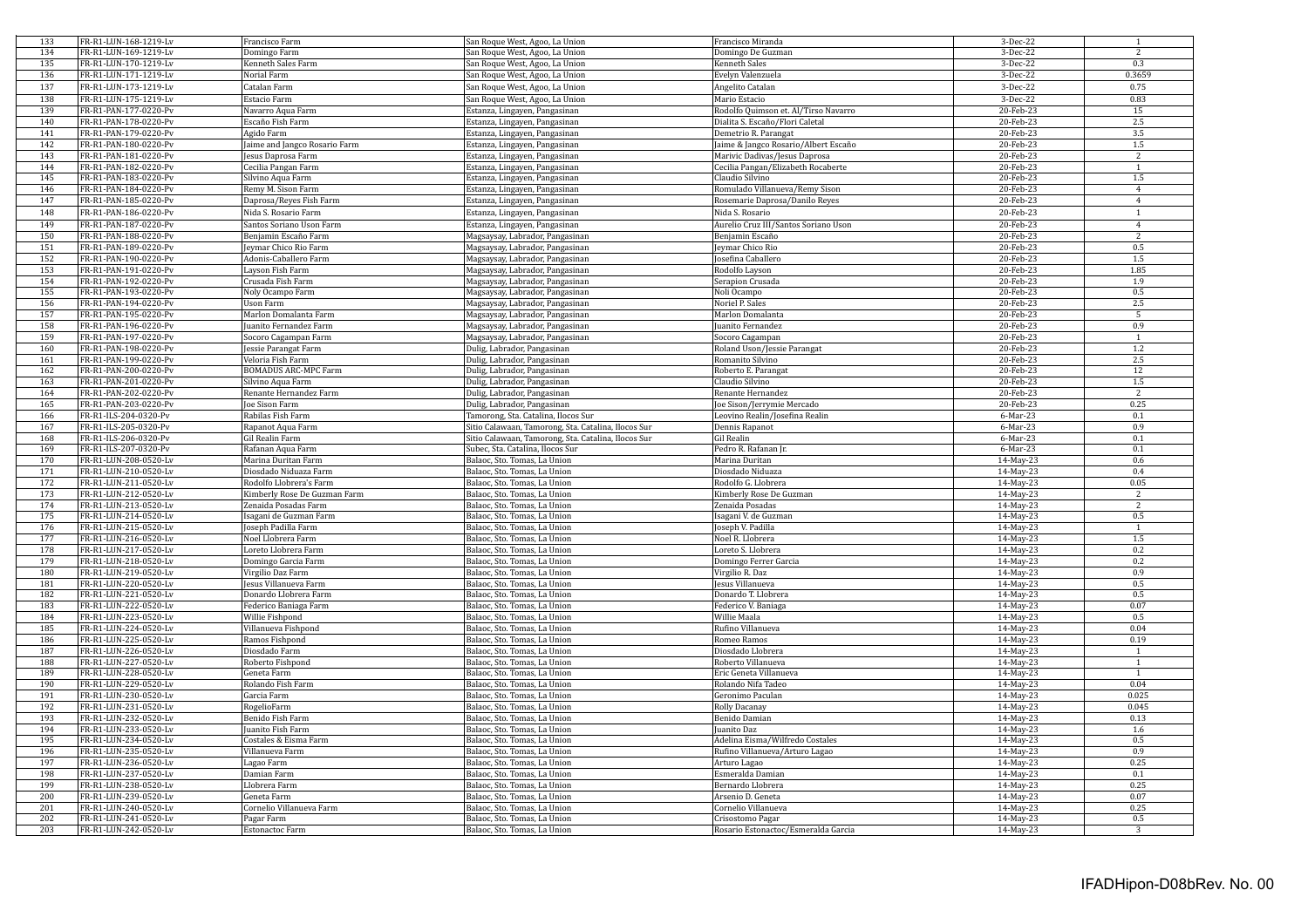| 204 | FR-R1-LUN-243-0520-Lv | Estacio Farm              | Balaoc, Sto. Tomas, La Union        | Renato Estacio/Arnold Mirando       | 14-May-23    | 0.1            |
|-----|-----------------------|---------------------------|-------------------------------------|-------------------------------------|--------------|----------------|
| 205 | FR-R1-LUN-244-0520-Lv | Nestor Leonardo Fish Farm | Balaoc, Sto. Tomas, La Union        | Nestor Leonardo                     | 14-May-23    | 0.36           |
| 206 | FR-R1-LUN-245-0520-Lv | Estonactoc Fish Farm      | Balaoc, Sto. Tomas, La Union        | Rosario Estonactoc/Eduardo Leonardo | 14-May-23    | $\mathbf{1}$   |
| 207 | FR-R1-LUN-246-0520-Lv | Marisa Fish Farm          | Balaoc, Sto. Tomas, La Union        | Marisa Duritan/Ma. Anicia Llobrera  | 14-May-23    | 0.5            |
| 208 | FR-R1-LUN-247-0520-Lv | Damian Fish Farm          | Balaoc, Sto. Tomas, La Union        | Pedro N. Damian                     | 14-May-23    | 0.75           |
| 209 | FR-R1-LUN-248-0520-Lv | Adelina Fish Farm         | Balaoc, Sto. Tomas, La Union        | Adelina Paneda                      | 14-May-23    | $0.5\,$        |
| 210 | FR-R1-LUN-249-0520-Lv | Antonio Fish Farm         | Balaoc, Sto. Tomas, La Union        | Antonio Estacio                     | $14$ -May-23 | 0.1            |
| 211 | FR-R1-LUN-250-0520-Lv | Santiago Fish Farm        | Balaoc, Sto. Tomas, La Union        | Santiago Ramos                      | 14-May-23    | 0.14           |
| 212 | FR-R1-LUN-252-0520-Lv | Renato Farm               | Balaoc, Sto. Tomas, La Union        | Renato Abenojar Villanueva          | 14-May-23    | $\mathbf{1}$   |
| 213 | FR-R1-LUN-253-0520-Lv | Alfonso Farm              | Balaoc, Sto. Tomas, La Union        | Alfonso Lagao                       | 14-May-23    | 0.06           |
| 214 | FR-R1-LUN-254-0520-Lv | Cresencio Farm            | Balaoc, Sto. Tomas, La Union        | Cresencio R. Estacio                | 14-May-23    | $\mathbf{1}$   |
| 215 | FR-R1-LUN-255-0520-Lv | Florendo Farm             | Balaoc, Sto. Tomas, La Union        | Florendo Villanueva                 | 14-May-23    | $\mathbf{1}$   |
| 216 | FR-R1-LUN-256-0520-Lv | Marcelo Farm              | Balaoc, Sto. Tomas, La Union        | Marcelo Geneta                      | 14-May-23    | 3              |
| 217 | FR-R1-LUN-257-0520-Lv | Henry Farm                | Balaoc, Sto. Tomas, La Union        | Henry Lacebal                       | 14-May-23    | 0.9            |
| 218 | FR-R1-LUN-258-0520-Lv | Sherwin Farm              | Balaoc, Sto. Tomas, La Union        | Sherwin Daz                         | 14-May-23    | 0.48           |
|     |                       |                           |                                     |                                     |              |                |
| 219 | FR-R1-LUN-259-0520-Lv | Garcia Fishpond           | Balaoc, Sto. Tomas, La Union        | Isabelo Garcia                      | 14-May-23    | 0.3            |
| 220 | FR-R1-LUN-260-0520-Lv | Raymundo Damian Farm      | Balaoc, Sto. Tomas, La Union        | Raymundo Damian                     | 14-May-23    | 1.3            |
| 221 | FR-R1-LUN-261-0520-Lv | Dacanay Farm              | Balaoc, Sto. Tomas, La Union        | Crisanto Monte/Salvador Dacanay     | 14-May-23    | 0.5            |
| 222 | FR-R1-LUN-262-0520-Lv | Villanueva Farm           | Balaoc, Sto. Tomas, La Union        | Alma Villanueva Ulat                | 14-May-23    | 0.05           |
| 223 | FR-R1-LUN-263-0520-Lv | Benema Farm               | Balaoc, Sto. Tomas, La Union        | Bienvenido Lagao                    | 14-May-23    | 0.1            |
| 224 | FR-R1-LUN-264-0520-Lv | Soriano Farm              | Balaoc, Sto. Tomas, La Union        | Crisanto Soriano                    | 14-May-23    | $\mathbf{1}$   |
| 225 | FR-R1-LUN-265-0520-Lv | Reynaldo Farm             | Balaoc, Sto. Tomas, La Union        | Reynaldo Pozadas                    | 14-May-23    | 0.03           |
| 226 | FR-R1-LUN-266-0520-Lv | EduardoFarm               | Balaoc, Sto. Tomas, La Union        | Eduardo Pozadas                     | 14-May-23    | -1             |
| 227 | FR-R1-LUN-267-0520-Lv | Estacio Farm              | Balaoc, Sto. Tomas, La Union        | Jaime Estacio                       | 14-May-23    | 0.5            |
| 228 | FR-R1-LUN-268-0520-Lv | Posadas Fishpond          | Balaoc, Sto. Tomas, La Union        | Samson Posadas                      | 14-May-23    | $1.5\,$        |
| 229 | FR-R1-LUN-269-0520-Lv | Norberto Villanueva Farm  | Balaoc, Sto, Tomas, La Union        | Beatriz Villanueva                  | 14-May-23    | 0.5            |
| 230 | FR-R1-LUN-270-0520-Lv | Christopher Farm          | Balaoc, Sto. Tomas, La Union        | Christopher Daz                     | 14-May-23    | 0.6058         |
| 231 | FR-R1-LUN-271-0520-Lv | Padilla Farm              | Balaoc, Sto. Tomas, La Union        | Edwardo Padilla                     | 14-May-23    | 0.7            |
| 232 | FR-R1-LUN-272-0520-Lv | Fernandez Farm            | Tococ, Sto. Tomas, La Union         | Rogelio T. Fernandez                | 14-May-23    | 0.05           |
| 233 | FR-R1-LUN-273-0520-Lv | Kid Farm                  | Tococ, Sto. Tomas, La Union         | Kid Reyes                           | 14-May-23    | 0.5            |
| 234 | FR-R1-LUN-274-0520-Lv | Lachica Fishpond          | Tococ, Sto. Tomas, La Union         | Adorable Lachica                    | 14-May-23    | 0.845          |
| 235 | FR-R1-LUN-275-0520-Lv | Oscar Hamada Fish Farm    | Tococ, Sto. Tomas, La Union         | Oscar Hamada                        | 14-May-23    | $\mathbf{1}$   |
| 236 | FR-R1-LUN-276-0520-Lv | Lachica Fishpond          | Tococ, Sto. Tomas, La Union         | Lodevico Pagan                      | 14-May-23    | 0.05           |
| 237 | FR-R1-LUN-277-0520-Lv | Ricarte Farm              | Tococ, Sto. Tomas, La Union         | Ricarte Panergo                     | 14-May-23    | $\overline{3}$ |
| 238 | FR-R1-LUN-301-0520-Lv |                           | Tococ, Sto. Tomas, La Union         | Rodelio Estacio                     | 14-May-23    | 0.125          |
| 239 |                       | Rodelio Fish Farm         |                                     |                                     | 14-May-23    | 0.3            |
|     | FR-R1-LUN-304-0520-Lv | Rivera Farm               | Tococ, Sto. Tomas, La Union         | Marcos Rivera/Veronica Rivera       |              |                |
| 240 | FR-R1-LUN-306-0520-Lv | Miranda Farm              | Tococ, Sto. Tomas, La Union         | Ricardo V. Miranda                  | 14-May-23    | 0.3            |
| 241 | FR-R1-LUN-308-0520-Lv | Sapitula Farm             | Tococ, Sto. Tomas, La Union         | Susana Sapitula/Oscar Hamada        | 14-May-23    | 0.035          |
| 242 | FR-R1-LUN-311-0520-Lv | Feliza Farm               | Tococ, Sto. Tomas, La Union         | Feliza Barbachano                   | 14-May-23    | 0.1            |
| 243 | FR-R1-ILS-318-0520-Lv | Ancheta Aqua Farm         | Bao-as, Sta. Lucia, Ilocos Sur      | <b>Gamaliel Ancheta</b>             | 22-May-23    | $0.8\,$        |
| 244 | FR-RI-ILS-329-0520-Lv | Ancheta Aqua Farm         | Bao-as, Sta. Lucia, Ilocos Sur      | <b>Gamaliel Ancheta</b>             | 22-May-23    | 0.8            |
| 245 | FR-RI-ILS-336-0520-Lv | Aurelio Fabro Fishpond    | Bao-as, Sta. Lucia, Ilocos Sur      | Aurelio S. Fabro                    | 22-May-23    | 0.3114         |
| 246 | FR-RI-ILS-338-0520-Lv | Martina's Farm            | Bao-as, Sta. Lucia, Ilocos Sur      | Martina Bugayong                    | 22-May-23    | 0.04           |
| 247 | FR-RI-ILS-341-0520-Lv | Melecio Farm              | Bao-as, Sta. Lucia, Ilocos Sur      | Melecio Viloria                     | 29-May-23    | 0.777          |
| 248 | FR-RI-ILS-363-0520-Lv | Rabaino/Ritamal Farm      | Tamurong, Sta. Catalina, Ilocos Sur | Alejandro Ritamal/Dennis Rabaino    | 29-May-23    | 0.75           |
| 249 | FR-RI-ILS-364-0520-Lv | Ernesto Ravena Farm       | Tamurong, Sta. Catalina, Ilocos Sur | Ernesto Ravena                      | 29-May-23    | 2.2            |
| 250 | FR-RI-ILS-365-0520-Lv | Felix Realin Farm         | Tamurong, Sta. Catalina, Ilocos Sur | Felix Realin Jr.                    | 29-May-23    | 0.25           |
| 251 | FR-RI-ILS-366-0520-Lv | Mariano Farm              | Tamurong, Sta. Catalina, Ilocos Sur | Mariano Rapisura                    | 29-May-23    | 0.06           |
| 252 | FR-RI-ILS-367-0520-Lv | Reynon Aquafarm           | Tamurong, Sta. Catalina, Ilocos Sur | Leonardo Reynon                     | 29-May-23    | 0.24           |
| 253 | FR-RI-ILS-369-0520-Lv | Jose Rapisura Aquafarm    | Tamurong, Sta. Catalina, Ilocos Sur | Jose Rapisura                       | 29-May-23    | 0.02           |
| 254 | FR-RI-ILS-370-0520-Lv | Racoma Aquafarm           | Tamurong, Sta. Catalina, Ilocos Sur | Marlon Racoma                       | 29-May-23    | $1.2\,$        |
| 255 | FR-RI-ILS-371-0520-Lv | Elizar Reclusado Farm     | Tamurong, Sta. Catalina, Ilocos Sur | Elizar Reclusado Farm               | 29-May-23    | 2              |
| 256 | FR-RI-ILS-372-0520-Lv | Lilia Realin Aquafarm     | Tamurong, Sta. Catalina, Ilocos Sur | Lilia Realin                        | 29-May-23    | 0.02           |
| 257 | FR-RI-ILS-373-0520-Lv | Danilo Rapanut Aquafarm   | Tamurong, Sta. Catalina, Ilocos Sur | Danilo Rapanut                      | 29-May-23    | 0.1            |
| 258 | FR-RI-ILS-374-0520-Lv | Catalina Reynon Aquafarm  | Tamurong, Sta. Catalina, Ilocos Sur | Catalina Reynon                     | 29-May-23    | 0.015          |
| 259 | FR-RI-ILS-376-0520-Lv | Rosario Rapisura Aquafarm | Tamurong, Sta. Catalina, Ilocos Sur | Rosario Rapisura                    | $29$ -May-23 | 0.015          |
| 260 | FR-RI-ILS-377-0520-Lv | Rapisura/Realin Aquafarm  | Tamurong, Sta. Catalina, Ilocos Sur | Juan Rapisura/Gil Realin            | 29-May-23    | 0.25           |
| 261 | FR-RI-ILS-378-0520-Lv |                           |                                     |                                     | 29-May-23    | 0.0024         |
|     |                       | Arturo Rabara Farm        | Subec, Sta. Catalina, Ilocos Sur    | Arturo Rabara                       |              |                |
| 262 | FR-RI-ILS-379-0520-Lv | Mauro Rapacon Farm        | Subec, Sta. Catalina, Ilocos Sur    | Mauro Rapacon                       | 29-May-23    | 0.8            |
| 263 | FR-RI-ILS-381-0520-Lv | Moises Rabena Farm        | Subec, Sta. Catalina, Ilocos Sur    | Moises Rabena                       | 29-May-23    | 0.03           |
| 264 | FR-RI-ILS-382-0520-Lv | Sederino Aquafarm         | Subec, Sta. Catalina, Ilocos Sur    | Sederino Ranchez                    | 29-May-23    | 0.1            |
| 265 | FR-RI-ILS-383-0520-Lv | Catalino Ragonton Farm    | Subec, Sta. Catalina, Ilocos Sur    | Catalino Ragonton                   | 29-May-23    | 0.15           |
| 266 | FR-RI-ILS-384-0520-Lv | Eliseo Ragasa Farm        | Subec, Sta. Catalina, Ilocos Sur    | Eliseo Ragasa                       | 29-May-23    | 0.08           |
| 267 | FR-RI-ILS-385-0520-Lv | Rafanan & Ragonjan Farm   | Subec, Sta. Catalina, Ilocos Sur    | Serapio Ragonjan/Carmen Rafanan     | 29-May-23    | 0.04           |
| 268 | FR-RI-ILS-386-0520-Lv | Felipa Ragasa Farm        | Subec, Sta. Catalina, Ilocos Sur    | Felipa Ragasa                       | 29-May-23    | 0.25           |
| 269 | FR-RI-ILS-387-0520-Lv | Raymund Rapanut Farm      | Subec, Sta. Catalina, Ilocos Sur    | Raymund Rapanut                     | 29-May-23    | 0.09           |
| 270 | FR-RI-ILS-388-0520-Lv | Rafanan's Farm            | Subec, Sta. Catalina, Ilocos Sur    | Ludivina Rafanan                    | 29-May-23    | 0.02           |
| 271 | FR-RI-ILS-389-0520-Lv | Jesus Rafanan Farm        | Subec, Sta. Catalina, Ilocos Sur    | esus Rafanan                        | 29-May-23    | 0.03           |
| 272 | FR-RI-ILS-390-0520-Lv | Richard Raguindin Farm    | Subec, Sta. Catalina, Ilocos Sur    | Richard Raguindin                   | $29$ -May-23 | 0.3            |
| 273 | FR-RI-ILS-391-0520-Lv | Gil Tacis Farm            | Subec, Sta. Catalina, Ilocos Sur    | Gil Tacis                           | 29-May-23    | 0.075          |
| 274 | FR-RI-ILS-392-0520-Lv | Felipe Rabot Farm         | Subec, Sta. Catalina, Ilocos Sur    | Felipe Rabot                        | 29-May-23    | 0.07           |
| 275 | FR-RI-ILS-393-0520-Lv | Maria Rafanan Farm        | Subec, Sta. Catalina, Ilocos Sur    | Maria Rafanan                       | 29-May-23    | 0.01           |
|     |                       |                           |                                     |                                     |              |                |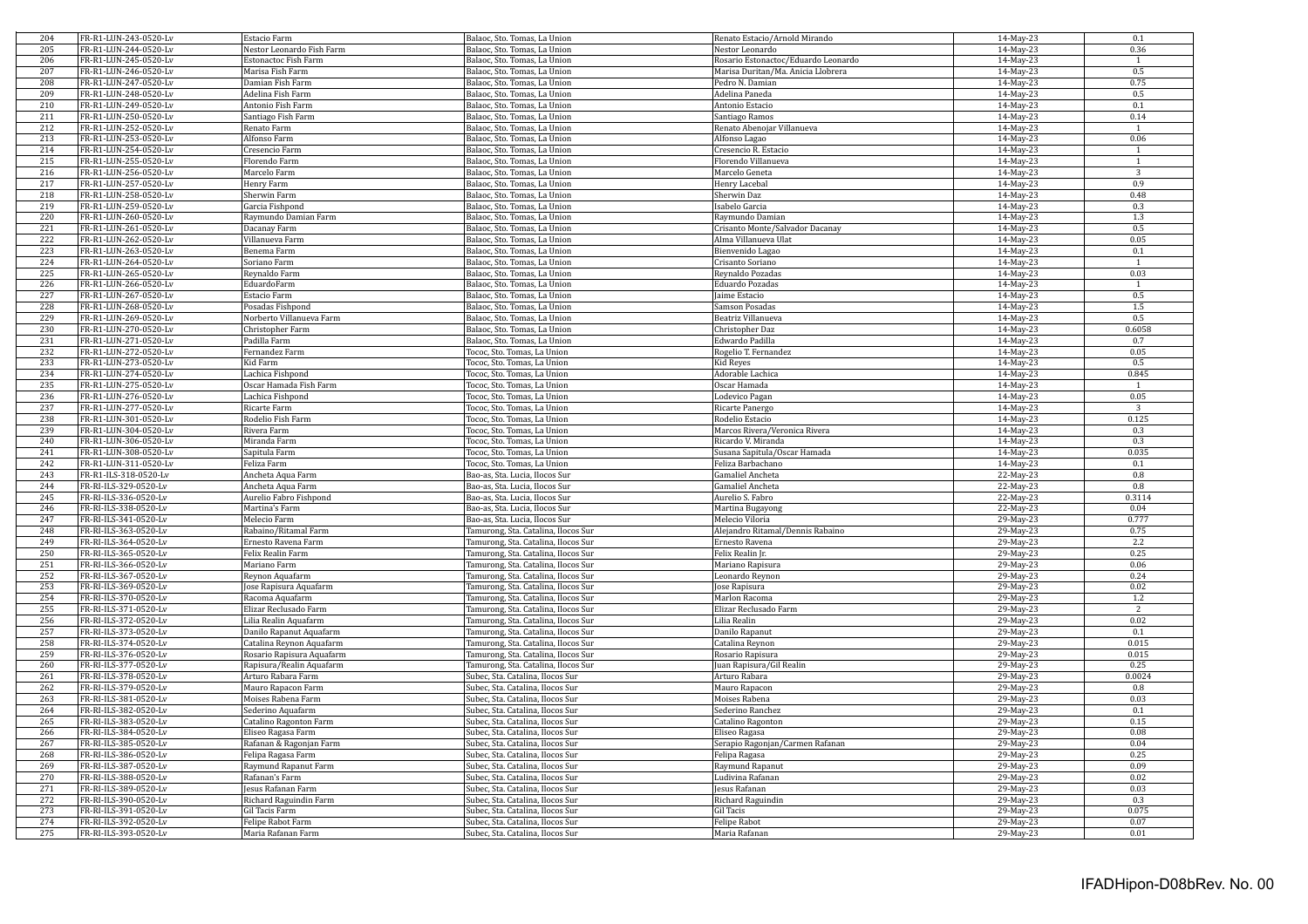| 276 | FR-RI-ILS-394-0520-Lv   | Pepe Ramilo Aquafarm        | Subec, Sta. Catalina, Ilocos Sur        | Pepe Ramilo Aquafarm                  | 29-May-23    | 0.08           |
|-----|-------------------------|-----------------------------|-----------------------------------------|---------------------------------------|--------------|----------------|
| 277 | FR-RI-ILS-395-0520-Lv   |                             |                                         |                                       |              | 0.3            |
|     |                         | Avelina Realista Farm       | Subec, Sta. Catalina, Ilocos Sur        | Avelina Realista                      | 29-May-23    |                |
| 278 | FR-RI-ILS-396-0520-Lv   | Corazon Realista Farm       | Subec, Sta. Catalina, Ilocos Sur        | Corazon Realista                      | $29-May-23$  | 0.25           |
| 279 | FR-RI-ILS-397-0520-Lv   | Constante Ramboyon Farm     | Subec, Sta. Catalina, Ilocos Sur        | Constante Ramboyon                    | 29-May-23    | 0.3            |
| 280 | FR-RI-ILS-398-0520-Lv   | Eutropia Aquafarm           | Subec, Sta. Catalina, Ilocos Sur        | Eutropia Raganit                      | 29-May-23    | 0.8            |
| 281 | FR-RI-ILS-399-0520-Lv   |                             | Subec, Sta. Catalina, Ilocos Sur        | Victor Raccachot                      |              | 0.2            |
|     |                         | Victor Aquafarm             |                                         |                                       | 29-May-23    |                |
| 282 | FR-RI-ILS-400-0520-Lv   | Cinderella Aquafarm         | Subec, Sta. Catalina, Ilocos Sur        | Cinderella delos Santos               | 29-May-23    | 0.1            |
| 283 | FR-RI-ILS-401-0520-Lv   | Cecilio Rapacon Farm        | Subec, Sta. Catalina, Ilocos Sur        | Cecilio Rapacon Jr.                   | 29-May-23    | 0.14           |
| 284 | FR-RI-ILS-402-0520-Lv   |                             | Subec, Sta. Catalina, Ilocos Sur        | Claudia Raganit                       | 29-May-23    | 0.5            |
|     |                         | Claudia Raganit Farm        |                                         |                                       |              |                |
| 285 | FR-RI-ILS-403-0520-Lv   | Florencia Aquafarm          | Subec, Sta. Catalina, Ilocos Sur        | Florencia Reclusado                   | 29-May-23    | 0.6            |
| 286 | FR-RI-ILS-404-0520-Lv   | Medardo Aquafarm            | Subec, Sta. Catalina, Ilocos Sur        | Medardo Rafanan                       | 29-May-23    | 0.9            |
| 287 | FR-RI-ILS-405-0520-Lv   | Juanito Rafanan Farm        | Subec, Sta. Catalina, Ilocos Sur        | uanito Rafanan                        | 29-May-23    | 1.55           |
| 288 | FR-RI-ILS-406-0520-Lv   |                             |                                         |                                       |              | 0.12           |
|     |                         | ennifer Aquafarm            | Subec, Sta. Catalina, Ilocos Sur        | ennifer Rafanan                       | 29-May-23    |                |
| 289 | FR-RI-ILS-407-0520-Lv   | Monaliza Aquafarm           | Subec, Sta. Catalina, Ilocos Sur        | Monaliza C. Rapanut                   | 29-May-23    | 0.03           |
| 290 | FR-RI-ILS-408-0520-Lv   | Claro Aquafarm              | Subec, Sta. Catalina, Ilocos Sur        | Claro Ragonjan                        | 29-May-23    | 0.5            |
| 291 | FR-RI-ILS-409-0520-Lv   | John Victor Aquafarm        | Subec, Sta. Catalina, Ilocos Sur        | ohn Victor Ragunjan                   | 29-May-23    | 0.1            |
|     |                         |                             |                                         |                                       |              |                |
| 292 | FR-RI-ILS-410-0520-Lv   | Dominga Aquafarm            | Subec, Sta. Catalina, Ilocos Sur        | Dominga Realista                      | 29-May-23    | 0.5            |
| 293 | FR-RI-ILS-411-0520-Lv   | Santos Aquafarm             | Subec, Sta. Catalina, Ilocos Sur        | Santos Ragasa                         | 29-May-23    | 0.05           |
| 294 | FR-RI-LUN-412-0720-Lv   | Benjamin B. Villanueva Farm | Balaoc, Sto. Tomas, La Union            | Benjamin B. Villanueva                | 24-Jul-23    | 0.4            |
|     |                         |                             |                                         |                                       |              |                |
| 295 | FR-RI-LUN-413-0720-Lv   | George Daculan Farm         | Balaoc, Sto. Tomas, La Union            | George D. Daculan                     | 24-Jul-23    | 0.08           |
| 296 | FR-RI-LUN-414-0720-Lv   | Manolito Daz Farm           | Balaoc, Sto. Tomas, La Union            | Manolito R. Daz                       | 24-Jul-23    | 0.08           |
| 297 | FR-RI-LUN-415-0720-Lv   | Manaois Farm                | Balaoc, Sto. Tomas, La Union            | Alfred Villanueva Jr.                 | 24-Jul-23    | 0.09           |
| 298 | FR-RI-LUN-416-0720-Lv   | Carlitos Farm               | Balaoc, Sto. Tomas, La Union            | Carlito Pasodas                       | 24-Jul-23    | 0.02           |
|     |                         |                             |                                         |                                       |              |                |
| 299 | FR-RI-LUN-417-0720-Lv   | Soriano's Farm              | Balaoc, Sto Tomas La Union              | Sonny Soriano                         | 24-Jul-23    | 0.045          |
| 300 | FR-RI-LUN-418 -0720 -Lv | Liabrera Farm               | Balaoc, Sto Tomas La Union              | Leonardo Liobrera                     | 24-Jul-23    | $\mathbf{1}$   |
| 301 | FR-RI-LUN-419-0720-Lv   | Jeolito Repugia Farm        | Balaoc, Sto Tomas La Union              | Segundina Repugia                     | 24-Jul-23    | 0.025          |
| 302 | FR-RI-LUN-420-0720 - Lv | Gina Villanueva Farm        | Balaoc, Sto Tomas La Union              | Gina Villanueva                       | 24-Jul-23    | 0.07           |
|     |                         |                             |                                         |                                       |              |                |
| 303 | FR-RI-LUN-421-0720-Lv   | Liobrera Farm               | Balaoc, Sto Tomas La Union              | Mary Joyce Llobrera                   | 24-Jul-23    | 0.03           |
| 304 | FR-RI-LUN-422-0720-Lv   | Dalanay Farm                | Balaoc, Sto. Tomas, La Union            | Francisco Agasas                      | 24-Jul-23    | 0.05           |
| 305 | FR-RI LUN-423-0720-Lv   | Bernardo's Farm             | Balaoc, Sto. Tomas, La Union            |                                       | 24-Jul-23    | 0.06           |
|     |                         |                             |                                         | Bernardos Valdez                      |              |                |
| 306 | FR-RI-LUN-424-0720-Lv   | Teodora's Farm              | Balaoc, Sto. Tomas, La Union            | Teodoro Villanueva                    | 24-Jul-23    | 0.5            |
| 307 | FR-RI-LUN-425-0720-Lv   | Dalanay Farm                | Balaoc, Sto. Tomas, La Union            | Rudy Dalanay                          | 24-Jul-23    | 0.15           |
| 308 | FR-RI-LUN-426-0720-Lv   | Villanueva's Farm           | Balaoc, Sto Tomas La Union              | Edgardo F. Villanueva                 | $24$ -Jul-23 | 0.03           |
|     |                         |                             |                                         |                                       |              |                |
| 309 | FR-RI-LUN-427-0720-Lv   | Garcia's Farm               | Balaoc, Sto Tomas La Union              | Noli C. Garcias                       | 24-Jul-23    | 0.65           |
| 310 | FR-RI-LUN-428-0720-Lv   | Ferder Farm                 | Balaoc, Sto. Tomas, La Union            | Ricardo Ferder                        | 24-Jul-23    | 0.05           |
| 311 | FR-RI-LUN-429-0720-Lv   | Esmeralda's Farm            | Balaoc, Sto Tomas La Union              | Esmeralda Damian                      | $24$ -Jul-23 | 0.06           |
|     |                         |                             |                                         |                                       |              |                |
|     |                         |                             |                                         |                                       |              |                |
| 312 | FR-RI-LUN-430-0720-Lv   | <b>Ulysses Reyes</b>        | Cabaruan, Sto, Tomas La Union           | Ulysses Reyes                         | 24-Jul-23    | 2              |
| 313 | FR-RI-LUN-431-0720-Lv   | <b>Balmores Farm</b>        | Cabaruan, Sto, Tomas La Union           | Marcelino Balmores                    | 24-Jul-23    | 0.35           |
| 314 | FR-RI-PAN-433-0920-Lv   | Padlan Integrated Farm      | Calomboyan, San Carlos City, Pangasinan | Engr. Rosalinda Frias                 |              | 0.7716         |
|     |                         |                             |                                         |                                       | 30-Sep-23    |                |
| 315 | FR-R1-PAN-434-1120-LV   | Dalton De Leon Farm         | Estanza, Lingayen, Pangasinan           | Dalton De Leon/Robert Perez           | 5-Nov-23     | 3              |
| 316 | FR-R1-PAN-435-1120-LV   | Abalos Farm                 | Estanza, Lingayen, Pangasinan           | Rebecca Abalos/Miller Ocampo          | 5-Nov-23     | 5              |
| 317 | FR-R1-PAN-436-1120-LV   | Lisa Soriano Bautista Farm  | Estanza, Lingayen, Pangasinan           | Lisa Soriano/Rosalia Q. Aviles        | $5-Nov-23$   | 2.5            |
| 318 | FR-R1-PAN-437-1120-LV   | Esperanza Bautista Farm     |                                         | Esperanza Bautista/Rhodora Bautista   | 5-Nov-23     | $\overline{2}$ |
|     |                         |                             | Estanza, Lingayen, Pangasinan           |                                       |              |                |
| 319 | FR-R1-PAN-438-1120-LV   | Florentina Abalos Farm      | Estanza, Lingayen, Pangasinan           | Florentina Abalos/Analou Gallardo     | 5-Nov-23     | $\mathbf{1}$   |
|     |                         |                             |                                         | Joe Bautista/Ricky Estrada            |              | 2              |
| 320 | FR-R1-PAN-439-1120-LV   | Joe Bautista Farm           | Estanza, Lingayen , Pangasinan          |                                       | 5-Nov-23     |                |
| 321 | FR-R1-PAN-440-1120-LV   | Severino Villanueva Farm    | Estanza, Lingayen , Pangasinan          | Severino Villanueva/Romeo Dulce       | 5-Nov-23     | 0.5            |
|     |                         |                             |                                         |                                       |              | $\overline{4}$ |
| 322 | FR-R1-PAN-441-1120-LV   | Orpilla Farm                | Estanza, Lingayen, Pangasinan           | Rodolfo Dulce                         | 5-Nov-23     |                |
|     |                         |                             |                                         |                                       |              |                |
| 323 | FR-R1-PAN-442-1120-LV   | Lina M. Gallardo Farm       | Estanza, Lingayen, Pangasinan           | Lina M. Gallardo/Dionisio M. Gallardo | 5-Nov-23     | 0.5            |
| 324 | FR-R1-PAN-443-1120-LV   | Loreta Aquino Farm          | Estanza, Lingayen, Pangasinan           | Loreta Aquino/Joel Mangabay           | 5-Nov-23     | $\overline{c}$ |
|     |                         |                             |                                         |                                       |              | 1              |
| 325 | FR-R1-PAN-444-1120-LV   | Julie Bandong Farm          | Estanza, Lingayen, Pangasinan           | Danny Bandong/Julie Bandong           | 5-Nov-23     |                |
| 326 | FR-R1-PAN-445-1120-LV   | Tony Abalos Farm            | Estanza, Lingayen, Pangasinan           | Tony Abalos/Guillermo Aviles          | 5-Nov-23     | 2              |
| 327 | FR-R1-PAN-446-1120-LV   | Marcelina Milo Farm         | Estanza, Lingayen, Pangasinan           | Mer Abalos/Jesus Mamuyac              | 5-Nov-23     | $\overline{2}$ |
|     |                         |                             |                                         | Orlando Abalos/                       |              | $\overline{3}$ |
| 328 | FR-R1-PAN-447-1120-LV   | Abalos Dizon Farm           | Estanza, Lingayen , Pangasinan          |                                       | 5-Nov-23     |                |
|     |                         |                             |                                         | William Dizon                         |              |                |
| 329 | FR-R1-PAN-448-1120-LV   |                             |                                         | Jun Mamuyac/                          | 5-Nov-23     | $\mathbf{1}$   |
|     |                         | Jun Mamuyac Farm            | Estanza, Lingayen , Pangasinan          | Robert Q. Aviles                      |              |                |
| 330 | FR-R1-PAN-449-1120-LV   | Loreta Aquino Farm          | Estanza, Lingayen, Pangasinan           | Loreta Aquino/Arturo Mendoza          | 5-Nov-23     | $\overline{2}$ |
|     |                         |                             |                                         |                                       |              | 2              |
| 331 | FR-R1-PAN-450-1120-LV   | Mer Navarro Farm            | Estanza, Lingayen , Pangasinan          | Mer Navarro/                          | 5-Nov-23     |                |
|     |                         |                             |                                         | Tita Mamuyac                          |              |                |
| 332 | FR-R1-PAN-451-1120-LV   | Wendy Obinque Farm          | Estanza, Lingayen, Pangasinan           | Wendy Obinque/Rizaldy Dulce           | $5-Nov-23$   | $\overline{3}$ |
|     |                         |                             |                                         | Resty Ocampo/                         |              | $\mathbf{1}$   |
| 333 | FR-R1-PAN-452-1120-LV   | Resty Ocampo Farm           | Estanza, Lingayen, Pangasinan           |                                       | 5-Nov-23     |                |
|     |                         |                             |                                         | <b>Bobby Dulce</b>                    |              |                |
| 334 | FR-R1-PAN-453-1120-LV   | <b>Bonie Perez Farm</b>     | Estanza, Lingayen, Pangasinan           | Mar Navarro/Bonie Perez               | 5-Nov-23     | $\overline{2}$ |
| 335 | FR-R1-PAN-454-1120-LV   |                             |                                         | Sabilo Ocampo/                        | 5-Nov-23     | 1              |
|     |                         | Juan Ocampo Farm            | Estanza, Lingayen, Pangasinan           | uan Ocampo                            |              |                |
| 336 | FR-R1-PAN-455-1120-LV   | Primitivo Abalos Farm       |                                         | Primitivo Abalos/Elven S. Felarca     | 5-Nov-23     | $\overline{3}$ |
|     |                         |                             | Estanza, Lingayen, Pangasinan           |                                       |              |                |
| 337 | FR-R1-PAN-456-1120-LV   | Lito Castro Farm            | Estanza, Lingayen, Pangasinan           | Lito Castro/Sanielito Aviles          | 5-Nov-23     | 2.5            |
|     |                         |                             |                                         | Lauro Manuel/                         |              | $\overline{2}$ |
| 338 | FR-R1-PAN-457-1120-LV   | Lauro Manuel Farm           | Estanza, Lingayen, Pangasinan           | Abundio Manuel                        | 5-Nov-23     |                |
|     |                         |                             |                                         |                                       |              | $\overline{1}$ |
| 339 | FR-R1-PAN-458-1120-LV   | M. Perez Farm               | Estanza, Lingayen , Pangasinan          | Sabina Mangabay/<br>Michelle S. Perez | 5-Nov-23     |                |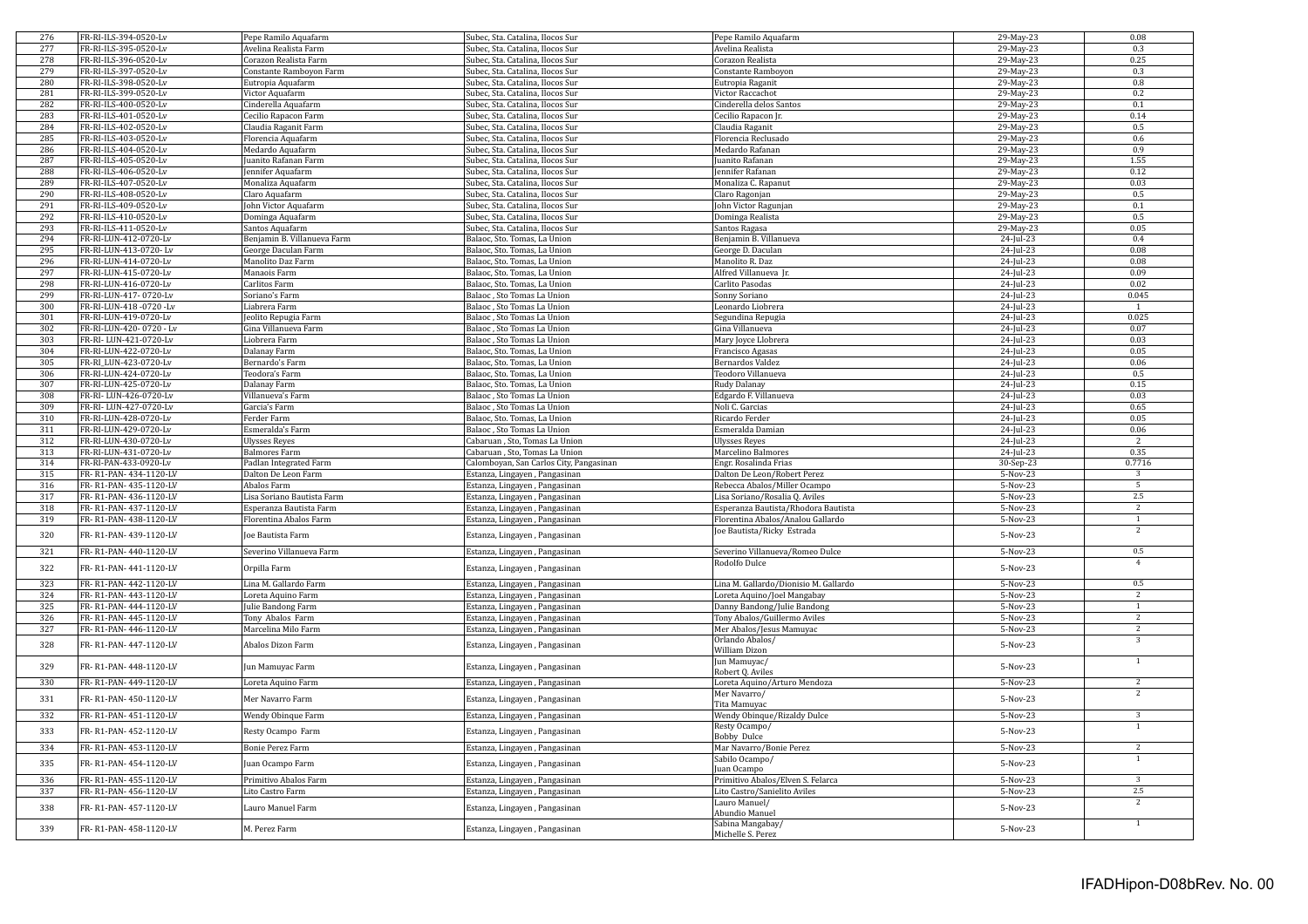| 340 | FR-R1-PAN-459-1120-LV   | Ramon Navarro Farm              | Estanza, Lingayen, Pangasinan    | Ramon Navarro/John Paul Perez                  | 5-Nov-23   | 3                |
|-----|-------------------------|---------------------------------|----------------------------------|------------------------------------------------|------------|------------------|
| 341 | FR-R1-PAN-460-1120-LV   | Conrado Esmada Farm             | Estanza, Lingayen, Pangasinan    | Conrado Esmada/Maria Cecelia S. Perez          | 5-Nov-23   | $\overline{3}$   |
|     |                         |                                 |                                  | Eduardo Santos/                                |            | $\overline{4}$   |
| 342 | FR-R1-PAN-461-1120-LV   | Eduardo Santos Farm             | Estanza, Lingayen, Pangasinan    |                                                | 5-Nov-23   |                  |
|     |                         |                                 |                                  | Benigno Santos Jr.                             |            |                  |
| 343 | FR-R1-PAN-462-1120-LV   | Hipolito Perez Farm             | Estanza, Lingayen, Pangasinan    | Modesta Abalos/Hipolito Perez                  | 5-Nov-23   | 3.5              |
| 344 | FR-R1-PAN-463-1220-Lv   | Lily Cabornay Farm              | Magtaquing, Bugallon, Pangasinan | August Cabornay (owner)                        | 2-Dec-23   | $\mathbf{1}$     |
|     |                         |                                 |                                  | Enriquez Sabangan (Caretaker)                  |            |                  |
| 345 | FR-R1-PAN-464-1220-Lv   | Eugenio Padilla Sr Farm         | Magtaquing, Bugallon, Pangasinan | Mark Padilla (lessee)                          | 2-Dec-23   | 0.0486           |
|     |                         |                                 |                                  | Barbara Bravo Tinidor (lessee)                 |            | 1.2              |
| 346 | FR-R1-PAN-465-1220-Lv   | Barbara Farm                    | Magtaquing, Bugallon, Pangasinan |                                                | 2-Dec-23   |                  |
|     |                         |                                 |                                  | Emmanuel Bravo Magat (Caretaker)               |            |                  |
| 347 | FR-R1-PAN-466-1220-Lv   | Quezon Farm                     | Magtaquing, Bugallon, Pangasinan | Salid Seanio/Jon Jon N. Quezon                 | 2-Dec-23   | 1.3              |
| 348 | FR-R1-PAN-467-1220-Lv   | De Vera Farm                    | Magtaquing, Bugallon, Pangasinan | Olivia Peralta/Reynaldo De Vera                | 2-Dec-23   | $\mathbf{1}$     |
| 349 | FR-R1-PAN-468-1220-Lv   | Tabora Fish Farm                | Magtaquing, Bugallon, Pangasinan | <b>Buddy Tabora</b>                            | 2-Dec-23   | $\overline{5}$   |
| 350 | FR-R1-PAN-469-1220-Lv   | Navarro Fish Farm               | Magtaquing, Bugallon, Pangasinan | Rodel U. Navarro                               | 2-Dec-23   | $0.5\,$          |
|     |                         |                                 |                                  |                                                |            |                  |
| 351 | FR-R1-PAN-470-1220-Lv   | Caoile/ Urbano Farm             | Magtaquing, Bugallon, Pangasinan | Charita Caoile/Flora & Jose Aviles             | 2-Dec-23   | $4.5\,$          |
| 352 | FR-R1-PAN-471-1220-Lv   | Aldo Aqua Farm                  | Magtaquing, Bugallon, Pangasinan | Alejandro P. Zaratan                           | 2-Dec-23   | $\overline{2}$   |
| 353 | FR-R1-PAN-472-1220-Lv   | Peter Soriano Farm              | Magtaquing, Bugallon, Pangasinan | Peter Soriano/Rodolfo Zaratan                  | 2-Dec-23   | 0.25             |
| 354 | FR-R1-PAN-473-1220-Lv   | Robinson/Austria Aquafarm       | Magtaquing, Bugallon, Pangasinan | Narcisa Robinson/James Austria                 | 2-Dec-23   | $\overline{3}$   |
| 355 | FR-R1-PAN-474-1220-Lv   | Rudilyn Aquino Farm             |                                  | Rudilyn Aquino/Karen Mallo                     | 2-Dec-23   | 1.5              |
|     |                         |                                 | Magtaquing, Bugallon, Pangasinan |                                                |            |                  |
| 356 | FR-R1-PAN-475-1220-Lv   | Primicias/ Bravo Aquafarm       | magtaquing, Bugallon, Pangasinan | Jeffrey Primicias/Cris Bravo                   | 2-Dec-23   | 1.5              |
| 357 | FR-R1-PAN-476-1220-Lv   | Florencio R. Turay Jr. Aquafarm | Magtaquing, Bugallon, Pangasinan | Florencio Turay                                | 2-Dec-23   | 0.5              |
| 358 | FR-R1-PAN-477-1220-Lv   | Garcia Farm                     | Magtaquing, Bugallon, Pangasinan | Vilma Garcia & Agapito Sabangan/ Rowena Garcia | 2-Dec-23   | 2.01             |
| 359 | FR-R1-PAN-478-1220-Lv   | Al Bravo Magat Farm             | Magtaquing, Bugallon, Pangasinan | Al B. Magat                                    | 2-Dec-23   | 0.9              |
| 360 | FR-R1-PAN-479-1220-Lv   | Jesus S. Gallardo Fishpond      |                                  | Ronald G. Gallardo                             | 2-Dec-23   | 1.2              |
|     |                         |                                 | Magtaquing, Bugallon, Pangasinan |                                                |            |                  |
| 361 | FR-R1-PAN-480-1220-Lv   | Perlyn Q. Balagot Farm          | Magtaquing, Bugallon, Pangasinan | Lamberto M. Perez, Jr.                         | $2-Dec-23$ | $\overline{2}$   |
| 362 | FR-R1-PAN-481-1220-Lv   | Jerry Macaraeg Farm             | Magtaquing, Bugallon, Pangasinan | Efren Bravo/Jerry Macaraeg                     | 2-Dec-23   |                  |
| 363 | FR-R1-PAN-482-1220-Lv   | Romeo's Farm                    | Magtaquing, Bugallon, Pangasinan | Romeo Soriano                                  | 2-Dec-23   | $1.6\,$          |
| 364 | FR-R1-PAN-483-1220-Lv   | Leonardo's Farm                 | Magtaquing, Bugallon, Pangasinan | Leonardo B. Estratada                          | $2-Dec-23$ | $0.8\,$          |
| 365 | FR-R1-PAN-484-1220-Lv   | Bert Farm                       |                                  | Bert Candot/Jose Carrera                       | $2-Dec-23$ | $\overline{2}$   |
|     |                         |                                 | Magtaquing, Bugallon, Pangasinan |                                                |            |                  |
| 366 | FR-R1-PAN-485-1220-Lv   | Victoriano's Farm               | Magtaquing, Bugallon, Pangasinan | Jesus Macaraeg/Victoriano Palaganas            | 2-Dec-23   | $\mathbf{1}$     |
|     |                         |                                 |                                  |                                                |            |                  |
| 367 | FR-R1-PAN-486-1220-Lv   | Magat Aquafarm                  | Magtaquing, Bugallon, Pangasinan | Joswe Magat/Norma Valencia                     | $2-Dec-23$ | $\mathbf{1}$     |
| 368 | FR-R1-PAN-487-1220-Lv   | Peralta Farm                    | Magtaquing, Bugallon, Pangasinan | Mat Peralta/Victor Palma Jr.                   | 2-Dec-23   | $\mathbf{1}$     |
| 369 | FR-R1-PAN-488-1220-Lv   | Vidal Farm                      | Magtaquing, Bugallon, Pangasinan | Marcy Vidal                                    | 2-Dec-23   | $\overline{2}$   |
|     |                         |                                 |                                  |                                                |            | 0.25             |
| 370 | FR-R1-PAN-489-1220-Lv   | Macaraeg Fish Farm              | Magtaquing, Bugallon, Pangasinan | Lucy Bravo// Arsenia Macaraeg                  | 2-Dec-23   |                  |
| 371 | FR-R1-PAN-490-1220-LV   | Mallo Fish Farm                 | Magtaquing, Bugallon, Pangasinan | Rosie Mallo                                    | 2-Dec-23   | 1.5              |
| 372 | FR-R1-PAN-491-1220-Lv   | Evelyn dela Cruz Aqua Farm      | Magtaquing, Bugallon, Pangasinan | Evelyn P. dela Cruz                            | 2-Dec-23   | 1.5606           |
| 373 | FR-R1-PAN-492-1220-Lv   | Dela Cruz Aquafarm              | Magtaquing, Bugallon, Pangasinan | Aguido dela Cruz / Andres dela Cruz, Jr.       | $2-Dec-23$ | $\overline{1}$   |
| 374 | FR-R1-PAN-493-1220-Lv   | Mercado Fish Farm               | Magtaquing, Bugallon, Pangasinan | Brenda Mercado                                 | 2-Dec-23   | 0.05             |
| 375 | FR-R1-PAN-494-1220-Lv   | Camposano Farm                  | Magtaquing, Bugallon, Pangasinan | Romeo Camposano                                | 2-Dec-23   | 1,4              |
|     |                         |                                 |                                  |                                                |            |                  |
| 376 | FR-R1-PAN-495-1220-Lv   | Santos Farm                     | Magtaquing, Bugallon, Pangasinan | Adelia Navarro/Richard M. Santos               | 2-Dec-23   | $1.2\,$          |
| 377 | FR-R1-PAN-496-1220-Lv   | Valerio Farm                    | Magtaquing, Bugallon, Pangasinan | Bonifacio M, Valerio                           | 2-Dec-23   | 0.09             |
| 378 | FR-R1-PAN-497-1220-Lv   | Malicdec Farm                   | Magtaquing, Bugallon, Pangasinan | Rosie Saratan/Lorna Dela Cruz                  | 2-Dec-23   | $\overline{1}$   |
| 379 | FR-R1-PAN-498-1220-Lv   | Leo Magat Aqua Farm             | Magtaquing, Bugallon, Pangasinan | Leonelo Magat                                  | $2-Dec-23$ | $\mathbf{1}$     |
| 380 | FR-R1-PAN-499-1220 - LV | Ventecruz Aqua Farm             | Magtaquing, Bugallon, Pangasinan | Cristituto Ventecruz/Florante Macaraig         | 2-Dec-23   | 3.5              |
|     |                         |                                 |                                  |                                                |            | 1.2              |
| 381 | FR-R1-PAN-500-1220-Lv   | Camposano Farm                  | Magtaquing, Bugallon, Pangasinan | Reynaldo Q. Camposano                          | 2-Dec-23   |                  |
| 382 | FR-R1- PAN-501-1220-Lv  | Rogelio Bravo Sabangan Farm     | Magtaquing, Bugallon, Pangasinan | Rogelio B. Sabangan                            | 2-Dec-23   | $\mathbf{1}$     |
| 383 | FR-R1-PAN -502-1220-Lv  | Mat's Farm                      | Magtaquing, Bugallon, Pangasinan | Menandro F. Tandoc                             | 2-Dec-23   | 1.14             |
| 384 | FR-R1-PAN -503-1220-Lv  | Eric P. Yanquiling Farm         | Magtaquing, Bugallon, Pangasinan | Eric P. Yanquiling                             | 2-Dec-23   | 1.1              |
| 385 | FR-R1-PAN-504-1220-Lv   | RB Yanquiling Farm              | Magtaquing, Bugallon, Pangasinan | Roberto Yanquiling, Jr                         | 2-Dec-23   | 1.7              |
| 386 | FR-R1-PAN-505-1220-Lv   | Leonito Bravo Bautista Farm     |                                  | Leonito B. Bautista                            |            | $1.1\,$          |
|     |                         |                                 | Magtaquing, Bugallon, Pangasinan |                                                | 2-Dec-23   |                  |
| 387 | FR-R1-PAN-506-1220-Lv   | Lina's Farm                     | Magtaquing, Bugallon, Pangasinan | Lina Bravo/Victoriano Soriano                  | $2-Dec-23$ |                  |
|     |                         |                                 |                                  |                                                |            |                  |
|     |                         |                                 |                                  | Balong Sison/Eddie Bravo                       |            |                  |
| 388 | FR-R1-PAN-507-1220-Lv   | Balong's Farm                   | Magtaquing, Bugallon, Pangasinan |                                                | 2-Dec-23   |                  |
| 389 | FR-R1-PAN-508-1220-Lv   | Zaratan Fish Farm               | Magtaquing, Bugallon, Pangasinan | Peralta Zaratan/Isaias Zaratan                 | 3-Dec-23   | 14               |
| 390 | FR-R1-PAN-509-1220-Lv   | Eduardo F. Mislang Fishpond     | Magtaquing, Bugallon, Pangasinan | Eduardo F. Mislang                             | 3-Dec-23   | 2.6              |
|     |                         |                                 |                                  |                                                |            | $\overline{1.2}$ |
| 391 | FR-R1-PAN-510-1220-Lv   | Bravo Fish Farm                 | Magtaquing, Bugallon, Pangasinan | Regalo Estratada/                              | 3-Dec-23   |                  |
|     |                         |                                 |                                  | Alma Bravo                                     |            |                  |
| 392 | FR-R1-PAN-511-1220-Lv   | Renato Soriano Palma Fishpond   | Magtaquing, Bugallon, Pangasinan | Renato S. Palma                                | 3-Dec-23   | 0.9              |
| 393 | FR-R1-PAN-512-1220-Lv   | Mat's Farm                      | Magtaquing, Bugallon, Pangasinan | Mario F. Tandoc                                | 3-Dec-23   | $6\overline{6}$  |
| 394 | FR-R1-PAN-513-1220-Lv   | Keith Flores Farm               | Magtaquing, Bugallon, Pangasinan | Marks P. Dela Cruz                             | 3-Dec-23   | $\overline{2}$   |
|     |                         |                                 |                                  |                                                |            | 0.875            |
| 395 | FR-R1-PAN-514-1220-Lv   | Jefrey Sabangan Farm            | Magtaquing, Bugallon, Pangasinan | Jefrey S. Sabnagan                             | 3-Dec-23   |                  |
| 396 | FR-R1-PAN-515-1220-Lv   | Quezon Fish Farm                | Magtaquing, Bugallon, Pangasinan | Rachell Quezon/Leopoldo Quezon                 | 3-Dec-23   | 0.1621           |
| 397 | FR-R1-PAN-516-1220-Lv   | Barrozo Farm                    | Magtaquing, Bugallon, Pangasinan | Roy Cruz/Rudy Barrozo                          | 3-Dec-23   | 2.8              |
| 398 | FR-R1-PAN-517-1220-Lv   | Ronel Llona Farm                | Magsaysay, Labrador, Pangasinan  | Ronel Llona                                    | 10-Dec-23  | 1.2              |
| 399 | FR-R1-PAN-518-1220-Lv   | Michael Angelo M. Arcinal Farm  | Magsaysay, Labrador, Pangasinan  | Jaime Fabia                                    | 10-Dec-23  | $1.6\,$          |
| 400 | FR-R1-PAN-519-1220-Lv   |                                 | Magsaysay, Labrador, Pangasinan  | Elisa S. Layson                                | 10-Dec-23  | 2.5              |
|     |                         | Layson Farm                     |                                  |                                                |            |                  |
| 401 | FR-R1-PAN-520-1220-Lv   | Layson Farm                     | Magsaysay, Labrador, Pangasinan  | Peter Layson                                   | 10-Dec-23  | $\overline{2}$   |
| 402 | FR-R1-PAN-521-1220-Lv   | Recto-Lita Farm                 | Magsaysay, Labrador, Pangasinan  | Bienvenido Estrada/Ricardo Fernandez           | 10-Dec-23  | 2                |
| 403 | FR-R1-PAN-522-1220-Lv   | Jeffrey O. Nastor Farm          | Magsaysay, Labrador, Pangasinan  | Jeffrey O. Nastor                              | 10-Dec-23  | 1.5              |
| 404 | FR-R1-PAN-523-1220-Lv   | Cesario C. Uson Farm            | Estanza, Lingayen, Pangasinan    | Cesario C. Uson                                | 10-Dec-23  | $\overline{2}$   |
|     |                         |                                 |                                  |                                                |            |                  |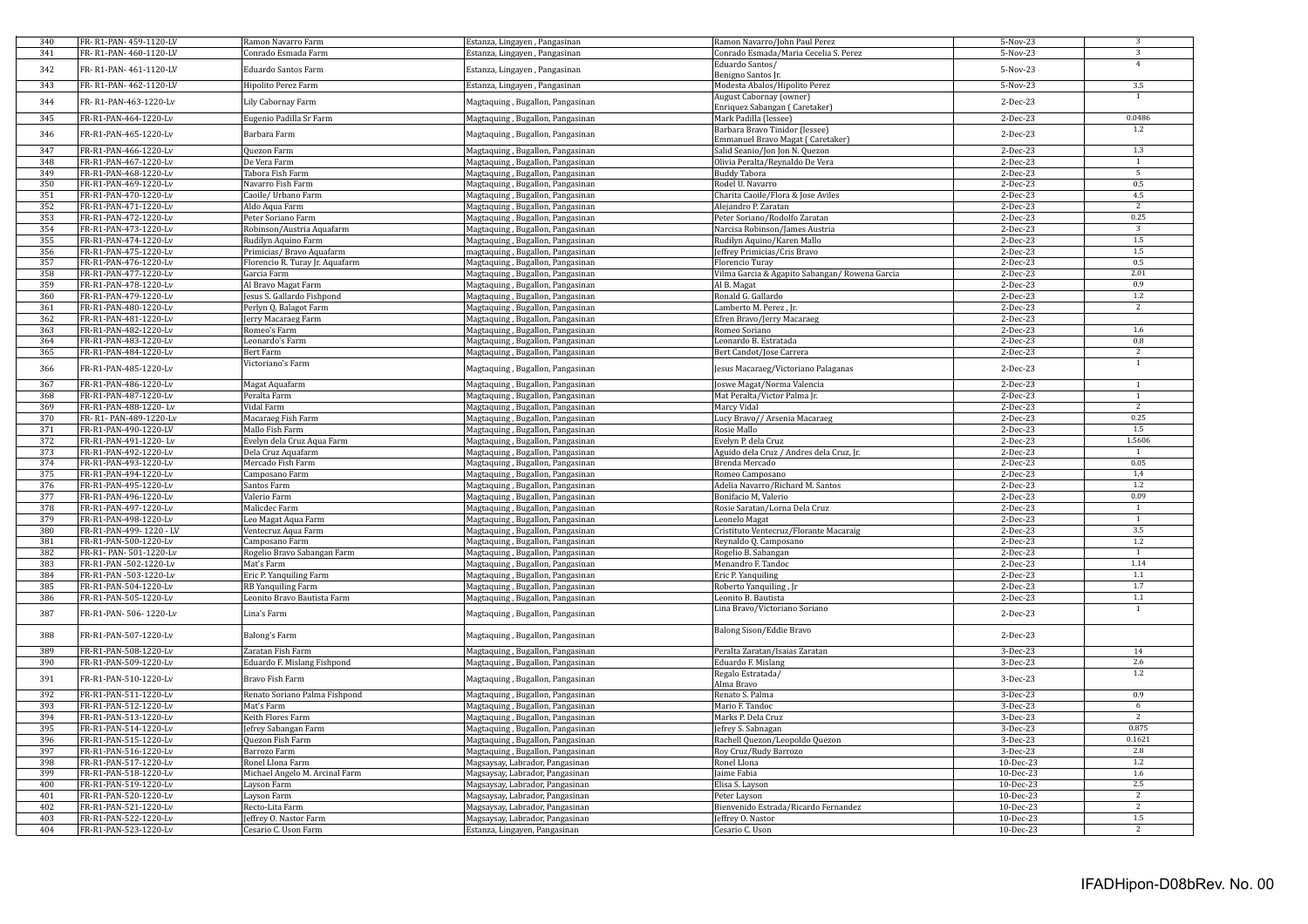| 405        | FR-R1-PAN-524-1220-Lv                              | Reynard Sison Rosario Farm                 | Estanza, Lingayen, Pangasinan                      | Reynard S, Rosario                                 | 10-Dec-23              | 2                       |
|------------|----------------------------------------------------|--------------------------------------------|----------------------------------------------------|----------------------------------------------------|------------------------|-------------------------|
| 406        | FR-R1-PAN-525-1220-Lv                              | Mendoza Farm                               | Estanza, Lingayen, Pangasinan                      | Jun Valenzuela/Eduardo Mendoza                     | 10-Dec-23              | $2.5\,$                 |
| 407        | FR-R1-PAN-526-1220-Lv                              | Robert C.Uson Farm                         | Magsaysay, Labrador, Pangasinan                    | Robert C.Uson                                      | 10-Dec-23              | $\overline{2}$          |
| 408        | FR-R1-PAN-527-1220-Lv                              | Erlinda E. Uson Farm                       | Magsaysay, Labrador, Pangasinan                    | Marlon Domalanta/Erlinda E. Uson                   | 10-Dec-23              | 2                       |
| 409        | FR-R1-PAN-528-1220-Lv                              | Christopher V. Navarro Farm                | Estanza, Lingayen, Pangasinan                      | Christopher V. Navarro                             | 10-Dec-23              | 1.8                     |
| 410        | FR-R1-PAN-529-1220-Lv                              | Silvino Farm                               | Estanza, Lingayen, Pangasinan                      | Mariza Silvino                                     | 10-Dec-23              | 1.2                     |
| 411        | FR-R1-PAN-530-1220-Lv                              | Raymark V. Ignacio Farm                    | Estanza, Lingayen, Pangasinan                      | Romel Mustajo / Reymark Ignacio                    | 10-Dec-23              | $\overline{3}$          |
| 412        | FR-R1-PAN-531-1220-Lv                              | Robert P. Ignacio Farm                     | Estanza, Lingayen, Pangasinan                      | Robert P. Ignacio                                  | 10-Dec-23              | $\overline{3}$          |
| 413        | FR-R1-PAN-532-1220-Lv                              | Jonathan S. Mercado Farm                   | Estanza, Lingayen, Pangasinan                      | Jonathan Mercado                                   | 10-Dec-23              | $\mathbf{1}$            |
|            |                                                    |                                            |                                                    |                                                    |                        | 3                       |
| 414        | FR-R1-PAN-533-1220-Lv                              | Fermandielo M. Sison Farm                  | Estanza, Lingayen, Pangasinan                      | Felix Castro                                       | 10-Dec-23              |                         |
| 415        | FR-R1-LUN-534-1220-Lv                              | A & I Aqua Farm and Trading                | Sta. Rita, Agoo, La Union                          | Sheryl Ann P. Galban                               | 15-Dec-23              | 3                       |
| 416        | FR-R1-PAN-535-0121-Lv                              | Dagupan Aqua Farm                          | Bonuan Binloc, Dagupan City                        | Arlito Gomez                                       | $15$ -Jan-23           |                         |
| 417        | FR-R1-PAN-536-0121-Lv                              | DOD and Sons Phil., Inc.                   | Basing, Binmaley, Pangasinan                       | Dominador D. Domalanta, Jr.                        | 22-Jan-23              | 10                      |
| 418        | FR-R1-PAN-537-0221-Lv                              | Wilfredo F. Tandoc Farm                    | Magtaquing, Bugallon, Pangasinan                   | Wilfredo F. Tandoc                                 | 24-Feb-23              | 2                       |
| 419        | FR-R1-PAN-538-0221-Lv                              | Alberto F. Tandoc Farm                     | Magtaquing, Bugallon, Pangasinan                   | Alberto F. Tandoc                                  | 24-Feb-23              | 0.76                    |
| 420        | FR-R1-PAN-539-0221-Lv                              | Jerry Gil P. Fabia Farm                    | Magtaquing, Bugallon, Pangasinan                   | Jerry Gil P. Fabia                                 | 24-Feb-23              | 1                       |
| 421        | FR-R1-PAN-540-0221-Lv                              | Jessie Austria Vidal Farm                  | Magtaquing, Bugallon, Pangasinan                   | Jessie A. Vidal                                    | 24-Feb-23              | 1                       |
| 422        | FR-R1-PAN-541-0221-Lv                              | Isabelo Sabangan Farm                      | Magtaquing, Bugallon, Pangasinan                   | Terry Cervantes/Isabelo Sabangan                   | 24-Feb-23              | 1.5                     |
| 423        | FR-R1-PAN-542-0221-Lv                              | Amparo Santos Farm                         | Magtaquing, Bugallon, Pangasinan                   | Amparo Santos                                      | 24-Feb-23              | 1.2                     |
| 424        | FR-R1-PAN-543-0221-Lv                              | Castillo Brothers Aqua Farm                | Magtaquing, Bugallon, Pangasinan                   | Oliver Castillo                                    | 24-Feb-23              | 4.4                     |
| 425        | FR-R1-PAN-544-0221-Lv                              | Salazar Aquafarm                           | Magtaquing, Bugallon, Pangasinan                   | Apolinario Salazar Jr./Freddy Vince Cruz           | 24-Feb-23              | 3.3                     |
|            |                                                    |                                            |                                                    |                                                    |                        |                         |
| 426        | FR-R1-PAN-545-0221-Lv                              | Dave Rivera Aquafarm                       | Domalandan, Lingayen, Pangasinan                   | Dave Rivera/Rissa Malicdem                         | 24-Feb-23              | $\mathbf{1}$            |
| 427        | FR-R1-PAN-546-0221-Lv                              | Wilma Navarro Aquafarm                     | Dulig, Labrador, Pangasinan                        | Wilma Navarro/Rissa Malicdem                       | 24-Feb-23              | $1.3\,$                 |
| 428        | FR-R1-PAN-547-0221-Lv                              | Gualberto Doria Aquafarm                   | Maasin, Mangaldan, Pangasinan                      | Gualberto Doria                                    | 26-Feb-23              | 0.5                     |
| 429        | FR-R1-PAN-548-0421-Lv                              | Reymond Farm                               | Magtaquing, Bugallon, Pangasinan                   | Reymond Abarrozo                                   | 22-Apr-24              | 1.3                     |
| 430        | FR-R1-PAN-549-0421-Lv                              | Lucila Farm                                | Magtaquing, Bugallon, Pangasinan                   | Lucila V. Pasco                                    | 22-Apr-24              | 1.4                     |
| 431        | FR-R1-PAN-550-0421-Lv                              | Sergio Jr. Farm                            | Magtaquing, Bugallon, Pangasinan                   | Sergio O. Bravo Jr.                                | 22-Apr-24              | 1.5                     |
| 432        | FR-R1-PAN-551-0421-Lv                              | Bienvenido Farm                            | Magtaquing, Bugallon, Pangasinan                   | CJ B. Pesayco                                      | 22-Apr-24              | 1.9                     |
| 433        | FR-R1-PAN-552-0421-Lv                              | Edwin Amigo Farm                           | Magtaquing, Bugallon, Pangasinan                   | Edwin S. Amigo Jr.                                 | 22-Apr-24              | 0.9                     |
| 434        | FR-R1-PAN-553-0421-Lv                              | <b>Edmund Amigo Farm</b>                   | Magtaquing, Bugallon, Pangasinan                   | Edmund S. Amigo                                    | 22-Apr-24              | 0.9                     |
| 435        | FR-R1-PAN-554-0421-Lv                              | Cesar Dadacay Farm                         | Magtaquing, Bugallon, Pangasinan                   | Cesar O. Dadacay                                   | 22-Apr-24              | 1                       |
| 436        | FR-R1-PAN-555-0421-Lv                              | Edfer Amigo Farm                           | Magtaquing, Bugallon, Pangasinan                   | Edfer S. Amigo                                     | 22-Apr-24              | 0.9                     |
| 437        | FR-R1-PAN-556-0421-Lv                              |                                            |                                                    |                                                    |                        | $\overline{3}$          |
|            |                                                    | Corleto's Farm                             | Magtaquing, Bugallon, Pangasinan                   | Corleto B. Sabangan                                | 22-Apr-24              | 0.52                    |
| 438        | FR-R1-PAN-557-0421-Lv                              | Noli DV Farm                               | Magtaquing, Bugallon, Pangasinan                   | Noli de Vera/Arnulfo Galvez                        | 22-Apr-24              |                         |
| 439        | FR-R1-PAN-558-0521-Pm                              | Lopez Aqua Farm                            | Balagan, Binmaley, Pangasinan                      | Marcos Lopez                                       | 5-May-24               | 6                       |
| 440        | FR-R1-PAN-559-0521-Lv                              | RCV/Belen Farm                             | San Miguel, Bani Pangasinan                        | Romeo Jordan De Vera/Florence Sarmiento            | 5-May-24               | 28                      |
| 441        | FR-R1-PAN-560-0621-Lv                              | Domy Aqua Farm                             | Laois, Labrador, Pangasinan                        | Dominador Arenas                                   | 10-Jun-24              | $\overline{\mathbf{3}}$ |
| 442        | FR-R1-PAN-561-0621-Lv                              | Cagampan Farm                              | Magsaysay, Labrador, Pangasinan                    | Julius V. Cagampan                                 | 10-Jun-24              | 1.2                     |
| 443        | FR-R1-PAN-562-0621-Lv                              | Fernandez Aqua Farm                        | Dulig, Labrador, Pangasinan                        | Paolo Fernandez/Perfecto Fernandez                 | 10-Jun-24              | $\mathbf{1}$            |
| 444        | FR-R1-PAN-563-0621-Lv                              | Jun Palma Farm                             | Dulig, Labrador, Pangasinan                        | Amado P. Palma Jr.                                 | $10$ -Jun-24           | 1.2                     |
| 445        | FR-R1-PAN-564-0621-Lv                              | Servillano Zacarias Jr. Farm               | Dulig, Labrador, Pangasinan                        | Servillano Zacarias Jr.                            | $10$ -Jun-24           | 1.5                     |
| 446        | FR-R1-PAN-565-0621-Lv                              | Richard Camacho Farm                       | Estanza, Lingayen, Pangasinan                      | Roger Ignacio                                      | 10-Jun-24              | 1                       |
| 447        | FR-R1-PAN-566-0621-Lv                              | Jessie Del Rosario Farm                    | Estanza, Lingayen, Pangasinan                      | Junior Ignacio                                     | 10-Jun-24              | $\mathbf{1}$            |
| 448        | FR-R1-PAN-567-0621-Lv                              | De Guzman Farm                             |                                                    |                                                    |                        | $\overline{2}$          |
|            |                                                    |                                            | Estanza, Lingayen, Pangasinan                      | Danny Ignacio                                      | 10-Jun-24              | 16                      |
| 449        | FR-R1-PAN-568-0621-Lv                              | Know Well Agribiz Integrated Farm          | Tugui Grande, Bani, Pangasinan                     | Noeljon Marbella                                   | 11-Jun-24              |                         |
| 450        | FR-R1-LUN-569-0921-Lv                              | UNICORP Agri-Aqua Ventures, Inc.           | Ubagan, Sto. Tomas, La Union                       | Jinxiong Jacob Li                                  | 24-Sep-24              | 4.5                     |
| 451        | FR-R1-PAN-570-1021-Lv                              | Roschazz Farm                              | Estanza, Lingayen, Pangasinan                      | Bennet Meepegama                                   | 8-Oct-24               | 4.076                   |
|            |                                                    |                                            | <b>REGION II (11 farms, 8.71 hectares)</b>         |                                                    |                        |                         |
| 452        | FR-R2-Cag-001-080514-Lv                            | Asuncion Brother's Fish Farm               | Pata East, Claveria, Cagayan                       | Bernardo Asuncion                                  | renewal on process     | 3.07                    |
| 453        | FR-R2-Cag-002-080514-Lv                            | Claveria Brackishwater Fish Farm           | Pata East, Claveria, Cagayan                       | BFAR-R02 (John Figuracion)                         | renewal on process     | $\overline{1}$          |
| 454        | FR-R2-Cag-003-090814-Lv                            | CSUA-Aqua Farm                             | CSU-Aparri Compound, Maura, Aparri, Cagayan        | CSU-Aparri (Leonardo F. Layugan)                   | renewal on process     | 0.5                     |
| 455        | FR-R2-Cag-004-090814-Lv                            | Northern Luzon Technology Outreach Station | Simpatuyo, Sta. Teresita, Cagayan                  | BFAR-R02 (Quirino G. Pascua & Betty Tomas Cagayan) | renewal on process     | 2.8                     |
| 456        | FR-R2-Cag-005-082316-Lv                            | E-Valencia's Fish Farm                     | Macanaya, Aparri, Cagayan                          | Mr. Elisanto Valencia                              | renewal on process     | 0.06                    |
| 457        | FR-R2-Cag-006-082346-Lv                            | R-Valencia's Fish Farm                     | Macanaya, Aparri, Cagayan                          | Mr. Rodrigo Valencia                               | renewal on process     | 0.06                    |
| 458        | FR-R2-Cag-007-082516Lv                             | Gonzaga's Fish Farm                        | Pata East, Claveria, Cagayan                       | Ms. Jocelyn A. Gonzaga                             | renewal on process     | 0.05                    |
| 459        | FR-R2-Cag-008-082516Lv                             | Asuncion's Fish Farm                       | Pata East, Claveria, Cagayan                       | Mr. Richard Asuncion                               | renewal on process     | 0.06                    |
| 460        | FR-R2-Cag-009-082516Lv                             | Antonio's Fish Farm                        |                                                    | Mr. Sammy Antonio                                  |                        | 0.06                    |
|            |                                                    |                                            | Pata East, Claveria, Cagayan                       |                                                    | renewal on process     |                         |
| 461        | FR-R2-Cag-010-082616Lv                             | Bayani's Fish Farm                         | Tayak-Siguiran, abulag, Cagayan                    | Mr. Jenaro Bayani                                  | renewal on process     | 0.05                    |
| 462        | FR-R2-Cag-011-12061616-Lv                          | Bisguera's Fish Farm                       | Quezon, Nueva, Vizcaya                             | Mr. Fred Bisguera                                  | renewal on process     | $\mathbf{1}$            |
|            |                                                    |                                            | REGION III (180 farms, 1099.093 hectares)          |                                                    |                        |                         |
| 463        | FR-R3-PAM-098-031219-Pv                            |                                            | Brgy. San Jose, Gumi, Pampanga                     | Agustin dela Cruz                                  | 12-Mar-22              | $\overline{1}$          |
| 464        | FR-R3-PAM-100-031219-Pv                            |                                            | Brgy. San Jose, Gumi, Pampanga                     | Ding dela Cruz                                     | 12-Mar-22              | $\mathbf{1}$            |
| 465        | FR-R3-PAM-104-031219-Pv                            |                                            | Brgy. San Jose, Gumi, Pampanga                     | <b>Jimmy Manuyag</b>                               | 12-Mar-22              | $\mathbf{1}$            |
| 466        | FR-R3-PAM-108-031219-Pv                            |                                            | Brgy. San Jose, Gumi, Pampanga                     | Ledimar Ocampo                                     | 12-Mar-22              | $1.5\,$                 |
| 467        | FR-R3-PAM-111-031319-Pv                            |                                            | Brgy. San Jose, Gumi, Pampanga                     | Orlando Ocampo                                     | 13-Mar-22              | 1.5                     |
| 468        | FR-R3-PAM-113-031319-Pv                            |                                            | Brgy. San Jose, Gumi, Pampanga                     | Robert Orquiolla                                   | 13-Mar-22              | 0.5                     |
| 469        | FR-R3-PAM-116-031319-Pv                            |                                            | Brgy. San Jose, Gumi, Pampanga                     | Arturo Tandingan                                   | 13-Mar-22              | $\overline{1}$          |
| 470        | FR-R3-PAM-117-031319-Pv                            |                                            | Brgy. San Jose, Gumi, Pampanga                     | Robert Tandingan                                   | 13-Mar-22              | 1                       |
| 471        |                                                    |                                            |                                                    |                                                    |                        | 0.6                     |
|            | FR-R3-PAM-126-031419-Pv                            |                                            | Brgy. San Juan Pampanga                            | Daniel Buscas                                      | 14-Mar-22              |                         |
| 472<br>473 | FR-R3-PAM-127-031419-Pv                            |                                            | Brgy. San Juan Pampanga                            | <b>Balen Hutchison</b>                             | 14-Mar-22              | -8                      |
|            |                                                    |                                            |                                                    |                                                    |                        |                         |
| 474        | FR-R3-PAM-129-031419-Pv<br>FR-R3-PAM-130-031419-Pv |                                            | Brgy. San Juan Pampanga<br>Brgy. San Juan Pampanga | Nympha Miguel<br><b>Rosito Vitug</b>               | 14-Mar-22<br>14-Mar-22 | 7.5<br>0.4              |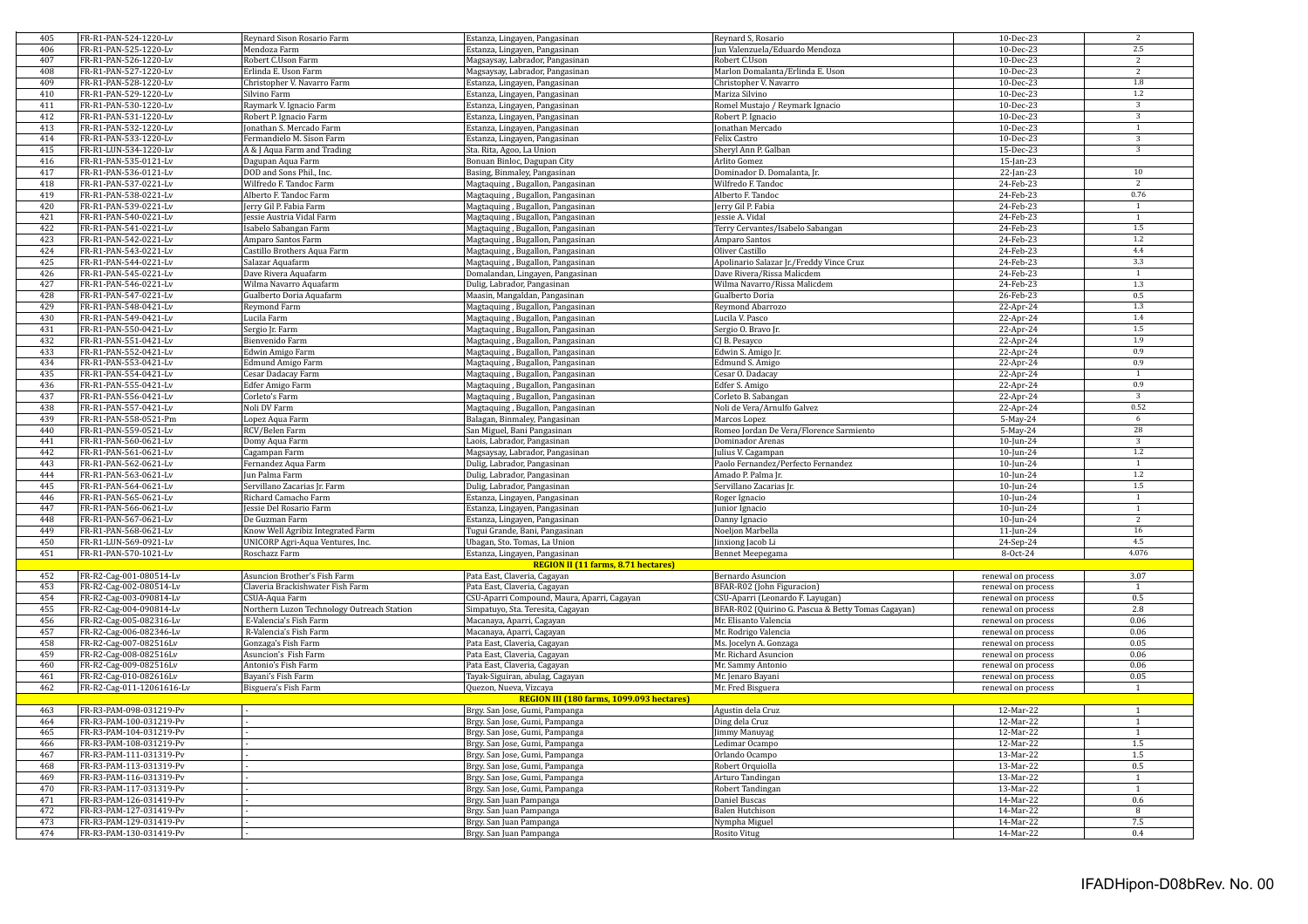| 475        | FR-R3-PAM-132-031519-Pv                            |                                               | Brgy. Balantacan Pampanga                                   | Edwin Alipio                     | 15-Mar-22              | 3                    |
|------------|----------------------------------------------------|-----------------------------------------------|-------------------------------------------------------------|----------------------------------|------------------------|----------------------|
| 476        | FR-R3-PAM-133-031519-Pv                            |                                               | Brgy. Balantacan Pampanga                                   | ALMIRON, Reynaldo                | 15-Mar-22              | $\mathbf{1}$         |
| 477        | FR-R3-PAM-134-031519-Pv                            |                                               | Brgy. Balantacan Pampanga                                   | Marlon Bayam                     | 15-Mar-22              | $\mathbf{1}$         |
| 478        | FR-R3-PAM-138-031519-Pv                            |                                               | Brgy. Balantacan Pampanga                                   | Ronald Larioza                   | 15-Mar-22              | $\overline{2}$       |
|            |                                                    |                                               |                                                             |                                  |                        |                      |
| 479        | FR-R3-PAM-144-032119-Pv                            |                                               | Brgy. Calangain Pampanga                                    | Ricardo D. Santos                | 21-Mar-22              | $\mathbf{1}$         |
| 480        | FR-R3-PAM-149-031919-Pv                            |                                               | Brgy. Calangain Pampanga                                    | Ali G. Danan                     | 19-Mar-22              | 0.2                  |
| 481        | FR-R3-PAM-150-031919-Pv                            |                                               | Brgy. Calangain Pampanga                                    | Eliseo C. Danan                  | 19-Mar-22              | 1.8                  |
| 482        | FR-R3-PAM-153-031919-Pv                            |                                               | Brgy. Calangain Pampanga                                    | Ponciano V. Danan                | 19-Mar-22              | 4.5                  |
| 483        | FR-R3-PAM-154-031919-Pv                            |                                               | Brgy. Calangain Pampanga                                    | Monico S. de Leon                | 19-Mar-22              | 4.5                  |
| 484        | FR-R3-PAM-155-031919-Pv                            |                                               | Brgy. Calangain Pampanga                                    | Rogelio S. dela Cruz             | 19-Mar-22              | $\mathbf{1}$         |
| 485        | FR-R3-PAM-156-031919-Pv                            |                                               | Brgy. Calangain Pampanga                                    | Noel R. Gigante                  | 19-Mar-22              | 0.4                  |
| 486        | FR-R3-PAM-157-031919-Pv                            |                                               | Brgy. Calangain Pampanga                                    | Sean Guintu                      | 19-Mar-22              | 5                    |
| 487        | FR-R3-PAM-158-031919-Pv                            |                                               | Brgy. Calangain Pampanga                                    | Andress A. Jimenez               | 19-Mar-22              | 8                    |
| 488        | FR-R3-PAM-160-032019-Pv                            |                                               | Brgy. Calangain Pampanga                                    | Ruben S. Jimenez                 | $20$ -Mar-22           | $\overline{4}$       |
| 489        | FR-R3-PAM-162-032019-Pv                            |                                               | Brgy. Calangain Pampanga                                    | Roy P. Lansang                   | 20-Mar-22              | 1.8                  |
| 490        | FR-R3-PAM-163-032019-Pv                            |                                               | Brgy. Calangain Pampanga                                    | Noel L. Lejarde                  | $20-Mar-22$            | -1                   |
| 491        | FR-R3-PAM-164-032019-Pv                            |                                               | Brgy. Calangain Pampanga                                    | Ricardo J. Macaspac              | 20-Mar-22              | 0.3                  |
| 492        | FR-R3-PAM-165-032019-Pv                            |                                               | Brgy. Calangain Pampanga                                    | Romeo J. Macaspac                | 20-Mar-22              | 0.3                  |
| 493        | FR-R3-PAM-166-032019-Pv                            |                                               | Brgy. Calangain Pampanga                                    | Jericho R. Malit                 | 20-Mar-22              | 3                    |
| 494        | FR-R3-PAM-172-032119-Pv                            |                                               | Brgy. Calangain Pampanga                                    | Edwin M. Miguel                  | 21-Mar-22              | 2.3                  |
| 495        | FR-R3-PAM-173-032119-Pv                            |                                               | Brgy. Calangain Pampanga                                    | Rommel B. Miguel                 | 21-Mar-22              | 0.5                  |
| 496        | FR-R3-PAM-174-032119-Pv                            |                                               | Brgy. Calangain Pampanga                                    | Benjamin T. Pangan               | 21-Mar-22              | 1.2                  |
| 497        | FR-R3-PAM-178-032119-Pv                            |                                               | Brgy. Calangain Pampanga                                    | Agnes M. Roque                   | 21-Mar-22              | 1.3                  |
| 498        | FR-R3-PAM-179-032119-Pv                            |                                               | Brgy. Calangain Pampanga                                    | Rodrigo Saddi                    | 21-Mar-22              | 1.6                  |
|            |                                                    |                                               |                                                             |                                  |                        |                      |
| 499        | FR-R3-PAM-181-032119-Pv                            |                                               | Brgy. Calangain Pampanga                                    | SALAZAR, Ramon R. Salazar        | 21-Mar-22              | 0.4                  |
| 500<br>501 | FR-R3-PAM-201-040519-Pv<br>FR-R3-PAM-203-040519-Pv |                                               | Malusac, Sasmuan, Pampanga                                  | Rodrigo T. Leoncio               | 5-Apr-22               | 12                   |
|            |                                                    |                                               | Malusac, Sasmuan, Pampanga                                  | Susan Limpin Velasco             | 5-Apr-22               | 19                   |
| 502        | FR-R3-PAM-204-040519-Pv                            |                                               | Malusac, Sasmuan, Pampanga                                  | Susan Velasco                    | 5-Apr-22               | 15                   |
| 503        | FR-R3-PAM-205-040919-Pv                            |                                               | Malusac, Sasmuan, Pampanga                                  | ener Maninang Limpin             | 9-Apr-22               | $\overline{7}$       |
| 504        | FR-R3-PAM-206-040919-Pv                            |                                               | Malusac, Sasmuan, Pampanga                                  | Prosper Mallari Dalay            | 9-Apr-22               | $\overline{4}$       |
| 505        | FR-R3-PAM-207-040919-Pv                            |                                               | Malusac, Sasmuan, Pampanga                                  | Jerr Limpin Velasco              | 9-Apr-22               | 15                   |
| 506        | FR-R3-PAM-214-041019-Pv                            |                                               | Sebitanan, Sasmuan, Pampanga                                | Sayong Navarro                   | 10-Apr-22              | 6                    |
| 507        | FR-R3-PAM-215-041019-Pv                            |                                               | Sebitanan, Sasmuan, Pampanga                                | Rosemarie Navarro                | 10-Apr-22              | 14<br>$\overline{7}$ |
| 508        | FR-R3-PAM-223-041019-Pv                            |                                               | San Nicolas I,  Sasmuan, Pampanga                           | orge DC Lozano                   | 10-Apr-22              |                      |
| 509        | FR-R3-PAM-224-041019-Pv                            |                                               | Remedios Sasmuan, Sasmuan, Pampanga                         | Elaine Mangalindan               | $10$ -Apr-22           | 5.5                  |
| 510        | FR-R3-PAM-227-041119-Pv                            |                                               | San Pedro, Sasmuan, Pampanga                                | erry Lingad                      | 11-Apr-22              | 8.5                  |
| 511        | FR-R3-PAM-228-041119-Pv                            |                                               | San Pedro, Sasmuan, Pampanga                                | Angel Polisius                   | $11-Apr-22$            | 7.5                  |
| 512        | FR-R3-PAM-229-041119-Pv                            |                                               | Sta. Lucia, Sasmuan, Pampanga                               | Ronald Pinlac                    | 11-Apr-22              | 20                   |
| 513        | FR-R3-PAM-230-041119-Pv                            |                                               | Sta. Monica, Sasmuan, Pampanga                              | Domingo B. Saldi                 | 11-Apr-22              | 7.5                  |
| 514        | FR-R3-PAM-231-041119-Pv                            |                                               | Sta. Monica, Sasmuan, Pampanga                              | Rodrigo T. Leoncio               | 11-Apr-22              | 42                   |
| 515        | FR-R3-PAM-235-041119-Pv                            |                                               | Mebalas Sta. Monica, Sasmuan, Pampanga                      | Larry Baltazer                   | 11-Apr-22              | 3                    |
| 516        |                                                    |                                               |                                                             |                                  |                        |                      |
|            | FR-R3-PAM-236-041119-Pv                            |                                               | Sto.Tomas, Sasmuan, Pampanga                                | Roland M. Laxa                   | 11-Apr-22              | 5                    |
| 517        | FR-R3-ZAM-237-051419-Pv                            | Lukrecia Orqueza Farm                         | Purok 2 ,San Agustin, Iba, Zambales                         | Artemio Castillo                 | 14-May-22              | $\rm 0.8$            |
| 518        | FR-R3-ZAM-238-051419-Pv                            | Engr. Isaac Pagtalunan Farm                   | Purok 2, San Agustin, Iba, Zambales                         | saac Pagtalunan                  | 14-May-22              | 0.4                  |
| 519        | FR-R3-ZAM-239-051419-Pv                            |                                               | Purok 8, Amungan, Iba, Zambales                             | Susana Alarcio                   | 14-May-22              | 0.3                  |
| 520        | FR-R3-ZAM-240-051419-Pv                            |                                               | Purok 8, Amungan, Iba, Zambales                             | Dante Zusa                       | 14-May-22              | 0.1                  |
| 521        | FR-R3-ZAM-241-051419-Pv                            |                                               | Purok 9, Amungan, Iba, Zambales                             | Paolo Mercado                    | 14-May-22              | $\mathbf{3}$         |
| 522        | FR-R3-ZAM-242-051419-Pv                            |                                               | Iba, Zambales                                               | Teofilo Labrador                 | 14-May-22              | $1.5\,$              |
| 523        | FR-R3-ZAM-243-051419-Pv                            |                                               | Iba, Zambales                                               | Myrna Labrador                   | 14-May-22              | 1.2                  |
| 524        | FR-R3-ZAM-244-051419-Pv                            | Abalos Aquafarm                               | Sto. Tomas, Zambales                                        | Benjamin Abalos                  | 14-May-22              | 60                   |
| 525        | FR-R3-ZAM-245-051419-Pv                            | Pedro Among Farm                              | East Poblacion, Palauig, Zambales                           | Pedro Among                      | 14-May-22              | $1.5\,$              |
| 526        | FR-R3-ZAM-246-051419-Pv                            | Nafarrete                                     | East Poblacion, Palauig, Zambales                           | Nafarrete                        | 14-May-22              |                      |
| 527        | FR-R3-PAM-247-061419-Pv                            | Eligio Corp. 535 (Manggahan) Farm             | Dalayap, Macabebe, Pampanga                                 | Ricardo Eligio                   | 14-Jun-22              | 43                   |
| 528        | FR-R3-PAM-248-061419-Pv                            | Eligio Corp. 535 (Vistan) Farm                | Dalayap, Macabebe, Pampanga                                 | Ricardo Eligio                   | 14-Jun-22              | 65                   |
| 529        | FR-R3-BUL-249-061419-Pv                            | Khay Kim 1 Farm                               | Sagrada Famililia, Hagonoy, Bulacan                         | Marcelino Trillana               | 14-Jun-22              | 15.5                 |
| 530        | FR-R3-BUL-250-061419-Pv                            | Khay Kim 2 Farm                               | San Roque,Hagonoy Bulacan                                   | Marcelino Trillana               | 14-Jun-22              | 12                   |
| 531        | FR-R3-PAM-251-061419-Pv                            | Eligio Corp. 535 (Limasan) Farm               | Dalayap, Macabebe, Pampanga                                 | Ricardo Eligio                   | 14-Jun-22              | 44                   |
| 532        | FR-R3-BUL-252-061419-Pv                            | ATM Aquafarm                                  | Don Jose, San Roque, Hagonoy, Bulacan                       | Arturo Manansala                 | 14-Jun-22              | 21                   |
| 533        | FR-R3-BUL-253-061419-Pv                            | <b>ATM Aquafarm</b>                           | Katuwiran, San Roque, Hagonoy, Bulacan                      | Arturo Manansala                 | 14-Jun-22              | 23                   |
| 534        | FR-R3-BUL-254-061419-Pv                            | <b>ATM Aquafarm</b>                           | May, Hagonoy, Bulacan                                       | Arturo Manansala                 | 14-Jun-22              | 12                   |
| 535        | FR-R3-BUL-255-061819-Pv                            | CCM Farm                                      | Sto. Nino, Hagonoy, Bulacan                                 | Philip Nerie Ching               | 18-Jun-22              | 12                   |
| 536        | FR-R3-BUL-256-061819-Pv                            | <b>ATM Aquafarm</b>                           | Sta. Elena, Hagonoy, Bulacan                                | Arturo Manansala                 | 18-Jun-22              | 25                   |
| 537        | FR-R3-BUL-257-061819-Pv                            | ATM Aquafarm                                  | Pakawakan, Hagonoy, Bulacan                                 | Arturo Manansala                 | 18-Jun-22              | 20                   |
| 538        | FR-R3-BUL-258-061819-Pv                            | ATM Aquafarm                                  | Mariablu, Paombong, Bulacan                                 | Arturo Manansala                 | 18-Jun-22              | 60                   |
| 539        | FR-R3-PAM-259-061819-Pv                            | CCM Farm                                      | Capiz, Sasmuan, Pampanga                                    | Cornelio Manansala               | 18-Jun-22              | 45                   |
| 540        | FR-R3-BUL-260-061919-Pv                            | CCM Farm                                      | Sitio, Gumamela, Pugad, Hagonoy, Bulacan                    |                                  | 18-Jun-22              | 55                   |
| 541        | FR-R3-PAM-261-061919-Pv                            | <b>Trese Farm</b>                             | Macabebe,Pampanga                                           | oselito Lacap                    | 19-Jun-22              | 2.1                  |
| 542        | FR-R3-PAM-262-061919-Pv                            | Madalumdum Farm                               | Sasmuan, Pampanga                                           | oselito Lacap                    | 19-Jun-22              | 9.5                  |
| 543        | FR-R3-PAM-263-061919-Pv                            | Parara Farm                                   | Sasmuan, Pampanga                                           | oselito Lacap                    | 19-Jun-22              | 3.5                  |
| 544<br>545 | FR-R3-PAM-264-061919-Pv<br>FR-R3-BUL-265-061919-Pv | Squatter Farm<br>Trillana Fish Trading Farm I | Mainloc, Zambales<br>Sapang Dita, Pascual, Hagonoy, Bulacan | oselito Lacap<br>Alredo Trillana | 19-Jun-22<br>19-Jun-22 | 4.6                  |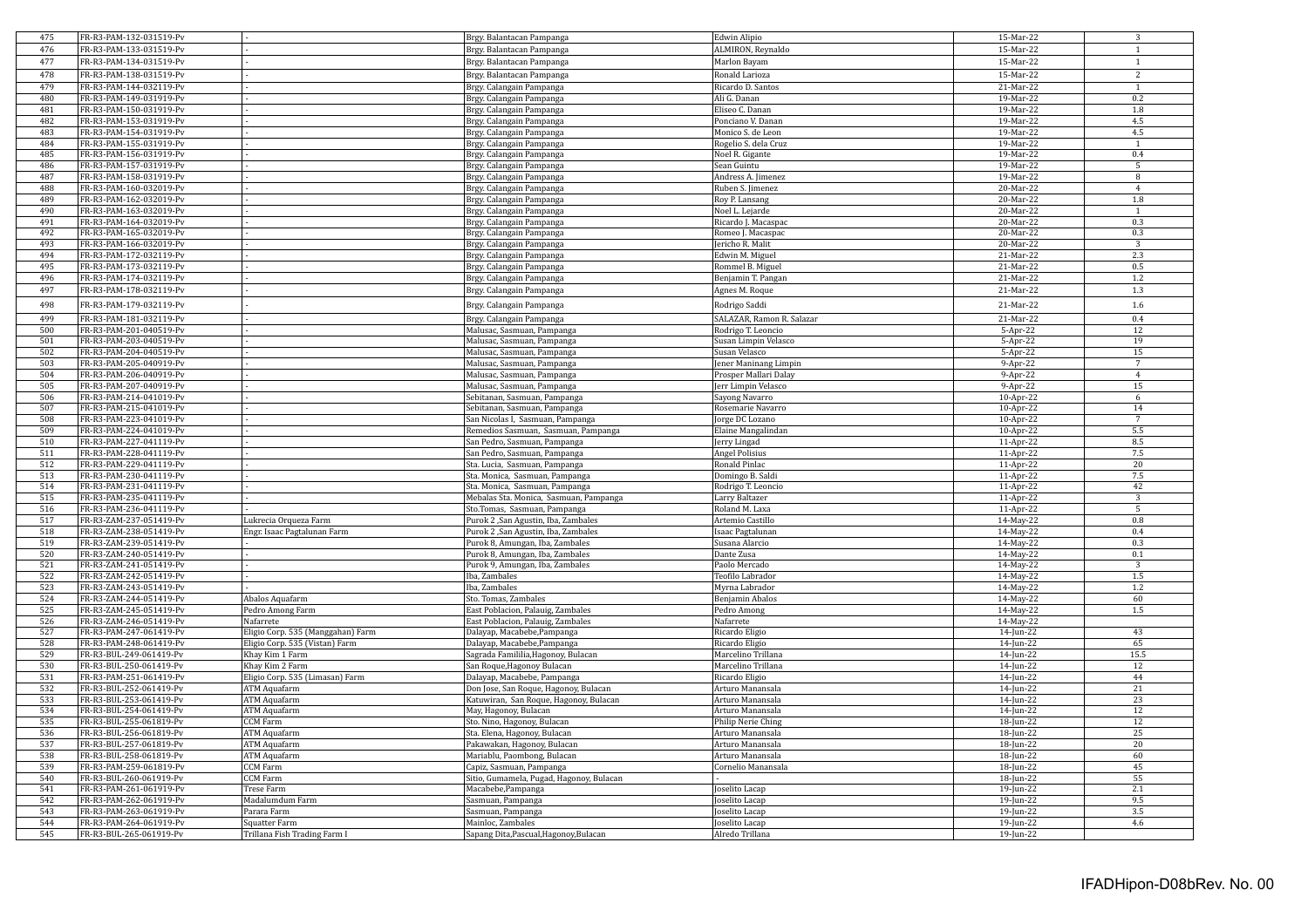| 546 | FR-R3-BUL-266-061919-Pv | Trillana Fish Trading Farm II | SapangOlandis, Hagonoy, Bulacan          | Alredo Trillana                             | 19-Jun-22 |                     |
|-----|-------------------------|-------------------------------|------------------------------------------|---------------------------------------------|-----------|---------------------|
| 547 | FR-R3-PAM-267-071919-Pv |                               | Bulac, Minalin, Pamapanga                | Carlos Estrella                             | 19-Jun-22 |                     |
| 548 | FR-R3-PAM-268-071919-Pv |                               | Saplad, Minalin, Pampanga                | Ernesto Baluyot                             | 19-Jul-22 | 3.2                 |
| 549 | FR-R3-PAM-269-071919-Pv |                               | Macabebe, Pampanga                       | Bonifacio Bungay                            | 19-Jul-22 |                     |
| 550 | FR-R3-PAM-270-071919-Pv |                               | Dawe, Minalin Pampanga                   | Eduardo Sabado                              | 19-Jul-22 |                     |
| 551 | FR-R3-PAM-271-071919-Pv |                               | Saplad, Minalin, Pampanga                | Alfredo Dela Cruz                           | 19-Jul-22 |                     |
| 552 | FR-R3-PAM-272-071919-Pv |                               | Saplad , Minalin, Pampanga               | Efren Baluyut                               | 19-Jul-22 | $\overline{3}$      |
| 553 | FR-R3-PAM-273-071919-Pv |                               | Saplad , Minalin, Pampanga               | Felix Manabat                               | 19-Jul-22 |                     |
| 554 | FR-R3-PAM-274-071919-Pv |                               | Maniago, Minalin, Pampanga               | ennifer Talavera                            | 19-Jul-22 | 3.8                 |
| 555 | FR-R3-PAM-275-071919-Pv |                               | Maniago, Minalin, Pampanga               | Orlito Dayrit                               | 19-Jul-22 | $\overline{4}$      |
| 556 | FR-R3-PAM-276-071919-Pv |                               | Sasmuan, Pampanga                        | Daniel Ocampo                               | 19-Jul-22 | 3.7                 |
| 557 | FR-R3-PAM-277-071919-Pv |                               | Maniago, Minalin, Pampanga               | Feliasimo Talavera                          | 19-Jul-22 | $\overline{2}$      |
| 558 | FR-R3-PAM-278-071919-Pv |                               |                                          |                                             |           | 4.2                 |
| 559 | FR-R3-PAM-279-071919-Pv |                               | Malpitic, CSFP                           | Eddie Zapatero                              | 19-Jul-22 |                     |
|     |                         |                               | Lourdes, Minalin, Pampanga               | Mario Sagmit                                | 19-Jul-22 |                     |
| 560 | FR-R3-PAM-280-071919-Pv |                               | Saplad, Minalin, Pampanga                | Arcrel Jerwin Viray                         | 19-Jul-22 | $\mathbf{1}$        |
| 561 | FR-R3-PAM-281-071919-Pv |                               | Macabebe, Pampanga                       | Honoreo Dela Cruz                           | 19-Jul-22 | $\mathcal{R}$       |
| 562 | FR-R3-PAM-283-091319-Pv |                               | Batasan Colgante, Apalit, Pampanga       | oseph Dantes Meneses                        | 13-Sep-22 | 2.8                 |
| 563 | FR-R3-PAM-284-091319-Pv |                               | Batasan Colgante, Apalit, Pampanga       | Rodrigo B. Mutuc                            | 13-Sep-22 | 3                   |
| 564 | FR-R3-PAM-285-091319-Pv |                               | Batasan Colgante, Apalit, Pampanga       | Felix B. Mutuc                              | 13-Sep-22 | $1.5\,$             |
| 565 | FR-R3-PAM-286-091319-Pv |                               | Paligui, Apalit, Pampanga                | Alexander Agustin                           | 13-Sep-22 | $\mathbf{1}$        |
| 566 | FR-R3-PAM-287-091319-Pv |                               | Batasan Colgante, Apalit, Pampanga       | ose Tolentino                               | 13-Sep-22 | $\overline{2}$      |
| 567 | FR-R3-PAM-288-091319-Pv |                               | Batasan Colgante, Apalit, Pampanga       | aime D. Mendoza                             | 13-Sep-22 | $\overline{2}$      |
| 568 | FR-R3-PAM-289-091319-Pv |                               | Sitio, Batasan, Apalit, Pampang          | Nestor G. Capulong                          | 13-Sep-22 | 5.8                 |
| 569 | FR-R3-PAM-290-091319-Pv |                               | Paligui, Apalit, Pampanga                | Restituto B. Velasco                        | 13-Sep-22 | 3                   |
| 570 | FR-R3-PAM-291-091319-Pv |                               | Colgante, Apalit, Pampanga               | Rennaldo S. Dantes                          | 13-Sep-22 | $\mathbf{1}$        |
| 571 | FR-R3-PAM-292-091319-Pv |                               | Colgante, Apalit, Pampanga               | Roberto D. Palao                            | 13-Sep-22 | 0.5                 |
| 572 | FR-R3-PAM-293-091319-Pv |                               | Colgante, Apalit, Pampanga               | Macario M. Valderama                        | 13-Sep-22 | 0.5                 |
| 573 | FR-R3-PAM-294-091319-Pv |                               | Colgante, Apalit, Pampanga               | Bienvenido M. Balderama                     | 13-Sep-22 | $\mathbf{1}$        |
| 574 | FR-R3-PAM-295-091319-Pv |                               | Colgante, Apalit, Pampanga               | Eduardo Valderama                           | 13-Sep-22 | -1                  |
| 575 | FR-R3-PAM-296-091319-Pv |                               | Puti Masantol, Pampanga                  | Miner D. Viray                              | 13-Sep-22 | $\overline{1}$      |
| 576 | FR-R3-PAM-297-091319-Pv |                               | Sagrada, Masantol, Pampanga              | Renato Pangilinan                           | 13-Sep-22 | $\overline{2}$      |
| 577 | FR-R3-BAT-298-091919-Pv |                               | Wawa, Abucay, Bataan                     | Domingo Yumang Jr.                          | 19-Sep-22 | 2                   |
| 578 | FR-R3-BAT-299-091919-Pv |                               | Wawa, Abucay, Bataan                     | Crispin Paria                               | 19-Sep-22 | 3                   |
| 579 | FR-R3-BAT-300-091919-Pv |                               | Calaylayan. Abucay, Bataan               | Ma. Lilibeth Reyes                          | 19-Sep-22 | $1.1\,$             |
| 580 | FR-R3-BAT-301-091919-Pv |                               |                                          |                                             |           | $2.1\,$             |
| 581 | FR-R3-BAT-302-091919-Pv |                               | Calaylayan. Abucay, Bataan               | Pepito M. Sebastian                         | 19-Sep-22 |                     |
| 582 |                         |                               | Mabatang, Abucay, Bataan                 | Reynaldo Angeles                            | 19-Sep-22 | 6<br>$\overline{3}$ |
|     | FR-R3-BAT-303-091919-Pv |                               | Calaylayan. Abucay, Bataan               | Mario Bulan Gelomio                         | 19-Sep-22 |                     |
| 583 | FR-R3-BAT-304-091919-Pv |                               | Capitangan, Abucay, Bataan               | Resty Banzon                                | 19-Sep-22 | 6                   |
| 584 | FR-R3-ZAM-305-102419-Pv | DL Abalos Aquafarm            | Darwin S. Abalos                         | Libaba, Palauig, Zambales                   | 24-Oct-22 | 0.1                 |
| 585 | FR-R3-ZAM-306-102419-Pv | Catolico Fish Farm            | Imelda Catolico Ramos/ Aurecio Ramos jr. | Libaba, Palauig, Zambales                   | 24-Oct-22 | $\overline{5}$      |
| 586 | FR-R3-ZAM-307-102419-Pv | MCB-Farm                      | Marilou Catolico-Baguilat                | Libaba, Palauig, Zambales                   | 24-Oct-22 | 5                   |
| 587 | FR-R3-ZAM-308-102419-Pv | Vanchepoy Aqua Farm           | Fermin Catolico                          | Libaba, Palauig, Zambales                   | 24-Oct-22 | $\overline{4}$      |
| 588 | FR-R3-ZAM-309-102419-Pv |                               | Federico P. Del Rosario                  | Alwa, Palauig, Zambales                     | 24-Oct-22 | 0.2                 |
| 589 | FR-R3-ZAM-310-102519-Pv |                               | Nick Mendez                              | Gama,Sta. Cruz Zambales                     | 25-Oct-22 | 1.7                 |
| 590 | FR-R3-ZAM-311-102519-Pv |                               | Noemi Donaire                            | Sabangan Lipay, Sta. Cruz Zambales          | 25-Oct-22 | $1.1\,$             |
| 591 | FR-R3-ZAM-312-102519-Pv |                               | Teodorico Millodo                        | Bangan, Gama, Sta. Cruz Zambales            | 25-Oct-22 | 0.8                 |
| 592 | FR-R3-ZAM-313-102519-Pv |                               | Michael Millodo                          | Bangan, Gama, Sta. Cruz Zambales            | 25-Oct-22 | 0.5                 |
| 593 | FR-R3-ZAM-314-102519-Pv |                               | Elizabeth E. Mon                         | San Fernando, Sta. Cruz Zambales            | 25-Oct-22 | 5                   |
| 594 | FR-R3-ZAM-315-102519-Pv |                               | Ruel Millodo                             | Bangan, Gama, Sta. Cruz Zambales            | 25-Oct-22 | 5                   |
| 595 | FR-R3-ZAM-316-102519-Pv |                               | Winston M. Hebron                        | San Fernando, Sta. Cruz Zambales            | 25-Oct-22 | 10.5                |
| 596 | FR-R3-ZAM-317-102519-Pv |                               | Freddie Angeles                          | San Fernando, Sta. Cruz Zambales            | 25-Oct-22 | $\overline{5}$      |
| 597 | FR-R3-ZAM-318-102519-Pv |                               | Eliseo Gregorio                          | Gama, Sta. Cruz Zambales                    | 25-Oct-22 | 16                  |
| 598 | FR-R3-ZAM-319-102519-Pv |                               | Magdaleno Maneja                         | Gama,Sta. Cruz Zambales                     | 25-Oct-22 | 0.6                 |
| 599 | FR-R3-ZAM-320-102519-Pv | Ahlo Aquaculture              | Kenny Turilla                            | Libertador, Candelaria, Zambales            | 25-Oct-22 | $\overline{7}$      |
| 600 | FR-R3-ZAM-321-102519-Pv |                               | Virgilio M. Malay                        | San Fernando, Sta. Cruz Zambales            | 25-Oct-22 | 0.85                |
| 601 | FR-R3-ZAM-322-102519-Pv |                               | Antonio M. Morcillo                      | Malabago Sta Cruz, Zambales                 | 25-Oct-22 | 0.5                 |
| 602 | FR-R3-ZAM-323-102519-Pv |                               | Chona Hebron                             | San Fernando, Sta. Cruz Zambales            | 25-Oct-22 | 3                   |
| 603 | FR-R3-ZAM-324-102519-Pv |                               | Sonia M. Mayo                            | Gama, Sta. Cruz Zambales                    | 25-Oct-22 | 0.6                 |
|     |                         |                               |                                          |                                             |           | 19                  |
| 604 | FR-R3-ZAM-325-102519-Pv |                               | Carlos Aquino Sr.                        | Sitio BotBot Brgy. Gama, Sta. Cruz Zambales | 25-Oct-22 |                     |
| 605 | FR-R3-ZAM-326-102519-Pv |                               | Herman Malong                            | Gama, Sta. Cruz Zambales                    | 25-Oct-22 | 0.9                 |
| 606 | FR-R3-ZAM-327-102519-Pv |                               | Janine Morcillo                          | Gama,Sta. Cruz Zambales                     | 25-Oct-22 | 0.5                 |
| 607 | FR-R3-BUL-328-111521-Pv |                               | Lorenzo Dela Cruz                        | Bambang (Bunlo), Bocaue                     | 11-Nov-24 | $\mathbf{1}$        |
| 608 | FR-R3-BUL-329-111521-Pv |                               | Antonio Dela Cruz                        | Bambang, Bocaue                             | 11-Nov-24 | 0.4725              |
| 609 | FR-R3-BUL-330-111521-Pv |                               | Rodelio Lopez                            | Bambang (Wakas), Bocaue                     | 11-Nov-24 | $14\,$              |
| 610 | FR-R3-BUL-331-111521-Pv |                               | Edwin Santiago                           | Bambang, Bocaue                             | 11-Nov-24 | 6                   |
| 611 | FR-R3-BUL-332-111521-Pv |                               | Rolando Alejandro                        | Bambang, Bocaue                             | 11-Nov-24 | $\overline{2}$      |
| 612 | FR-R3-BUL-333-111521-Pv |                               | Joseph Gillermo                          | Lolomboy,Bocaue                             | 11-Nov-24 | 6                   |
| 613 | FR-R3-BUL-334-111521-Pv |                               | Gloria Dela Cruz                         | Bambang, Bocaue                             | 11-Nov-24 | 9                   |
| 614 | FR-R3-BUL-335-111521-Pv |                               | Roberto C. Sanchez                       | Sulucan, Bocaue                             | 11-Nov-24 | $\overline{2}$      |
| 615 | FR-R3-BUL-336-111521-Pv |                               | Eduardo V. Celestino                     | Bambang                                     | 11-Nov-24 | 5.5                 |
| 616 | FR-R3-BUL-337-111521-Pv |                               | Rogelio De Guzman                        | Bambang (Biñan 1st)                         | 11-Nov-24 | 7                   |
| 617 | FR-R3-BUL-338-111521-Pv |                               | Reynaldo D. Felizardo                    | Sta. Ana, Bulakan                           | 11-Nov-24 | 8                   |
|     |                         |                               |                                          |                                             |           |                     |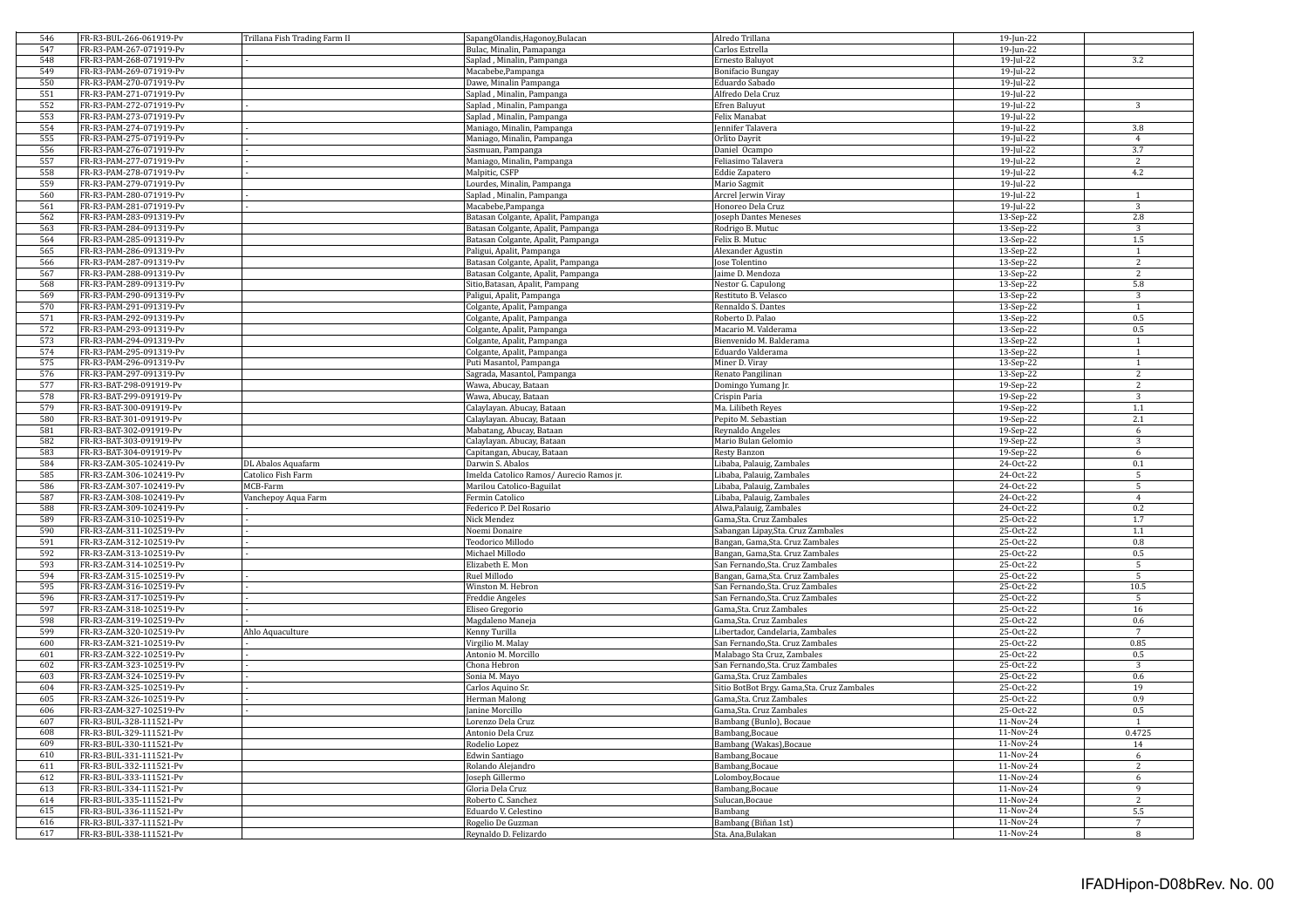| 618        | FR-R3-BUL-339-111521-Pv                              |                                                          | Melencio Villacoba                                                      | Sta. Ana, Bulakan                                        | 11-Nov-24              | 2                        |
|------------|------------------------------------------------------|----------------------------------------------------------|-------------------------------------------------------------------------|----------------------------------------------------------|------------------------|--------------------------|
| 619        | FR-R3-BUL-340-111521-Pv                              |                                                          | Jose Olazo                                                              | Sta. Ana,Bulakan                                         | 11-Nov-24              | 3                        |
| 620        | FR-R3-BUL-341-111521-Pv                              |                                                          | Isagani Olazo                                                           | Sta. Ana,Bulakan                                         | 11-Nov-24              |                          |
| 621        | FR-R3-BUL-342-111521-Pv                              |                                                          | Conrado Vicente                                                         | Sta. Ana.Bulakan                                         | 11-Nov-24              | 3                        |
| 622        | FR-R3-BUL-343-111521-Pv                              |                                                          | Aira Santos                                                             | Sta. Ana, Bulakan                                        | 11-Nov-24              | $\overline{\phantom{a}}$ |
| 623        | FR-R3-BUL-344-111521-Pv                              |                                                          | Allan Olazo                                                             | Sta. Ana, Bulakan                                        | 11-Nov-24              | 2                        |
| 624        | FR-R3-BUL-345-111521-Pv                              |                                                          | Jose Santos                                                             | Sta. Ana, Bulakan                                        | 11-Nov-24              | 0.04                     |
| 625        | FR-R3-BUL-346-111521-Pv                              |                                                          | Rolando Concepcion                                                      | Sta. Ana,Bulakan                                         | 11-Nov-24              | $\overline{1}$           |
| 626        | FR-R3-BUL-348-111521-Pv                              |                                                          | Rufino Lapasanda                                                        | Sta. Ana.Bulakan                                         | 11-Nov-24              | 0.07                     |
| 627        | FR-R3-BUL-349-111521-Pv                              |                                                          | <b>Edgardo Ramos</b>                                                    | San Nicolas, Bulakan                                     | 11-Nov-24              | 1.7                      |
| 628        | FR-R3-BUL-350-111521-Pv                              |                                                          | Mario Santos                                                            | Matungao, Bulakan                                        | 11-Nov-24              | $1.8\,$                  |
| 629        | FR-R3-BUL-351-111521-Pv                              |                                                          | Joaquin Florentino Jr.                                                  | Matungao, Bulakan                                        | 11-Nov-24              | 0.06                     |
| 630        | FR-R3-BUL-352-111521-Pv                              |                                                          | <b>Emiliano Concepcion</b>                                              | Matungao, Bulakan                                        | 11-Nov-24              | 3                        |
| 631        | FR-R3-BUL-353-111521-Pv                              |                                                          | <b>Edgardo Ramos</b>                                                    | San Nicolas, Bulakan                                     | 11-Nov-24              | $1.5\,$                  |
| 632        | FR-R3-BUL-354-111521-Pv                              |                                                          | Feliciano Marcelo                                                       | Bambang, Bulakan                                         | 11-Nov-24              | $\mathcal{L}$            |
| 633        | FR-R3-BUL-355-111521-Pv                              |                                                          | Danilo Samonte Sr.                                                      | Bambang, Bulakan                                         | 11-Nov-24              | $\mathbf{1}$             |
| 634        | FR-R3-BUL-356-111521-Pv                              |                                                          | Romeo Valderama                                                         | Bambang, Bulakan                                         | $11-Nov-24$            | 1                        |
| 635        | FR-R3-BUL-357-111521-Pv                              |                                                          | Candida G. de Vera                                                      | Bambang, Bulakan                                         | 11-Nov-24              | 0.1                      |
| 636        | FR-R3-BUL-358-111521-Pv                              |                                                          | Roberto de Ocampo                                                       | Bambang, Bulakan                                         | 11-Nov-24              | 0.08                     |
| 637        | FR-R3-BUL-359-111521-Pv                              |                                                          |                                                                         |                                                          | 11-Nov-24              | $\overline{1}$           |
| 638        |                                                      |                                                          | Geraldo Bituin                                                          | Bambang, Bulakan                                         | 11-Nov-24              | 0.07                     |
|            | FR-R3-BUL-360-111521-Pv                              |                                                          | Joseph Gonzales                                                         | Bambang, Bulakan                                         |                        | 0.7                      |
| 639        | FR-R3-BUL-361-111521-Pv                              |                                                          | Leomar Gandhi Meneses Marcelo                                           | Bambang, Bulakan                                         | 11-Nov-24              |                          |
| 640        | FR-R3-BUL-362-111521-Pv                              |                                                          | Mercy Marcelo Samonte                                                   | Balubad, Bulakan                                         | 11-Nov-24              | 0.6                      |
| 641        | FR-R3-BUL-363-111521-Pv                              |                                                          | Abraham Santos Palomarez                                                | Matungao, Bulakan                                        | 11-Nov-24              | 0.5                      |
| 642        | FR-R3-BUL-364-111521-Pv                              |                                                          | Alvin Parungao                                                          | Taliptip, Bulakan                                        | 11-Nov-24              | 13                       |
|            |                                                      |                                                          | <b>REGION IV A (0)</b>                                                  |                                                          |                        |                          |
|            |                                                      |                                                          | <b>REGION IVB (67 farms, 451 hectares)</b>                              |                                                          |                        |                          |
| 643        | FR-R4B-MOR-002-120420-Pv                             | Aqua Tierra Agri-Industrial Farms 2                      | Brgy. Masipit, Calapan City, Oriental Mindoro                           | Gaudencio Renato T. Goco                                 | 4-Dec-23               | $\overline{7}$           |
| 644        | FR-R4B-MOR-021-021621-Pv                             | Padilla's Farm                                           | Baruyan, Calapan, Oriental Mindoro                                      | Edgardo M. Padilla                                       | 16-Feb-23              | 1.2                      |
| 645        | FR-R4B-MOR-022-031218-Pv                             | Marvel Prawn Farm-Kalinisan                              | Brgy. Kalinisan, Naujan, Oriental Mindoro                               | Ziana Trading Company, Inc.                              | 3-Dec-24               | 12                       |
| 646        | FR-R4B-MOR-025-100716-Lv                             | Castillo Farm                                            | Brgy. Masipit, Calapan City, Oriental Mindoro                           | Romulo Castillo                                          | renewal on process     | 14                       |
| 647        | FR-R4B-MOR-027-100716-Lv                             | Santos Farm                                              | Brgy. Kalinisan, Naujan, Oriental Mindoro                               | Cornelio Santos                                          | renewal on process     | 16                       |
| 648        | FR-R4B-MOR-028-092321-Pv                             | Padilla Farm                                             | Brgy. Baruyan, Calapan City, Oriental Mindoro                           | Eduardo Padilla                                          | 23-Sep-24              | $\overline{4}$           |
| 649        | FR-R4B-MOR-031-100716-Lv                             | Legaspi Farm                                             | Brgy. Baruyan, Calapan City, Oriental Mindoro                           | Ismael Legaspi                                           | renewal on process     | 3.5                      |
| 650        | FR-R4B-MOR-041-100716-Lv                             | Cueto Farm                                               | Brgy. Masipit, Calapan City, Oriental Mindoro                           | Flordeliza Cueto                                         | renewal on process     | $\overline{4}$           |
| 651        | FR-R4B-MOR-042-102721-Lv                             | Casapao Farm                                             | Brgy. Baruyan, Calapan City, Oriental Mindoro                           | Casapao Family                                           | 27-Oct-24              | 1.7                      |
| 652        | FR-R4B-MOR-046-061821-Pv                             | Alexander C. Leonor                                      | Nag-iba I, Naujan, Oriental Mindoro                                     | Alexander C. Leonar                                      | 18-Jun-24              | 12                       |
|            |                                                      |                                                          |                                                                         |                                                          |                        |                          |
| 653        | FR-R4B-MOR-048-100716-Lv                             | <b>Bobis Farm</b>                                        | San Andres, Baco, Oriental Mindoro                                      | Jennifer G. Bobis                                        | renewal on process     | 2                        |
| 654        | FR-R4B-MOR-053-100716-Lv                             | Hermoso Farm                                             | Brgy. Camantigue, Bongabong, Oriental Mindoro                           | Raul Hermoso                                             | renewal on process     | 12                       |
| 655        | FR-R4B-MOR-054-120420-Pv                             | Aqua Tierra Agri-Industrial Farms                        | Brgy. Tawagan, Calapan City, Oriental Mindoro                           | Gaudencio Renato T. Goco                                 | $2-Dec-23$             | 16                       |
| 656        | FR-R4B-MOR-056-082219-Pv                             | <b>JEB Aquaculture Farm</b>                              | Brgy Lumangbayan, Pinamalayan, Oriental Mindoro                         | Juan Enrico Blanca                                       | 22-Aug-22              | 0.5                      |
| 657        | FR-R4B-MOR-057-100716-Lv                             | Arenillo Farm                                            | Brgy. Calsapa, San Teodoro, Oriental Mindoro                            | Walberto Arenillo                                        | renewal on process     | 0.5                      |
| 658        | FR-R4B-MOR-058-100716-Lv                             | Santiago Tria Farm                                       | Brgy. Tilik, Lubang, Occidental Mindoro                                 | Santiago Tria                                            | renewal on process     | $\overline{4}$           |
| 659        | FR-R4B-MOR-059-100716-Lv                             | <b>Tiatson Farm</b>                                      | Brgy. Tagbac, Occidental Mindoro                                        | Michael Ron Tiatson                                      | renewal on process     | 0.3                      |
| 660        | FR-R4B-MOR-060-100716-Lv                             | Interlaken Aqua-Marine Resources Industries Inc.         | Brgy. Agkawayan, Looc, Occidental Mindoro                               | Interlaken Aqua-Marine Resources Industries Inc.         | renewal on process     | 6.5                      |
|            |                                                      |                                                          |                                                                         |                                                          |                        |                          |
| 661        | FR-R4B-MOR-061-100716-Lv                             | Tarriela Farm                                            | Brgy. Kanluran, Looc, Occidental Mindoro                                | Leody Tarriela                                           | renewal on process     | 2.6                      |
| 662        | FR-R4B-MOR-065-100716-Lv                             | Lomio Farm                                               | Brgy. Kasily, Sta. Cruz, Marinduque                                     | Emerson Lomio                                            | renewal on process     | 11                       |
| 663        | FR-R4B-MOR-066-021621-Pv                             | Pastrana Farm                                            | Brgy. Baruyan, Calapan City, Oriental Mindoro                           | Miriam Pastrana                                          | 16-Feb-23              | 8                        |
| 664        | FR-R4B-MOR-067-021621-Pv                             | Santos Farm Corporation                                  | Brgy. Baruyan, Calapan City, Oriental Mindoro                           | Cornelio Santos                                          | 16-Feb-23              | 20                       |
| 665        | FR-R4B-MOR-072-102721-Pv                             | Ramos Farm                                               | Bigaan, San Teodoro, Oriental Mindoro                                   | Bernardo F. Ramos III                                    | 27-Oct-24              | 0.25                     |
| 666        | FR-R4B-MOC-081-120120-Pv                             | Fulgencio Farm 1                                         | Brgy. Balansay, Mamburao, Occidental Mindoro                            | Avelino D. Fulgencio Jr.                                 | 1-Dec-23               | 5.5                      |
| 667        | FR-R4B-MOR-094-120420-Pv                             | Farmers Organization for the Rural Upliftment of Mindoro | Brgy. Anilao, Bongabong, Oriental Mindoro                               | Farmers Organization for the Rural Upliftment of Mindoro | 4-Dec-23               | 38                       |
|            |                                                      | FORUM) Farm                                              |                                                                         | FORUM) Farm                                              |                        |                          |
| 668        | FR-R4B-MOC-099-120120-Pv                             | Star Mindoro Tamaraw Fish and Salt Farm                  | Brgy. Caguray, Magsaysay, Occidental Mindoro                            | Joel G. Aguilar                                          | $1-Dec-23$             | 12                       |
| 669        | FR-R4B-MOC-100-120120-Pv                             | Star Mindoro Tamaraw Fish and Salt Farm 2                | Brgy. Laste, Magssaysay, Occidental Mindoro                             | Joel G. Aguilar                                          | 1-Dec-23               | 32                       |
| 670        | FR-R4B-MOC-111-092321-Pv                             | Mercado Farm                                             | Balansay, Mamburao, Occidental Mindoro                                  | Lina M. Mercado                                          | 23-Sep-24              | 11.5                     |
| 671        | FR-R4B-MOR-104-120120-Pv                             | Macaraig Farm                                            | Brgy. Sta Cruz, naujan, Oriental Mindoro                                | Macaraig Family                                          | $1-Dec-23$             | 24                       |
| 672        | FR-R4B-MAR-147-031819-Pv                             | JNJ Corporation Farm 2                                   | Bonliw, Torrijos, Marinduque                                            | JNJ Corporation/Joey Peñaflor                            | renewal on process     | 3                        |
| 673        | FR-R4B-MOR-114-021621-Pv                             | Putulin/Legaspi Farm                                     | Masipit, Calapan, Oriental Mindoro                                      | Dr. Florentino Putulin/Bonifacio Legaspi                 | 16-Feb-23              | 45                       |
| 674        | FR-R4B-MAR-148-031819-Pv                             | JNJ Corporation Farm 3                                   | Torrijos, Marinduque                                                    | JNJ Corporation/Joey Peñaflor                            | renewal on process     | $\overline{2}$           |
| 675        | FR-R4B-PAL-154-041219-Pv                             | Acmad Farm                                               | Panitian, Sofronio Española, Palawan                                    | Nul-Intan M. Acmad                                       | 12-Apr-22              | 2.75                     |
| 676        | FR-R4B-PAL-155-041219-Pv                             | Weng Pong Farm                                           | Panitian, Sofronio Española, Palawan                                    | <b>Weng Pong</b>                                         | 12-Apr-22              | 3.75                     |
| 677        | FR-R4B-PAL-156-041219-Pv                             | Jabil Farm                                               | Panitian, Sofronio Española, Palawan                                    | Nocsan P. Jabil                                          | 12-Apr-22              | 3                        |
| 678        | FR-R4B-PAL-157-041219-Pv                             | Ismael Jabil Farm                                        | Panitian, Sofronio Española, Palawan                                    | Ismael P. Jabil                                          | 12-Apr-22              | 10                       |
| 679        | FR-R4B-PAL-158-041219-Pv                             | Betita Farm                                              | Panitian, Sofronio Española, Palawan                                    | Lamdaria Betita                                          | 12-Apr-22              | 2.75                     |
| 680        | FR-R4B-MOR-160-041219-Pv                             | Malapote Farm                                            | Nag-iba I, Naujan, Oriental Mindoro                                     | Reymar M. Malapote                                       | 12-Apr-22              | 4.7                      |
| 681        | FR-R4B-PAL-174-021621-Pv                             | TMS Aquafarm                                             | Panitian, Quezon, Palawan                                               | Maria Angelie C. Solis and Shela Marie C. Solis          | 16-Feb-23              | 2.8                      |
| 682        | FR-R4B-PAL-177-082219-Pv                             | DIP Fishfarm 6                                           | Panitian, Quezon, Palawan                                               | Oledario R. Invierno                                     | 22-Aug-22              | 6.2                      |
| 683        | FR-R4B-MOC-201-082219-Pv                             | Fulgencio Farm 3                                         | Balansay, Mamburao, Occidental Mindoro                                  | Avelino D. Fulgencio Jr.                                 | 22-Aug-22              | 0.7                      |
| 684<br>685 | FR-R4B-MOR-205-121619-Pv<br>FR-R4B-MOR-206-121619-Pv | Rafa Farm                                                | Tawagan, Calapan, Oriental Mindoro<br>Balite, Calapan, Oriental Mindoro | Gilbert T. Rafa<br>Engr. Salvador A. Dela Cruz           | 16-Dec-22<br>16-Dec-22 | $\overline{2}$<br>0.3    |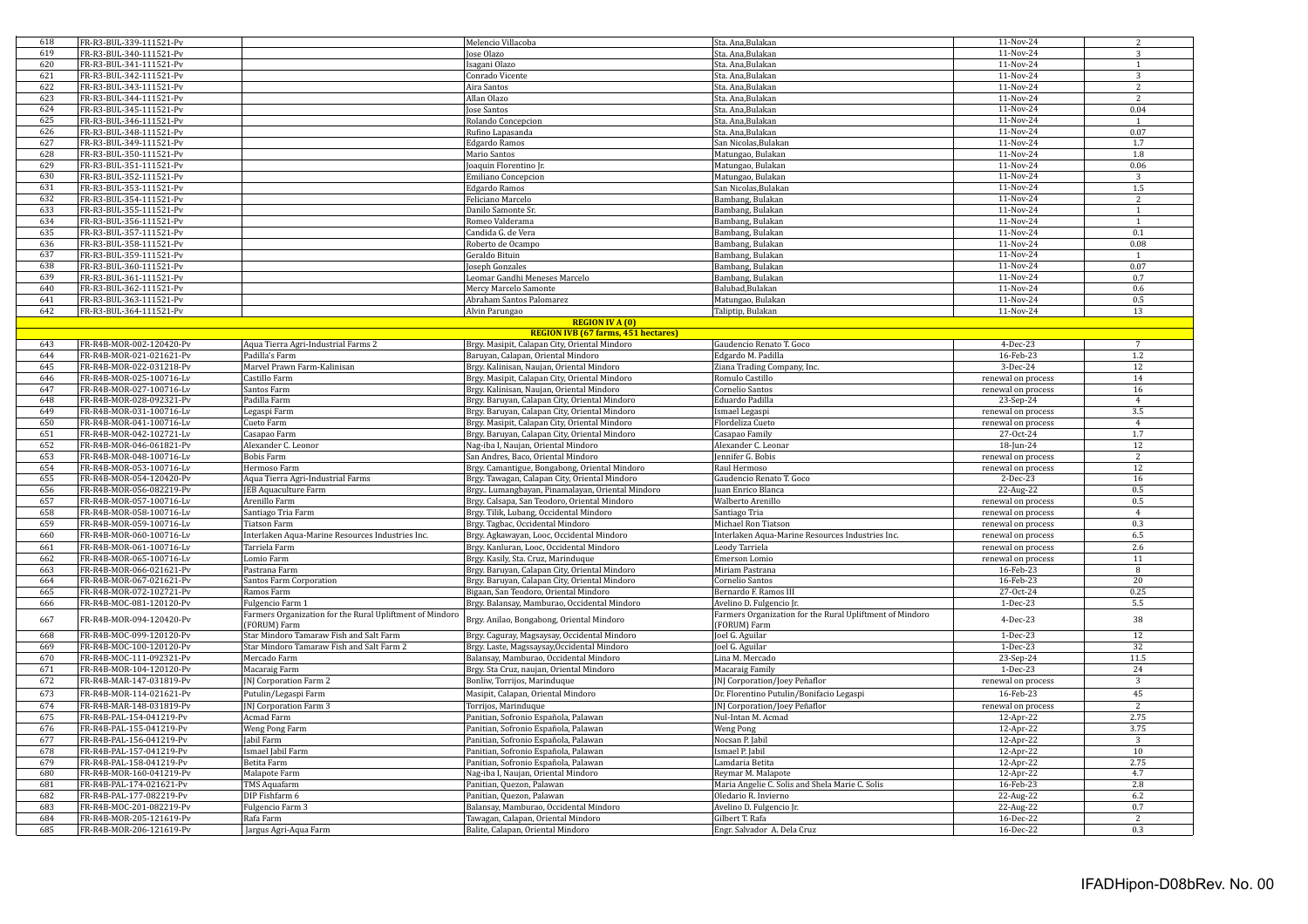| 686        | FR-R4B-MOC-207-101920-Pv                           | Ram's Aquafarming                    | Fatima, Mamburao, Occidental Mindoro                            | Allan D. Rayos Del Sol                   | 19_Oct-23              | 2              |
|------------|----------------------------------------------------|--------------------------------------|-----------------------------------------------------------------|------------------------------------------|------------------------|----------------|
| 687        | FR-R4B-MOR-208-021621-Pv                           | Patrana Farm 2                       | Baruyan, Calapan, Oriental Mindoro                              | Ricardo Pastrana                         | 16-Feb-23              | $\overline{2}$ |
| 688        | FR-R4B-MOR-209-021621-Pv                           | Colorado Farm                        | Papandayan, Pinamalayan, Oriental Mindoro                       | Limuel G. Colorado                       | 16-Feb-23              | $1.8\,$        |
| 689        | FR-R4B-MOC-210-021621-Pv                           | Felros Farm                          | Sto. Niño, Sablayan, Occiedntal Mindoro                         | Mervyn M. Salazar                        | 16-Feb-23              | 0.48           |
| 690        | FR-R4B-MOR-214-061821-Pv                           | Ruben T. Alvarez Fishfarm            | Baruyan, Calapan, Oriental Mindoro                              | Ruben T. Alvarez                         | 18-Jun-24              | $\overline{3}$ |
| 691        | FR-R4B-MOR-215-061821-Pv                           | Guiang Farm                          | Nag-iba I, Naujan, Oriental Mindoro                             | Evelyn S. Guiang                         | 18-Jun-24              | $\overline{3}$ |
| 692        | FR-R4B-MOR-218-061821-Pv                           | Mañibo Farm 2                        | Nag-iba I, Naujan, Oriental Mindoro                             | Marcos Q. Mañibo                         | 18-Jun-24              | 0.4            |
| 693        | FR-R4B-MOR-229-092321-Pv                           | Aguilar Farm                         | Ba;ite, Calapan, Orinetal Mindoro                               | Grace Infantado                          | 23-Sep-24              | 0.2            |
| 694        | FR-R4B-MOR-230-092321-Pv                           | Alveyra Farm                         | Ba;ite, Calapan, Orinetal Mindoro                               | Eduardo Z. Alveyra                       | 23-Sep-24              | 0.3            |
| 695        | FR-R4B-MOR-231-092321-Pv                           | Gutierrez Farm                       | Nag-iba I, Naujan, Oriental Mindoro                             | Galileo Gutierrez                        | 23-Sep-24              | $\overline{4}$ |
| 696        | FR-R4B-MOR-232-092321-Pv                           | Villao Farm                          | Baruyan, Calapan, Oriental Mindoro                              | Villao Family                            | 23-Sep-24              | 16             |
| 697        | FR-R4B-MOR-233-092321-Pv                           | Maulion Farm                         | Baruyan, Calapan, Oriental Mindoro                              | Cesar Maulion                            | 23-Sep-24              | $\overline{4}$ |
| 698        | FR-R4B-MOC-234-092321-Pv                           | Fulgencio Farm 6                     | Balansay, Mamburao, Occidental Mindoro                          | Avelino D. Fulgencio Jr.                 | 23-Sep-24              | 1.8            |
| 699        | FR-R4B-MOC-235-092321-Pv                           | Fulgencio Farm 7                     | Balansay, Mamburao, Occidental Mindoro                          | Avelino D. Fulgencio Jr.                 | 23-Sep-24              | 2.8            |
| 700        | FR-R4B-MOC-236-092321-Pv                           | Tadalan Farm                         | Fatima, Mamburao, Occidental Mindoro                            | Danilo R. Tadalan                        | 23-Sep-24              | $\overline{2}$ |
| 701        | FR-R4B-MOR-238-092321-Pv                           | Albarillo Farm 3                     | Bigaan, San Teodoro, Oriental Mindoro                           | Donna A. Mangornong                      | 23-Sep-24              | 0.08           |
| 702        | FR-R4B-MOR-239-092321-Pv                           | Albarillo Farm 4                     | Bigaan, San Teodoro, Oriental Mindoro                           | Melandro E. Albarillo                    | 23-Sep-24              | 0.6            |
| 703        | FR-R4B-MOR-240-092321-Pv                           | Albariilo Farm 2                     |                                                                 |                                          | 23-Sep-24              | 0.3            |
|            |                                                    |                                      | Bigaan, San Teodoro, Oriental Mindoro                           | Edgardo E. Albarillo                     |                        | 0.02           |
| 704        | FR-R4B-MOR-241-092321-Pv                           | Negrillo Farm                        | Bigaan, San Teodoro, Oriental Mindoro                           | Marlon M. Negrillo                       | 23-Sep-24              |                |
| 705        | FR-R4B-MOR-243-102721-Pv                           | Gipan Farm                           | Nag-iba I, Naujan, Oriental Mindoro                             | Rommel D. Gipan                          | 27-Oct-24              | 2              |
| 706        | FR-R4B-MOR-245-102721-Pv                           | Magararu Farm                        | Masaguisi, Bongabong, Oriental Mindoro                          | Edmund F. Magararu                       | 27-Oct-24              | $\overline{2}$ |
| 707        | FR-R4B-MOR-258-120321-Pv                           | Michelle Malaluan Farm               | Masipit, Calapan, Oriental Mindoro                              | Michelle L. Malaluan                     | 3-Dec-24               | 30             |
| 708        | FR-R4B-MOR-259-120321-Pv                           | Rico Agricultural Farm               | San Jose, Roxas, Oriental Mindoro                               | Macy C. Dagami                           | 3-Dec-24               | -1             |
| 709        | FR-R4B-MOC-260-120321-Pv                           | Geron Farm                           | Balansay, Mamburao, Occidental Mindoro                          | Marcial S. Geron                         | 3-Dec-24               | 0.22           |
|            |                                                    |                                      | <b>REGION V (2 farm, 7 hectares)</b>                            |                                          |                        |                |
| 710        | FR-R5-Cat-001-012115-Lv                            | Northseed                            | Brgy. Panganiban, Catanduanes                                   |                                          | renewal on process     | $\overline{4}$ |
| 711        | FR-R5-Alb-002-031219-Lv                            | Eddie S. Perol Farm                  | Brgy. Binisitahan, Boracay, Albay                               | Eddie S. Perol                           | 12-Mar-22              | 3              |
|            |                                                    |                                      | <b>REGION VI (1 farm, 7 hectares)</b>                           |                                          |                        |                |
| 712        | FR-R6-ILO-001-082917-Pv                            | Dulalia Inc.                         | Umba, Bacay, Dumangas, Iloilo                                   | Jean Britaňa                             | renewal on process     | $\overline{7}$ |
|            |                                                    |                                      | REGION VII (55 farms, 438.74 hectares)                          |                                          |                        |                |
| 713        | FR-R7-BOH-001-041619Lv                             | Bonifacio Sumatra Farm               | Poblacion, Trinidad, Bohol                                      | Roseller                                 | 16-Apr-22              | $2.8\,$        |
| 714        | FR-R7-BOH-002-041619Lv                             | Calixto Saligumba Farm               | Purok 5, Poblacion, Trinidad, Bohol                             | Calixto Saligumba                        | 16-Apr-22              | 3.0            |
| 715        | FR-R7-BOH-003-041619Lv                             | Florecer Gonzales Farm               | Purok 3, Poblacion, Trinidad, Bohol                             | <b>Florecer Gonzales</b>                 | 16-Apr-22              | 1.6            |
|            | FR-R7-BOH-004-041619Lv                             |                                      |                                                                 |                                          |                        | 15.0           |
| 716        |                                                    | Amalia Tirol Farm                    | Purok 2, Poblacion, Trinidad, Bohol                             | Amalia Tirol                             | 16-Apr-22              |                |
| 717        | FR-R7-BOH-005-041619Lv                             | Avelino Puracan Farm                 | Tagum Norte, Trinidad, Bohol                                    | Avelino Puracan                          | 16-Apr-22              | 14             |
| 718        | FR-R7-BOH-006-041619Lv                             | Wenifredo Antones Farm               | Purok 7, Tagum Sur, Trinidad, Bohol                             | Wenifredo Antones                        | 16-Apr-22              | 12             |
| 719        | FR-R7-BOH-007-041619Lv                             | Leo Lim Farm                         | Purok 5, Tagum Sur, Trinidad, Bohol                             | Leo Lim                                  | 16-Apr-22              | 21             |
| 720        | FR-R7-BOH-008-041719Lv                             | Epifania Dacua Farm                  | Biabas, Ubay, Bohol                                             | Epifania Dacua                           | 17-Apr-22              | 30             |
| 721        | FR-R7-BOH-009-041719Lv                             | Epifania Dacua Farm                  | Biabas, Ubay, Bohol                                             | Epifania Dacua                           | 17-Apr-22              | 26.76          |
| 722        | FR-R7-BOH-010-041719Lv                             | Dalmacio Polo Jr. Farm               | Juagdan, Ubay, Bohol                                            | Leasee: Dalmacio Polo Jr.                | 17-Apr-22              | 12.9           |
| 723        | FR-R7-BOH-011-041719Lv                             | Florencio Dypongco                   | Tipolo, Ubay, Bohol                                             | Rent: Felix Tac-an Jr.                   | 17-Apr-22              | $\overline{5}$ |
| 724        | FR-R7-BOH-012-041719Lv                             | Provido Farm                         | Sentinella, Ubay, Bohol                                         | Roseller S. Provido                      | 17-Apr-22              | 25             |
| 725        | FR-R7-BOH-013-051619Lv                             | Dubalan Family Farm                  | Pinamgo, Bien Unido, Bohol                                      | Heirs of Lamberto Dubalan                | 16-May-22              | 20.3           |
| 726        | FR-R7-BOH-014-051619Lv                             | Miculob Leoncia Fish Farm            | Mandawa, Bien Unido, Bohol                                      | Leoncia Miculob                          | 16-May-22              | 10             |
| 727        | FR-R7-BOH-015-051719Lv                             | Niña Golosino Farm                   | Purok 6, San Francisco, Talibon, Bohol                          | Niña Golosino                            | 17-May-22              | $\overline{1}$ |
| 728        | FR-R7-BOH-016-070319Lv                             | William Piodo Farm                   | Cuya, Ubay, Bohol                                               | William Piodo                            | 03-Jul-22              | 1.2            |
| 729        | FR-R7-BOH-017-070319Lv                             | Protacio Tero Farm                   | Purok 3, Cuya, Ubay, Bohol                                      | Protacio Tero                            | $03$ -Jul-22           | 10             |
| 730        | FR-R7-BOH-018-070319Lv                             | Emma Potot Farm                      | Purok 3, Cuya, Ubay, Bohol                                      | Eusebio Potot                            | 03-Jul-22              | 1.87           |
| 731        | FR-R7-BOH-019-070319Lv                             | Dionny Farm                          | Bogo, CPG, Bohol                                                | Dionny Gallego                           | 03-Jul-22              | 6.5            |
| 732        | FR-R7-BOH-020-070319Lv                             | Dionny Farm                          | Villa Milagrosa, CPG, Bohol                                     | Dionny Gallego                           | 03-Jul-22              | 4.6            |
| 733        | FR-R7-BOH-021-070319Lv                             | Dionny Farm                          | Sentinella, Ubay, Bohol                                         | Dionny Gallego                           | 03-Jul-22              | $5.5\,$        |
| 734        | FR-R7-BOH-022-070319Lv                             | Roberto Licatan                      | Bogo, CPG, Bohol                                                | Roberto Licatan                          | $04$ -Jul-22           | 6.5            |
| 735        | FR-R7-BOH-023-070419Lv                             | Gonzales Corp. Farm                  | Pangpang, Ubay, Bohol                                           | Arturo Gonzales                          | 04-Jul-22              | 37.6           |
| 736        | FR-R7-BOH-024-070419Lv                             | Eugenio Atuel Sr.                    | Pangpang, Ubay, Bohol                                           | Eugenio Atuel Sr.                        | 04-Jul-22              | 6              |
| 737        | FR-R7-BOH-025-070419Lv                             | Luis Tan                             | Pangpang, Ubay, Bohol                                           | Pastor Cadenas                           | 04-Jul-22              | 3              |
| 738        | FR-R7-BOH-026-070419Lv                             | Analiza Fasci                        | Pangpang, Ubay, Bohol                                           | Analiza Fasci                            | $04$ -Jul-22           | 13             |
| 739        | FR-R7-BOH-027-070419Lv                             | <b>Emee Bolabos</b>                  | Pangpang, Ubay, Bohol                                           | Emee Bolabos                             | 04-Jul-22              | $\overline{4}$ |
| 740        | FR-R7-BOH-028-070419Lv                             | Teodoro Henson                       | Pangpang, Ubay, Bohol                                           | Wilbert Henson                           | 04-Jul-22              | 30             |
| 741        | FR-R7-BOH-029-070419Lv                             | Teodoro Henson                       | Tapon, Ubay, Bohol                                              | Wilbert Henson                           | 04-Jul-22              | 8              |
| 742        | FR-R7-BOH-030-110819Lv                             | Procopio Torreon                     | Sto. Niño, Talibon, Bohol                                       | Procopio Torreon                         | 08-Nov-22              | 0.2            |
| 743        | FR-R7-BOH-031-110819Lv                             | Ernesto Burgos                       | Sto. Niño, Talibon, Bohol                                       | Ernesto Burgos                           | 08-Nov-22              | 6              |
| 744        | FR-R7-BOH-032-110819Lv                             |                                      | San Francisco, Talibon, Bohol                                   | Luceño Auxtero                           | 08-Nov-22              | 1.8            |
| 745        | FR-R7-BOH-033-110819Lv                             | Luceño Auxtero                       |                                                                 |                                          |                        | $\overline{4}$ |
|            |                                                    | Gati Aqua Farm                       | Alumar, Jetafe, Bohol                                           | Crestito C. Garcia                       | 08-Nov-22              |                |
| 746        | FR-R7-BOH-034-110819Lv                             | Gati Aqua Farm                       | San Isidro, Talibon, Bohol                                      | Crestito C. Garcia                       | 08-Nov-22              | 7.9            |
| 747        | FR-R7-BOH-035-110819Lv                             | Maximino Torreon Jr.                 | Sitio Gutahit, San Isidro, Talibon, Bohol                       | Maximino Torreon Jr.                     | 08-Nov-22              | $\overline{5}$ |
| 748        | FR-R7-BOH-036-110819Lv                             | Maximino Torreon Jr.                 | San Pedro, Talibon, Bohol                                       | Maximino Torreon Jr.                     | 08-Nov-22              | 3              |
| 749        | FR-R7-BOH-037-110919 Lv                            | Napoleon G. Gurrea                   | San Isidro Talibon, Bohol                                       | Simpronio Gurrea/Zacarias Gurrea         | 08-Nov-22              | 4.2            |
| 750        |                                                    |                                      |                                                                 | Richard Tabañag                          | 08-Nov-22              | $5.0\,$        |
|            | FR-R7-BOH-038-110919 Lv                            | Vicente Tabañag                      | Bagacay, Talibon, Bohol                                         |                                          |                        |                |
| 751        | FR-R7-B0H-039-110919 Lv                            | Perlito Tabañag                      | Purok 1, Burgos, Talibon                                        | Perlito Tabañag                          | 08-Nov-22              | 1.2            |
| 752<br>753 | FR-R7-BOH-040-110919 Lv<br>FR-R7-BOH-041-110919 Lv | Marcos Unabia<br>Rosales Family Farm | Purok 1, Burgos, Talibon<br>Purok 2 San Agustin, Talibon, Bohol | Marcos Unabia<br><b>Aquilino Rosales</b> | 08-Nov-22<br>08-Nov-22 | 3.3<br>3       |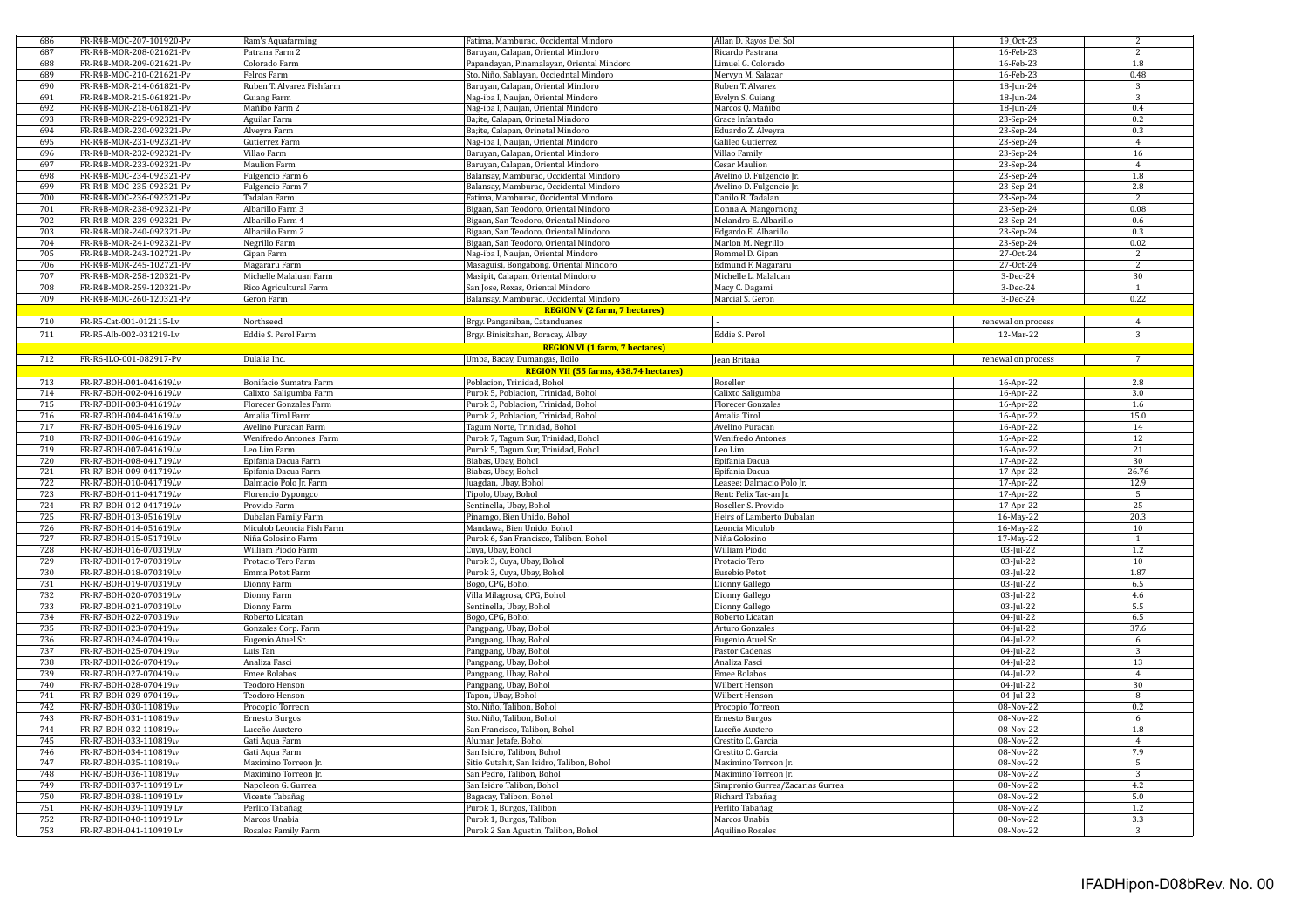| 754 | FR-R7-BOH-042-120619Lv        | Esmeralda Farm                     | Mandawa, Bien Unido, Bohol                                   | Janette Garcia/Jane Aurestila | 12-Jun-22          | 0.085           |
|-----|-------------------------------|------------------------------------|--------------------------------------------------------------|-------------------------------|--------------------|-----------------|
| 755 | FR-R7-BOH-043-120619Lv        | Labojon Farm                       | Taytay, Getafe, Bohol                                        | Moises T. Lambojon            | 12-Jun-22          | $\overline{2}$  |
| 756 | FR-R7-BOH-044-013020Lv        | Añana's Farm                       | San Isidro, Talibon, Bohol                                   | Leonora Añana                 | 30-Jan-23          | $7\overline{ }$ |
| 757 | FR-R7-BOH-045-013020Lv        |                                    | Mahanay Island, Talibon, Bohol                               |                               | 30-Jan-23          | 10              |
|     |                               | TJ Boy Farm                        |                                                              | Tito Cambangay                |                    |                 |
| 758 | FR-R7-BOH-046-013020Lv        | Taclino's Farm                     | San Isidro Talibon, Bohol                                    | Cirgen Taclino                | 30-Jan-23          | $\overline{2}$  |
| 759 | FR-R7-BOH-047-013020Lv        | Taclino's Farm                     | San Francisco, Talibon, Bohol                                | Cirgen Taclino                | 30-Jan-23          | 1.0             |
| 760 | FR-R7-BOH-048-013020Lv        | Avenido Farm                       | San Francisco, Talibon, Bohol                                | oaquin E. Avenido             | 30-Jan-23          | $1.8\,$         |
| 761 | FR-R7-BOH-049-013020Lv        | Tan Farm                           | San Isidro, Talibon, Bohol                                   | Douglas S. Tan                | 30-Jan-23          | 6.5             |
| 762 | FR-R7-BOH-050-013020Lv        | Leonardo R. Rosales                | San Francisco, Talibon, Bohol                                | Leonardo R. Rosales           | 30-Jan-23          | 1.4             |
| 763 | FR-R7-BOH-051-013120Lv        | Cabading Farm                      | Taytay, Getafe, Bohol                                        | Romeo P. Cabading             | 31-Jan-23          | 10              |
| 764 | FR-R7-BOH-052-013120Lv        | Heirs of Pablo Torremocha          | San Francisco, Talibon, Bohol                                | Heirs of Pablo Torremocha     | $31$ -Jan-23       | 1.6356          |
| 765 | FR-R7-BOH-053-013120Lv        | Leoligao's Farm                    | Sto. Niño, Talibon, Bohol                                    | Timoteo Leolgao               | $31$ -Jan-23       | 9.307           |
| 766 | FR-R7-BOH-054-013120Lv        | Jason Evangelista                  | Purok 3 San Francisco, Talibon, Bohol                        | Jason Evangelista             | $31$ -Jan-23       | 0.5             |
| 767 | FR-R7-BOH-055-013120Lv        | Heirs of Anacarias Torremocha      | San Francisco, Talibon, Bohol                                | Heirs of Anacarias Torremocha | $31$ -Jan-23       | 2.8             |
|     |                               |                                    |                                                              |                               |                    |                 |
|     |                               |                                    | <b>REGION VIII (0)</b>                                       |                               |                    |                 |
|     |                               |                                    | <b>REGION IX (0)</b>                                         |                               |                    |                 |
|     |                               |                                    | <b>REGION X (1 farm, 1.5 hectares)</b>                       |                               |                    |                 |
| 768 | FR-R10-MOR-094-072916-Lv      | Zion Farm                          | Brgy. Centro, Sinacaban, Misamis Occidental                  | Emmanuel Bongales             | renewal on process | 1.5             |
|     |                               |                                    | REGION XI (36 farms, 62.82 hectares)                         |                               |                    |                 |
| 769 | FR-R11-DVOcc-001-030519-Lv    | RDEX Balangonan Prawn Farm         | Balangonan, Jose Abad Santos Davao Occidental                | Rodrigo E. Rivera             | 05-Mar-22          | 16.792          |
| 770 | FR-R11-DVOr-004-031419-Lv     | <b>ROG Shrimp Farming</b>          | Sitio Butuasan, Brgy. Dahican, Mati City Dvo. Oriental       | Romilito O. Gamalong          | 14-Mar-22          | 0.5             |
| 771 | FR-R11-DVOr-005-031419-Lv     | Gem's Shrimp Farm                  | Sitio Butuasan, Brgy. Dahican, Mati City, Dvo. Oriental      | Morshed P. Pisac              | 14-Mar-22          | $0.6\,$         |
| 772 |                               |                                    |                                                              |                               |                    | 0.6             |
|     | FR-R11-DvOr-006-031419Lv      | <b>IML ShrimpP FARM</b>            | Sitio Lahusan, Brgy. Dahican, Mati, Davao Oriental           | Ibrahim M. Lamodoc            | 14-Mar-22          |                 |
| 773 | FR-R11-DVOr-007-031419-Lv     | Conchita Farm/Conchita Shrimp Farm | Sitio Lahusan, Brgy. Dahican, Mati City Dvo. Oriental        | Rashid M. Flores              | 14-Mar-22          | 2.05            |
| 774 | FR-R11-DVOr-008-031419-Lv     | FHZ Shrimp Farm                    | Sitio Butuasan, Brgy. Dahican, Mati City, Dvo. Oriental      | Haludin A. Bandigan           | 14-Mar-22          | 2.3             |
| 775 | FR-R11-DVOr-011-031519-Lv     | <b>BBL Shrimp Farm</b>             | Sitio Lahusan, Brgy. Dahican, Mati City, Dvo. Oriental       | Benjamin B. Lopez, Jr.        | 15-Mar-22          | 1.9026          |
| 776 | FR-R11-DvOr-013-031519Lv      | Guro Aqua Farm                     | Sitio Butuasan, Brgy. Dahican, Mati, Davao Oriental          | Ronnie T. Guro                | 15-Mar-22          | 0.3             |
| 777 | FR-R11-DVOr-015-031519-Lv     | Alfonso Fish Pond                  | Sitio Butuasan, Brgy. Dahican, Mati City, Dvo.Oriental       | Abdulkarim Alfonso            | 15-Mar-22          | 1.6             |
| 778 | FR-R11-DvOr-016-031519Lv      | LBD Fishpond                       | Dahican, Mati, Davao Oriental                                | Loreta B. Dacullo             | 15-Mar-22          | 0.5             |
|     |                               |                                    |                                                              |                               |                    |                 |
| 779 | FR-R11-DVOr-017-031519-v      | Roa Shrimp Farm                    | Sitio lahusan, Brgy. Dahican, Mati City, Davao Oriental      | Raul O. Alfonso               | 15-Mar-22          | 0.3             |
| 780 | FR-R11-DVOr-018-031519-Lv     | Sanchex Shrimp Farm                | Sitio Butuasan, Brgy. Dahican, Mati City, Dvo. Oriental      | Anecito R. Sanchez            | 15-Mar-22          | 0.24            |
| 781 | FR-R11-DVOr-021-031519-Lv     | Jakar Shrimp Farm                  | Sitio Butuasan. Brgy. Dahican, Mati City, Dvo. Oriental      | Sayman E. Bandigan            | 15-Mar-22          | $0.8\,$         |
| 782 | FR-R11-DvOr-022-031519Lv      | <b>&amp; J Shrimp Farm</b>         | Sitio Lahusan, Brgy. Dahican, Mati, Davao Oriental           | Henry M. Templaza             | 15-Mar-22          | $0.5\,$         |
| 783 | FR-R11-DvOr.-023-031519Lv     | WC Aquaculture                     | Sitio Butuasan, Brgy. Dahican, Mati, Davao Oriental          | Norhakim Tumawis              | 15-Mar-22          | 0.9             |
| 784 | FR-R11-DvOr-025-031519Lv      | Zulmureah Aquaculture              | Sitio Butuasan, Brgy. Dahican, Mati, Davao Oriental          | Sabaeda Tumawis               | 15-Mar-22          | 0.28            |
| 785 | FR-R11-DvOr-032-031519Lv      | Samdeh Shrimp Pond                 | Sitio Lahusan, Brgy. Dahican, Mati, Davao Oriental           | Conde M. Mascardo             | 15-Mar-22          | 2.0             |
| 786 | FR-R11-DVOr-036-031519-Lv     | Dax Vannamei Farm                  | Sitio Lahusan, Brgy. Dahican, Mati City, Dvo. Oriental       | Wilfredo L. Pisac             | 15-Mar-22          | 1.2             |
|     |                               |                                    |                                                              |                               |                    |                 |
| 787 | FR-R11-DVOr-040-031519-Lv     | Ota hrimp Farm                     | Sitio Butuasan, Brgy. Dahican, Mati City, Dvo. Oriental      | Orven T. Aniñon               | 15-Mar-22          | 0.38            |
| 788 | FR-R11-DVOr-041-031519-Lv     | Boom Boom Prawn Farm               | Sitio Butuasan, Brgy. Dahican Mati City, Dvo. Oriental       | Leonardo M. Naduaran          | 15-Mar-22          | $1.3\,$         |
| 789 | FR-R11-DVOr-045-031519-Lv     | Ken's Aqua Farm                    | Sitio Butuasan, Brgy, Dahican, Mati City, Dvo. Oriental      | Meriam Bandigan Sibayan       | 15-Mar-22          | 0.4             |
| 790 | FR-R11-DvOr - 046-031519Lv    | Ramon Shrimp Farm                  | Sitio Lahusan, Brgy. Dahican, Mati, Davao Oriental           | Nestor B. Ramon Sr.           | 15-Mar-22          | 0.75            |
| 791 | FR-R11-DVOr-049-031519-Lv     | Hipon Repablik Shrimp Culture Farm | Purok Tinlagan, Brgy. Talisay, San Isidro Mati City          | Nilo O. Pedriña               | 15-Mar-22          | 1.6             |
| 792 | FR-R11-DVOr-054-040419-Lv     | Dickling Aquaculture               | Sitio Lahusan, Brgy, Dahican, Mati City, dvo. Oriental       | Audencio B. Uyan              | 04-Apr-22          | 1.5             |
| 793 | FR-R11-DVOr-057-040519-Lv     | G.A. Garcia Fishpond               | Purok 5 Cadunan, Mabini Comval. Province                     | Sylvia A. Garcia              | $05-Apr-22$        | 0.6             |
| 794 | FR-R11-DVOr-058-031519-Lv     |                                    |                                                              | Val Nico Macaturac            | 15-Mar-22          | 0.7068          |
| 795 | FR-R11-DVS-062-092419-Lv      | Macaturac Aqua Farm                | Purok Maitum, Brgy. Dahican, Mati City, Dvo. Oriental        |                               |                    |                 |
|     |                               | Dureza Agri Farms                  | Purok 20B, Guihing, Hagonoy, Davao del Sur                   | Jesus G. Dureza               | 24-Sep-22          | 0.41            |
| 796 | FR-R11-DVOro-063-01292020-Lv  | Mabini Aqua Farms Inc.             | Brgy. Cuambog, Mabini, Davao de Oro                          | Josue D. Tesado, Jr.          | 29-Jan-23          | 0.64            |
| 797 | FR-R11-DVOr-064-01302020-Lv   | Shrimpaholic Aquafarming           | Purok Lahusan, m Brgy. Dahican, Mati City, Davao Oriental    | Jessie A. Cabrera             | $30$ -Jan-23       | 0.8             |
| 798 | FR-R11-DVOr-065-03102020-Lv   | Jeae Aqua Farm                     | Purok Butuasan, Brgy. Dahican, Mati City, Davao Oriental     | Alicazar L. Bandigan          | 10-Mar-23          | 0.3855          |
| 799 | FR-R11-DVOr-066-03102020-Lv   | Amanah Aqua Farm                   | Purok Lahusan, m Brgy. Dahican, Mati City, Davao Oriental    | Franzil T. Bandigan           | 10-Mar-23          | 0.05            |
|     |                               |                                    |                                                              |                               |                    |                 |
| 800 | FR-R11-DVOr-067-03102020-Lv   | Lendribelle Aqua Farm              | Purok Lahusan, m Brgy. Dahican, Mati City, Davao Oriental    | Concordion M. Flores, Jr.     | 10-Mar-23          | 0.25            |
|     |                               |                                    |                                                              |                               |                    |                 |
| 801 | FR-R11-DVOr-068-03102020-Lv   | K and H Shrimp Farm                | Purok Butuasan, Brgy. Dahican, Mati City, Davao Oriental     | Anabelle E. Diano             | 10-Mar-23          | 0.48            |
|     |                               |                                    |                                                              |                               |                    |                 |
| 802 | FR-R11-DVN-069-12102020-Lv    | Elindo D. Lo Fishpond              | Purok 11, Brgy. Libuak, Babak Dist., Igacos, Davao del Norte | Elindo Lo                     | 10-Dec-23          | 2.7             |
|     |                               |                                    |                                                              |                               |                    |                 |
| 803 | FR-R11-DVSur-070-08102021-Lv  | Noecil Aquaculture Farm            | Prk. 2, Sirawan, Toril, Davao City                           | Cecilia C. Egasan             | 10-Aug-24          | 11.7            |
| 804 | FR-R11-DVOr - 071-08182021-Lv |                                    | Prk. 6, Manuel Roxas, Governor Generoso, Davao Oriental      | Eco Solar Aquaculture, Inc.   | 18-Aug-24          | 4.8             |
|     |                               | Eco Solar Aquaculture, Inc.        |                                                              |                               |                    |                 |
|     |                               |                                    | REGION XII (13 farms, 55.5 has.)                             |                               |                    |                 |
| 805 | FR-R12-SAR-38-28082019-Pv     | Southpoint Aquaculture Farm (SAF)  | Brgy. Taluya, Glan, Sarangani Province                       | Ms. Tersa R. Castillo         | 28-Aug-22          | 3               |
| 806 | FR-R12-LSK-39-021019-Pv       | Wrynel Jr. Aqua Farming            | Brgy. Kinudalan, Lebak, Sultan Kudarat                       | Mr. Wrynel A. Lao             | 02-Oct-22          | 6               |
| 807 | FR-R12-LSK-41-021019-Pv       | Fejo Ogdang Farm                   | Prk. Mangli, Barurao 1, Lebak, Sultan Kudarat                | Eduardo Ogdang Jr             | 02-Oct-22          | $\overline{4}$  |
| 808 | FR-R12-LSK-48-021019-Pv       | Herguela Farm                      | Brgy. Kinudalan, Lebak, Sultan Kudarat                       | Mr. Fructuozo Herguela        | 02-Oct-22          | 5               |
|     |                               |                                    |                                                              |                               |                    |                 |
| 809 | FR-R12-LSK-49-021019-Pv       | TB Aqua Farm                       | Sitio Kumalawit, Brgy. Taguisa, Lebak, Sultan Kudarat        | Mr. Teddy M. Castañeda        | 02-Oct-22          | 7               |
| 810 | FR-R12-LSK-50-021019-Pv       | Pad's Aquaculture Farm             | Sitio Kumalawit, Brgy. Purikay, Lebak, Sultan Kudarat        | Mr. Bartolome O. Balontong    | 02-Oct-22          | 0.5             |
| 811 | FR-R12-GSC-58-04112019-Pv     | <b>SPMA Foods Enterprises</b>      | Sitio Royeca, Brgy. Bula, General Santos City                | Ms. Priscilla Mae S. Animas   | 04-Oct-22          | 9               |
| 812 | FR-R12-LSK-59-28022020-Pv     | Sacdalan Aqua Marine Culture       | Sitio Paga, Brgy. Taguisa, Lebak, Sultan Kudarat             | Mr. Florencio G. Sacdalan Jr  | 28-Feb-23          | $\overline{5}$  |
| 813 | FR-R12-LSK-62-28022020-Pv     | Henry Ogdang Farm                  | Brgy. Kinudalan, Lebak, Sultan Kudarat                       | Mr. Henry D. Ogdang Jr.       | 28-Feb-23          | $\overline{2}$  |
| 814 | FR-R12-LSK-63-28022020-Pv     | Agguelles Aquaculture Farm         | Brgy. Kinudalan, Lebak, Sultan Kudarat                       | Ms. Cecilia B. Arguelles      | 28-Feb-23          | 2               |
| 815 | FR-R12-LSK-64-28022020-Pv     | Val Arguelles Aquaculture Farm     | Brgy. Kinudalan, Lebak, Sultan Kudarat                       | Mr. Radeval B. Arguelles      | 28-Feb-23          | 3               |
| 816 | FR-R12-LSK-66-24062020-Pv     |                                    | Brgy. Taguisa, Lebak, Sultan Kudarat                         | Mr. Joseph C. Galleto         | 24-Jun-23          |                 |
|     |                               | Joga Farm                          |                                                              |                               |                    |                 |